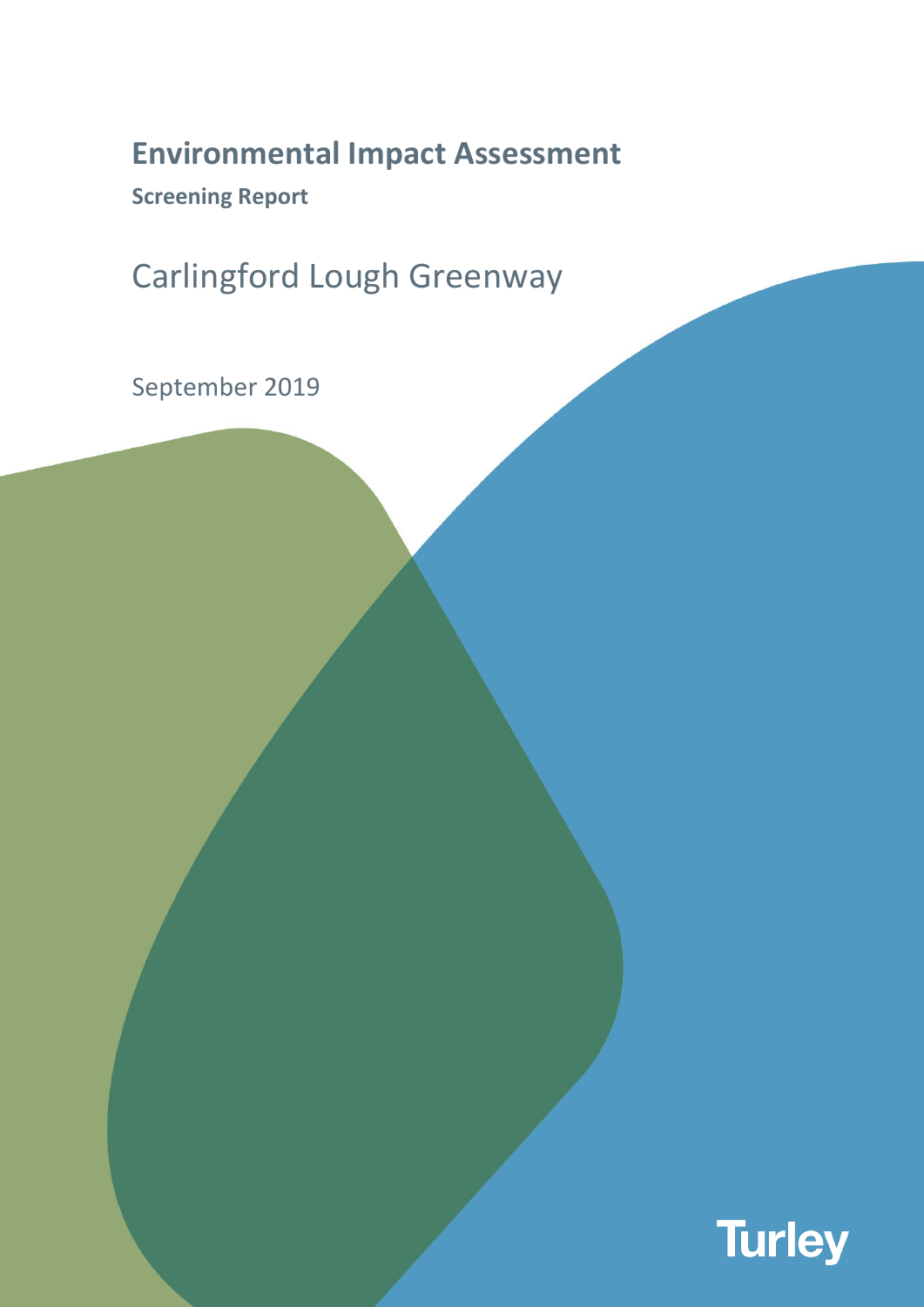# **Contents**

| $\mathbf 1$ . | Introduction                               | 4  |
|---------------|--------------------------------------------|----|
| 2.            | <b>Project Context</b>                     | 6  |
| 3.            | Methodology                                | 8  |
| 4.            | Schedule 7A Screening Determination        | 12 |
| 5.            | Description of Development                 | 13 |
| 6.            | Location of Development                    | 23 |
| 7.            | <b>Characteristics of Potential Impact</b> | 31 |
| 8.            | Conclusion                                 | 48 |





Comhairle Contae Lú Louth County Council



Paul McMonagle **Our reference** DORB3009

September 2019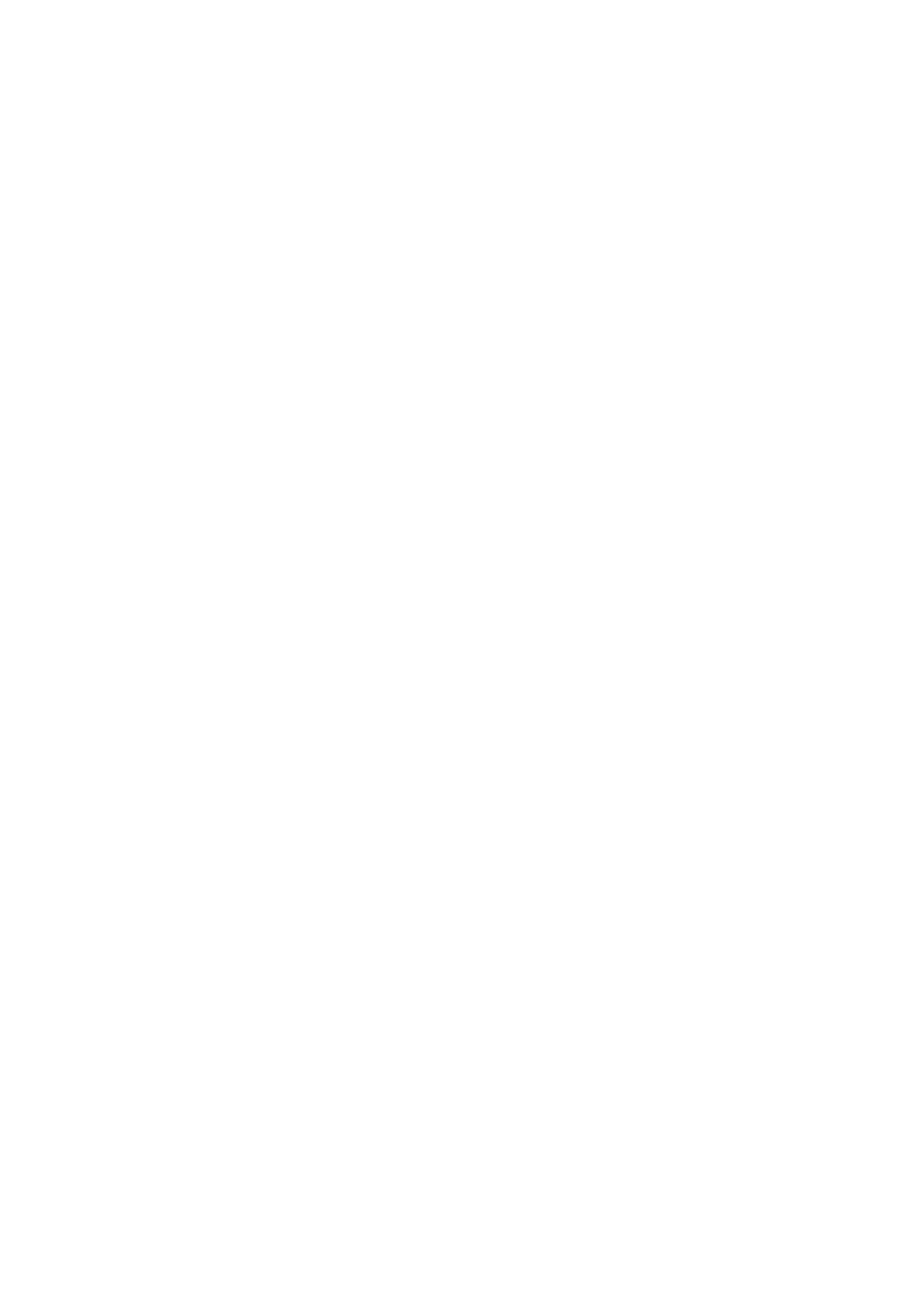# <span id="page-3-0"></span>**1. Introduction**

- 1.1 This Environmental Impact Assessment Screening report (EIASR) has been prepared by Turley, on behalf of Louth County Council (LCC), in association with Newry, Mourne and Down District Council (NMDDC).
- 1.2 It accompanies two separate planning applications under Part 8 of the Planning & Development Regulations 2001 (as amended) (the 2001 Regulations) for the following new sections of greenway:
	- Section I from/to Carlingford to/from Carlingford Marina; and
	- Section II from/to Omeath Pier to/from the County Bridge at the RoI/NI Border.
- 1.3 This report also makes reference to an emerging third and connecting section of greenway, which can be described as follows:
	- Section III from/to the County Bridge at the NI/RoI Border to/from Victoria Lock.
- 1.4 This report defines the general principles for Section III of the greenway, however it withholds a detailed description of this length of the greenway as it is presently at concept stage. Sections I & II are to be delivered as a single package of works, separate from Section III and within the respective project programmes.
- 1.5 Section III, which is located within Northern Ireland and within the boundary of Newry Mourne and Down District Council (NMDDC), is classified as a 'major' development and will be the subject of a different regulatory planning process, including Pre-Application Discussions, a Proposal of Application Notice and a Public Information event (in accordance with Section 27 and 28 of the Planning Act (Northern Ireland) 2011).
- 1.6 A separate planning application for Section III will be accompanied by a full suite of technical and supporting material, such as an EIA Screening report, Ecological Impact Assessment and Habitats Directive Appraisal.
- 1.7 The **purpose of this EIASR** is to determine, having regard to the relevant mandatory and discretionary provisions, if a full Environmental Impact Assessment (EIA) should be undertaken and an Environmental Impact Assessment Report (EIAR) prepared so as to assess the likelihood of any potential significant effects on the environment.
- 1.8 This EIASR exercise has been undertaken in compliance with the provisions of the Planning and Development Act 2000 (as amended) and the 2001 Regulations.
- 1.9 This report documents the methodology employed to complete the screening exercise, having regard to relevant legislation and guidance documents. It also sets out a clear rationale for each decision made in the process.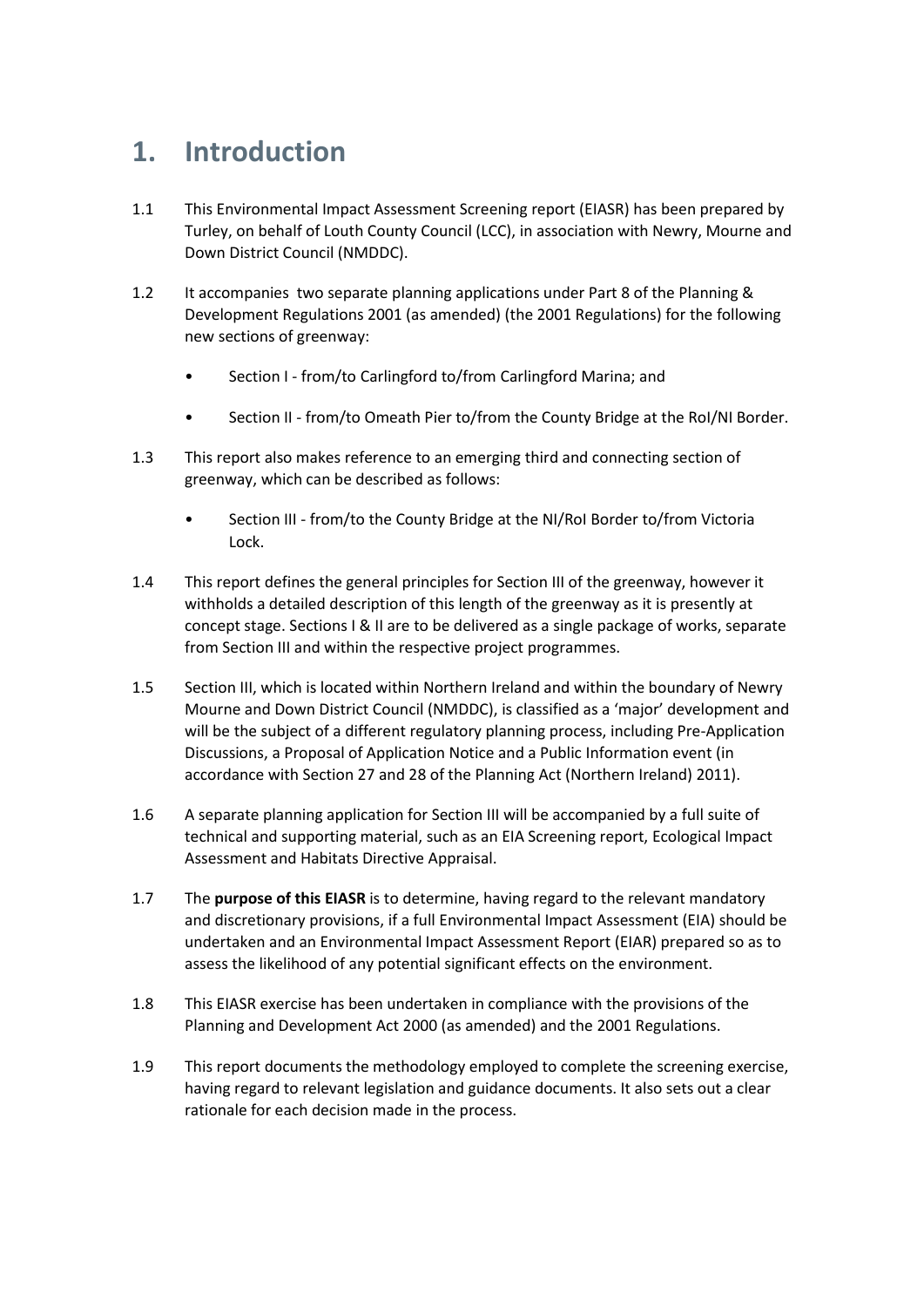- 1.10 We set out below a list of reports which have informed the content and findings of this EIA Screening exercise, and which this EIASR should be read in conjunction, and identify who has prepared each report:
	- Full suite of plans Doran Consulting;
	- Community Consultation report Doran Consulting;
	- Design and Access Statements Doran Consulting;
	- Flood Risk and Surface Water Management reports Doran Consulting;
	- Route Assessment reports Doran Consulting;
	- Habitats Directive Appraisal Screening report RPS;
	- Ecological Impact Assessment RPS;
	- Archaeological and Cultural Heritage Assessments Gahan & Long;
	- Architectural Heritage Impact Assessment Consarc Design Group;
	- Arboricultural Assessment J M McConville & Associates;
	- Stage 1 Road Safety Audit CST Group; and
	- LUX Lighting report SSE Airtricity.
- 1.11 The above referenced reports also set out details on the authors and their respective competence/experience.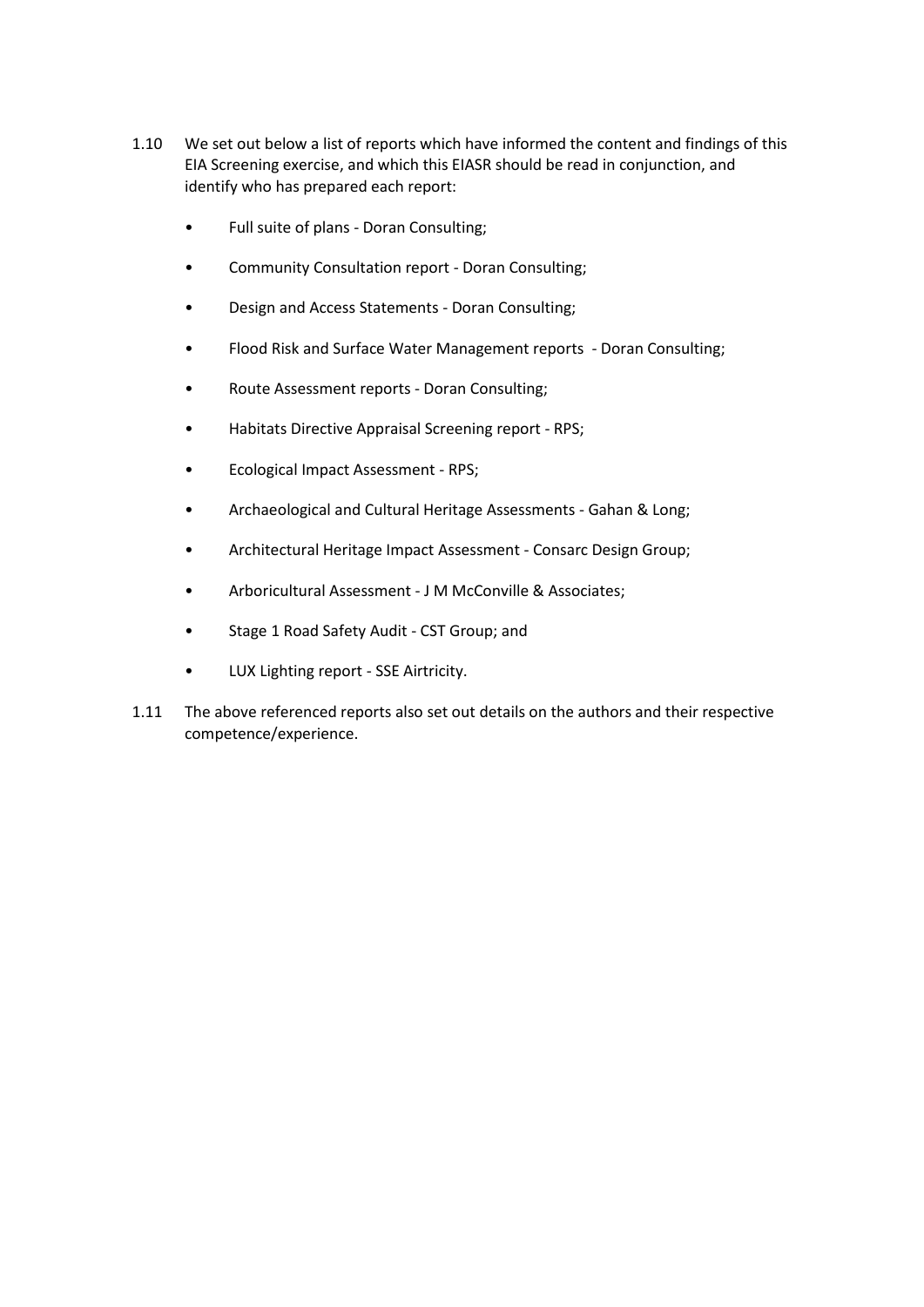# <span id="page-5-0"></span>**2. Project Context**

# **Carlingford Lough Greenway**

- 2.1 The Carlingford Lough Greenway is a cross border project which has been developed through a signed Memorandum of Understanding between Louth County Council (LCC), Newry, Mourne & Down District Council (NMDDC) and the East Border Region.
- 2.2 The Carlingford Lough Greenway, when completed, will provide approx. 52km of scenic, safe and attractive cross-border greenway which will join Newry City in Northern Ireland to Carlingford in the Republic of Ireland and form the northern section of a proposed greenway link from Belfast to Dublin, often referred to as the Great Eastern Greenway.
- 2.3 The Greenway project is primarily financed by the European Union's INTERREG VA Programme which is managed by the Special EU Programmes Body.
- 2.4 This is one of numerous programmes across the European Union designed to promote greater levels of cross-border co-operation. The Carlingford Lough Greenway applied for INTERREG VA funding through a two stage competitive application process.
- 2.5 Doran Consulting has been appointed by LCC to carry out, in an integrated, comprehensive and planned manner, the construction of three new sections of greenway to form part of the existing cross-border Carlingford Lough Greenway.

# **Current Proposals**

- 2.6 The current proposals comprise three new sections of greenway, identified in Appendix 1, which aim to deliver a total of 8.75 km of new cross-border greenway and can be summarised as follows:
	- **Section One** From Carlingford to Carlingford Marina (approx. 2.65 km in length);
	- **Section Two** From Omeath Pier to the County Bridge at the RoI/NI Border (approx. 4.2 km in length); and
	- **Section Three** From the County Bridge at the NI/RoI Border to Victoria Lock (approx. 1.9 km in length).
- 2.7 The proposed sections of greenway, when completed, will connect with existing sections of the greenway $^1$  so as to deliver a fully functioning and connected trail that will provide additional active-travel opportunities for residents, visitors, tourists and commuters alike and help to encourage more people to walk and cycle and undertake more cross border trips for recreational, amenity and travel-to-work purposes.
- 2.8 The overarching objectives/goals of the Carlingford Lough Greenway are:

**<sup>.</sup>**  $<sup>1</sup>$  Such as the route from/to Omeath Pier to/from Carlingford Marina (opened in 2014)</sup>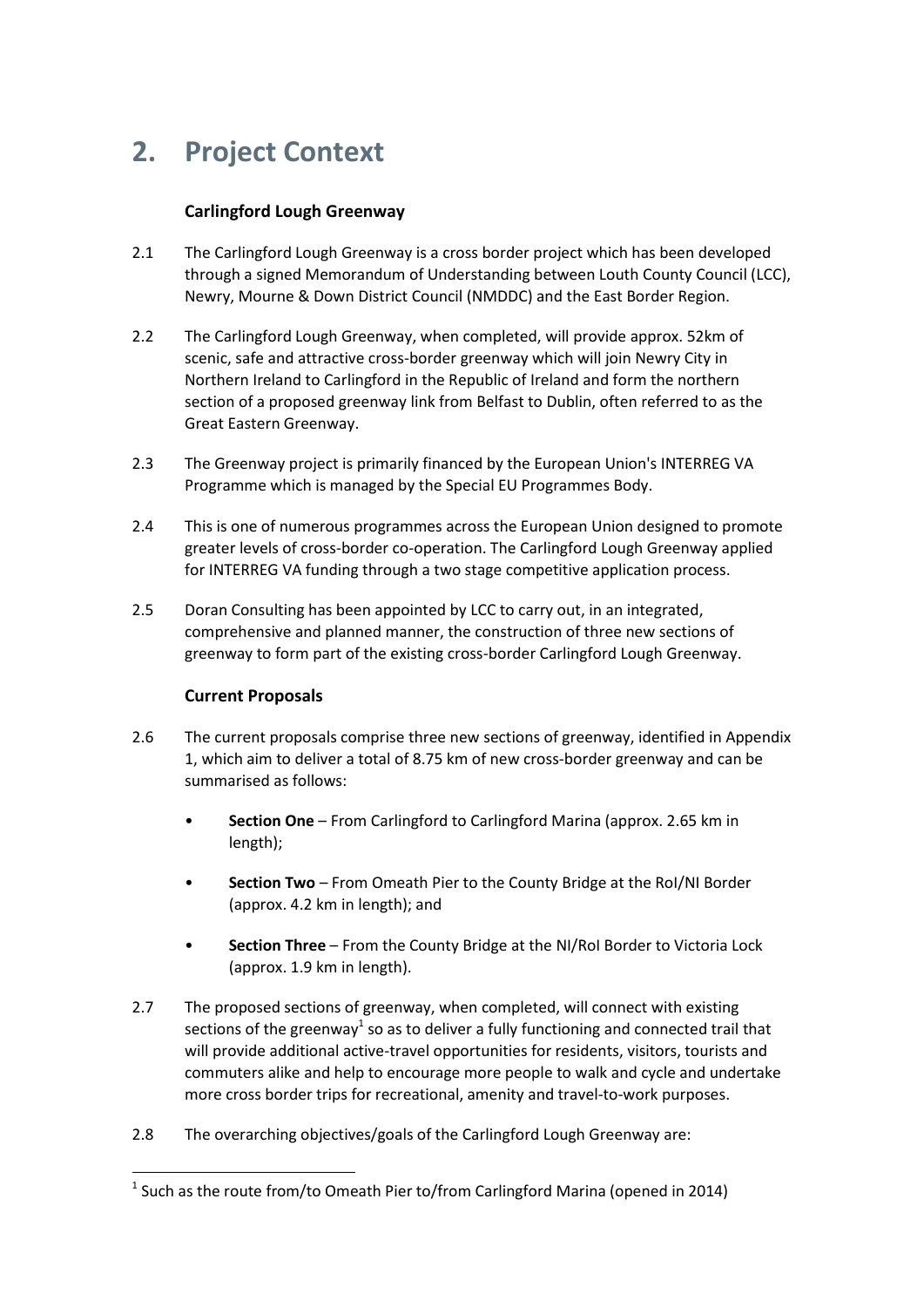- inspire active travel;
- meet local and regional strategies in terms of tourism and healthy and active living;
- enable more sustainable forms of mobility on a cross-border basis;
- increase cross-border commuting by cycling or walking from 2.7% to 10%;
- improve cross-border social cohesion;
- improve cyclist safety through the construction of a predominantly 'off road' shared cycle/pedestrian network; and
- reduce energy consumption and carbon emissions.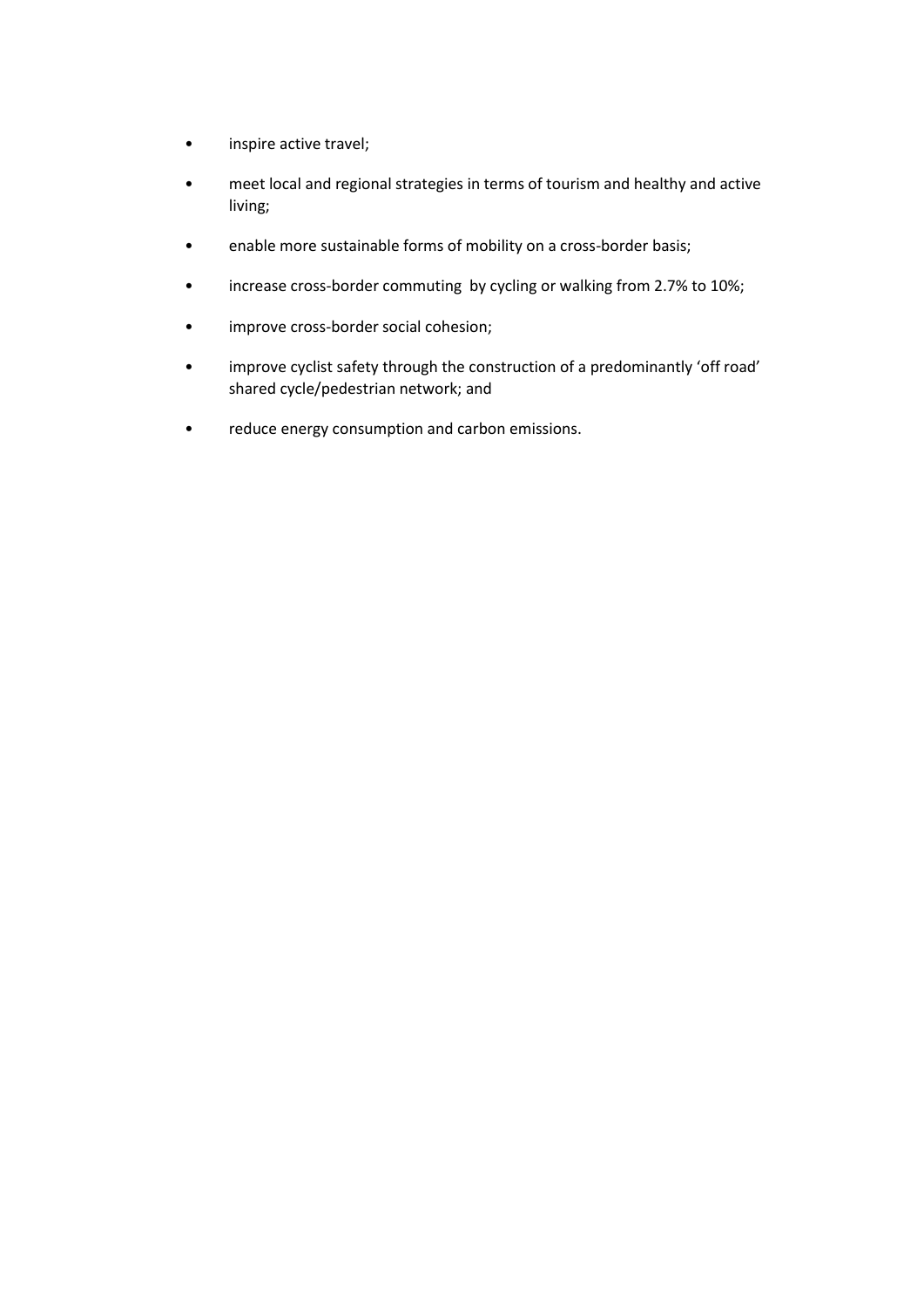# <span id="page-7-0"></span>**3. Methodology**

- 3.1 This EIASR has had regard to the following:
	- the relevant EU Directives (85/337/EEC, 2011/92/EU (codified) and 2014/52/EU);
	- the Planning and Development Act, 2000 (as amended), particularly Part X;
	- the Planning and Development Regulations, 2001 (as amended) (the 2001 Regulations), particularly Part 10 and Schedules 5 and 7A;
	- European Union (Planning and Development) (Environmental Impact Assessment) Regulations 2018;
	- Guidelines for Planning Authorities and An Bord Pleanála on carrying out Environmental Impact Assessment (August 2018); and
	- Circular Letters (PL10-2018, PL05-2018, PL01-2017, etc).
- 3.2 It is noted that Article 1 of Directive 2011/92/EU was amended by Directive 2014/52/EU (the 2014 Directive) with the insertion of the following definition for 'Environmental Impact Assessment':

*environmental impact assessment" means a process consisting of:*

*(i) the preparation of an environmental impact assessment report by the developer, as referred to in Article 5(1) and (2);*

*(ii) the carrying out of consultations as referred to in Article 6 and, where relevant, Article 7;*

*(iii) the examination by the competent authority of the information presented in the environmental impact assessment report and any supplementary information provided, where necessary, by the developer in accordance with Article 5(3), and any relevant information received through the consultations under Articles 6 and 7;*

*(iv) the reasoned conclusion by the competent authority on the significant effects of the project on the environment, taking into account the results of the examination referred to in point (iii) and, where appropriate, its own supplementary examination; and*

*(v) the integration of the competent authority's reasoned conclusion into any of the decisions referred to in Article 8a.'*

3.3 This definition serves to emphasise the procedural nature of the EIA process which is in keeping with the procedural nature of the EIA Directive.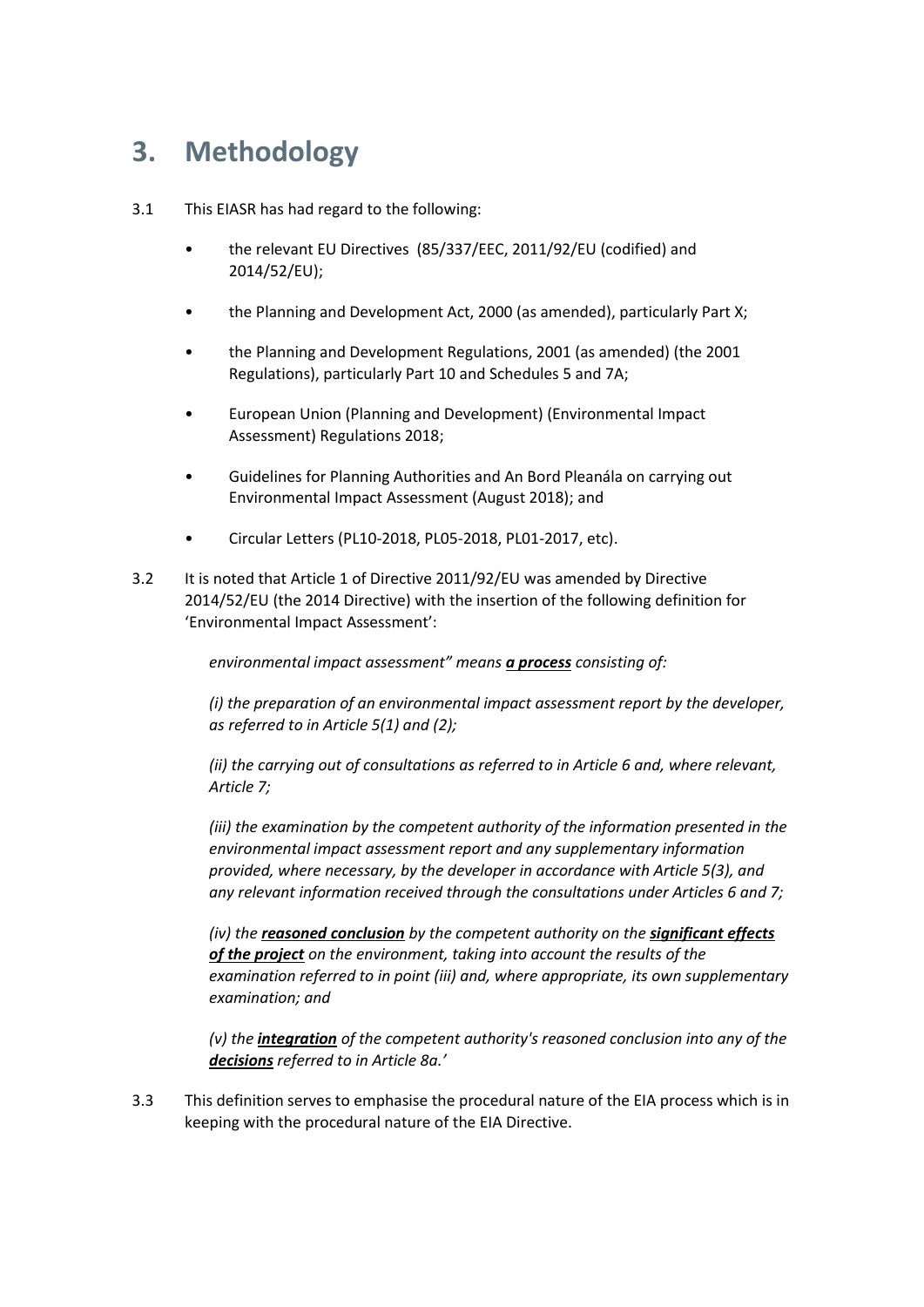- 3.4 The 2014 Directive introduces new requirements in relation to screening for EIA, including issuing determinations as to whether sub-threshold development requires EIA.
- 3.5 The provisions of the 2014 Directive have been transposed into Irish planning law by the European Union (Planning and Development) (Environmental Impact Assessment) Regulations 2018 (the 2018 EIA Regulations). These regulations also introduced a mandatory process for screening of all sub-threshold developments.
- 3.6 The 2018 EIA Regulations defines sub-threshold development as follows:

*'sub-threshold development' means development of a type set out in Part 2 of Schedule 5 which does not equal or exceed, as the case may be, a quantity, area or other limit specified in that Schedule in respect of the relevant class of development;*

- 3.7 There have not been any changes to the list of projects contained in Schedule 5 of the 2001 Regulations, which derives from Annex I and II of the 2011 Directive.
- 3.8 Thus, there are 3 clear steps in the EIA Screening stage, which can be summarised as follows and which apply to all relevant projects including development by Local Authorities:
	- Pre-Screening
	- Preliminary Examination
	- **Screening Determination**

#### **Pre-Screening**

- 3.9 Pre Screening seeks to determine if the proposed development is 'sub-threshold' for EIA purposes by reviewing Schedule 5 of the 2001 Regulations, which sets out the prescribed classes of development and thresholds/criteria that trigger the need for an EIA.
- 3.10 The findings of the following An Bord Pleanála decision are noted as it assists with informing the 'Pre Screening' exercise for the proposed sections of greenway:
	- **ABP 301076** Application by Wexford County Council for approval of a 10.7km coastal cycle and pedestrian access route (greenway) under Section 177(AE) of the Planning and Development Act, 2000.
- 3.11 At Paragraph 8.2.2 of the Inspector's Report of ABP 301076, the Inspector states the following:

'*Screening for EIA is only required either if the proposed development (a) constitutes a sub threshold development being of a class of development as set out in Part 1 or Part 2, Schedule 5 of the Planning and Development Regulations or (b) having regard to the definition of a road (Part 1 Section 2 Roads Act 1993 as amended), falls within a class of development set out in Section 50 (1) (a) of the*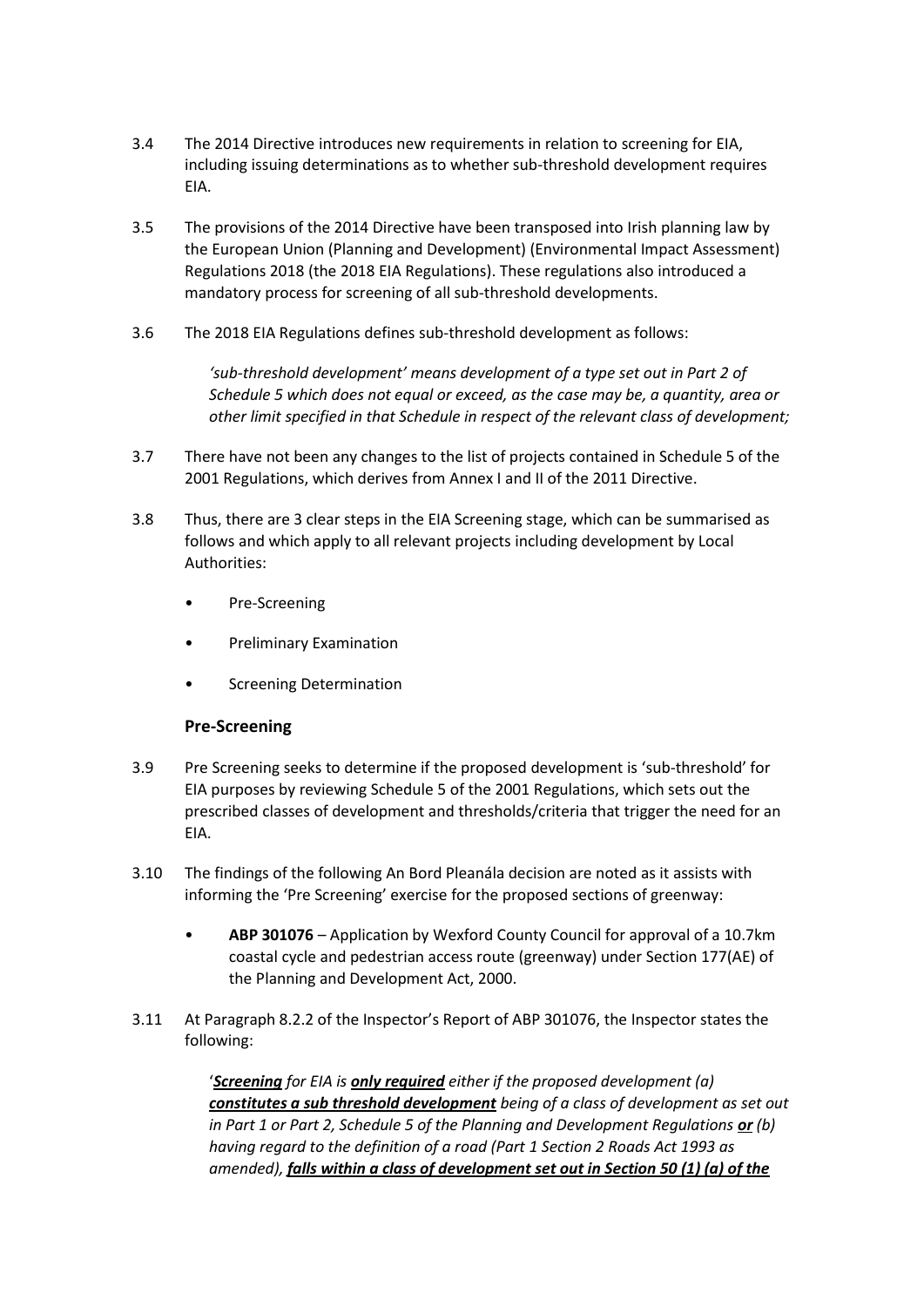*Roads Act, 1993, as substituted by S. 9 (1) (d) (i) of the Roads Act 2007*' (our emphasis).

3.12 So far as Schedule 5 of the 2001 Regulations is concerned, the Inspector advises:

*'Having regard to the Planning and Development Regulations, the only class relevant* [for the proposed greenway] *is 10 (dd) All private roads which would exceed 2000 metres in length. The subject greenway is not a private road* (our emphasis).

3.13 The Inspector also reviews the greenway proposal against the provisions of the Roads Act 1993(as amended) and confirms that the greenway does not constitute any of the types of development listed under Section 50(1)(a) and concludes the following:

> *'…as the proposed development does not meet the criteria either under the Planning and Development Regulations or the Roads Act, an EIA or screening for EIA is in my opinion not required'* (our emphasis)*.*

3.14 However, Section 68(1) of the Roads Act, 1993 (as amended) states the following:

*'In this section "cycleway" means a public road or proposed public road reserved for the exclusive use of pedal cyclists or pedal cyclists and pedestrians'*

- 3.15 It is arguable that a 'greenway' and 'cycleway' are one of the same thing under the above definition provided in the Roads Act 1993 (as amended) and so the greenway could be considered a 'public road'.
- 3.16 Article 8 of the Roads Regulations, 1994 (S.I. 119 of 1994) states the following:

*'The prescribed types of proposed road development for the purpose of subsection*

*(1)(a)(iii)<sup>2</sup> of section 50 of the Act shall be-*

*(a) the construction of a new road of four or more lanes, or the realignment or widening of an existing road so as to provide four or more lanes, where such new, realigned or widened road would be eight kilometres or more in length in a rural area, or 500m or more in length in an urban area;*

*(b) the construction of a new bridge or tunnel which would be 100m or more in length.*

- 3.17 As the proposed greenway does not propose 'four or more lanes' and it will not comprise the 'construction of a new bridge or tunnel which would be 100 metres or more in length', it is considered that mandatory EIA is not required.
- 3.18 Noting the above, it is considered that the proposed development does not fall into any of the classes prescribed in Schedule 5 of the 2001 Regulations nor does it exceed any of the thresholds/criteria.

1

 $2$  The Roads Act 2007 introduced changes to Article 8 – hence the reference to subsection (1)(a)(iii) rather than subsection (1)(a)(iv)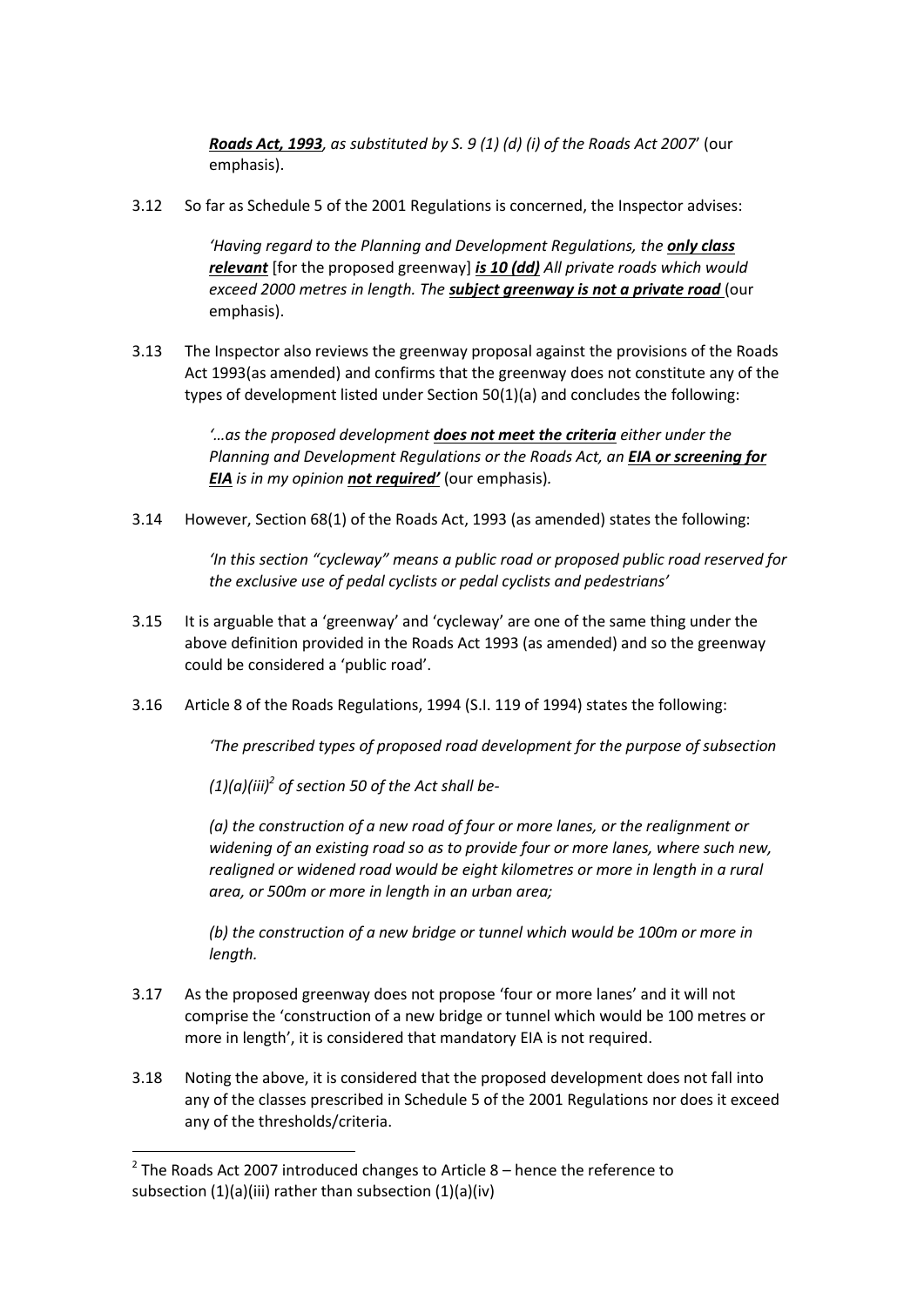- 3.19 The Inspector's comments seem to suggest that a greenway, such as the greenway proposed under this application, is not a 'subthreshold development' and so it is not certain that the Council is required to undertake a Preliminary Examination for the proposed sections of greenway.
- 3.20 Nevertheless, in the interest of robustness and to ensure that the precautionary principle is applied, it was concluded that the Council should undertake a Preliminary Examination in line with the provisions of Article 120 of the 2001 Regulations.

#### **Screening Exercise**

3.21 Article 120 of the 2001 Regulations states the following:

*'Where a local authority proposes to carry out a subthreshold development, the authority shall carry out a preliminary examination of, at the least, the nature, size or location of the development*'

- 3.22 In accordance with Article 120 of the 2001 Regulations (as amended), a high level screening was undertaken to establish if the proposed development would be likely to have significant effects on the environment by virtue of its nature, size or location.
- 3.23 As there was 'realistic doubt' with regard to the likelihood of significant effects on the environment arising from the proposed development, particularly noting its sensitive coastal location, it was held that a Screening Determination would be required in accordance with Article 120(1)(ii) of the 2001 Regulations.
- 3.24 We also note that Section 50(1)(c) of the Roads Act 1993 (as amended) requires that where a road authority considers that any proposed road development, while being below the relevant threshold for which an EIS would be mandatory, would be likely to have significant effects on the environment, it shall inform the Board in writing.
- 3.25 In light of the above requirements, we have prepared the information specified in Schedule 7A of the 2001Regulations for the purposes of a screening determination, in accordance with Article 120(1)(ii) of the same regulations so that this report can determine whether or not the proposed sections of greenway are likely to create any significant effects on the environment.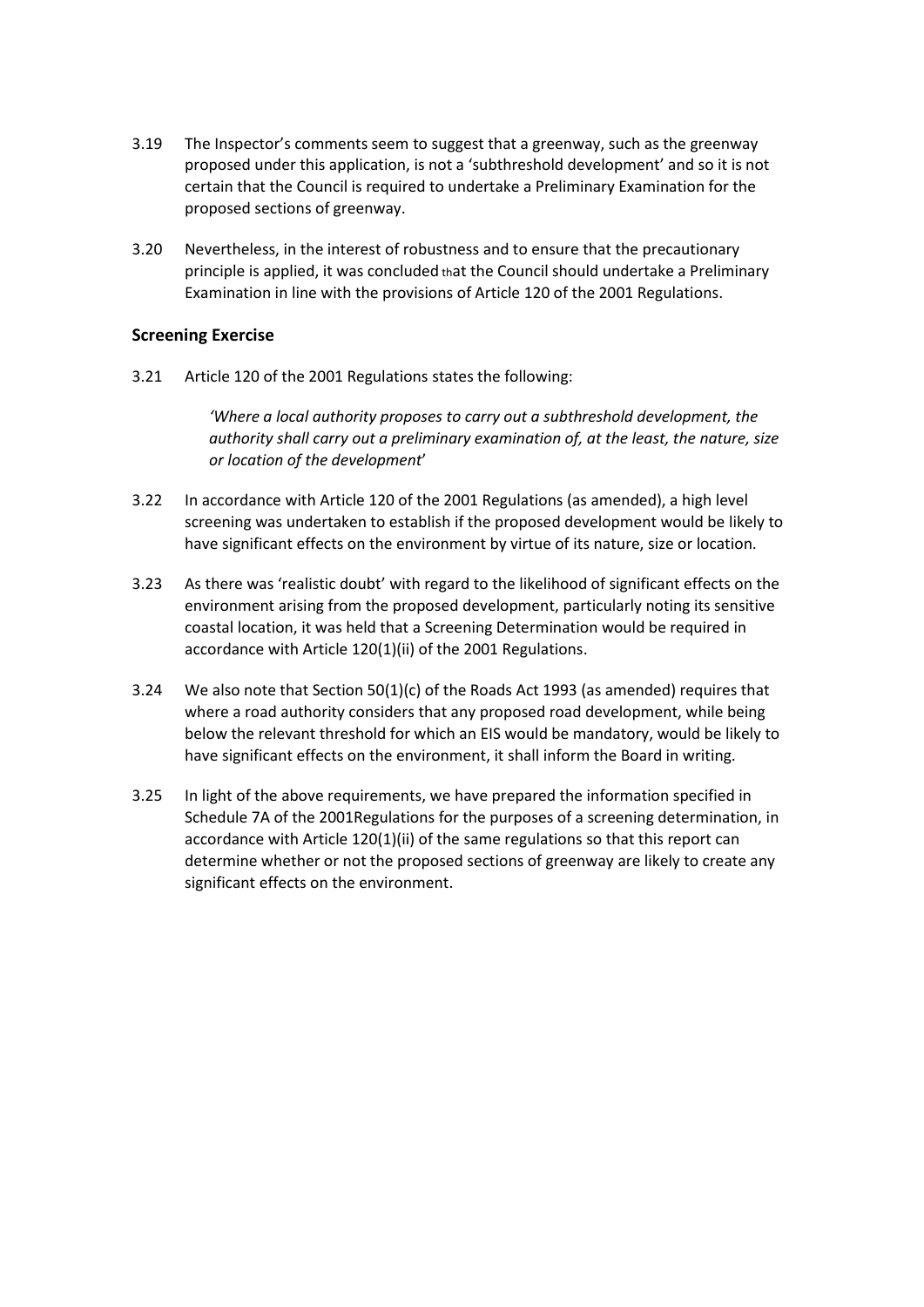# <span id="page-11-0"></span>**4. Schedule 7A Screening Determination**

- 4.1 Schedule 7A of the 2001 Regulations sets out the information that is to be provided for the purposes of screening sub-threshold development for EIA.
- 4.2 For ease of reference, the provisions of Schedule 7A are set out below:

*1. A description of the proposed development, including in particular—*

*(a) a description of the physical characteristics of the whole proposed development and, where relevant, of demolition works, and* 

*(b) a description of the location of the proposed development, with particular regard to the environmental sensitivity of geographical areas likely to be affected.* 

*2. A description of the aspects of the environment likely to be significantly affected by the proposed development.* 

*3. A description of any likely significant effects, to the extent of the information available on such effects, of the proposed development on the environment resulting from—*

*(a) the expected residues and emissions and the production of waste, where relevant, and* 

*(b) the use of natural resources, in particular soil, land, water and biodiversity.* 

*4. The compilation of the information at paragraphs 1 to 3 shall take into account, where relevant, the criteria set out in Schedule 7.*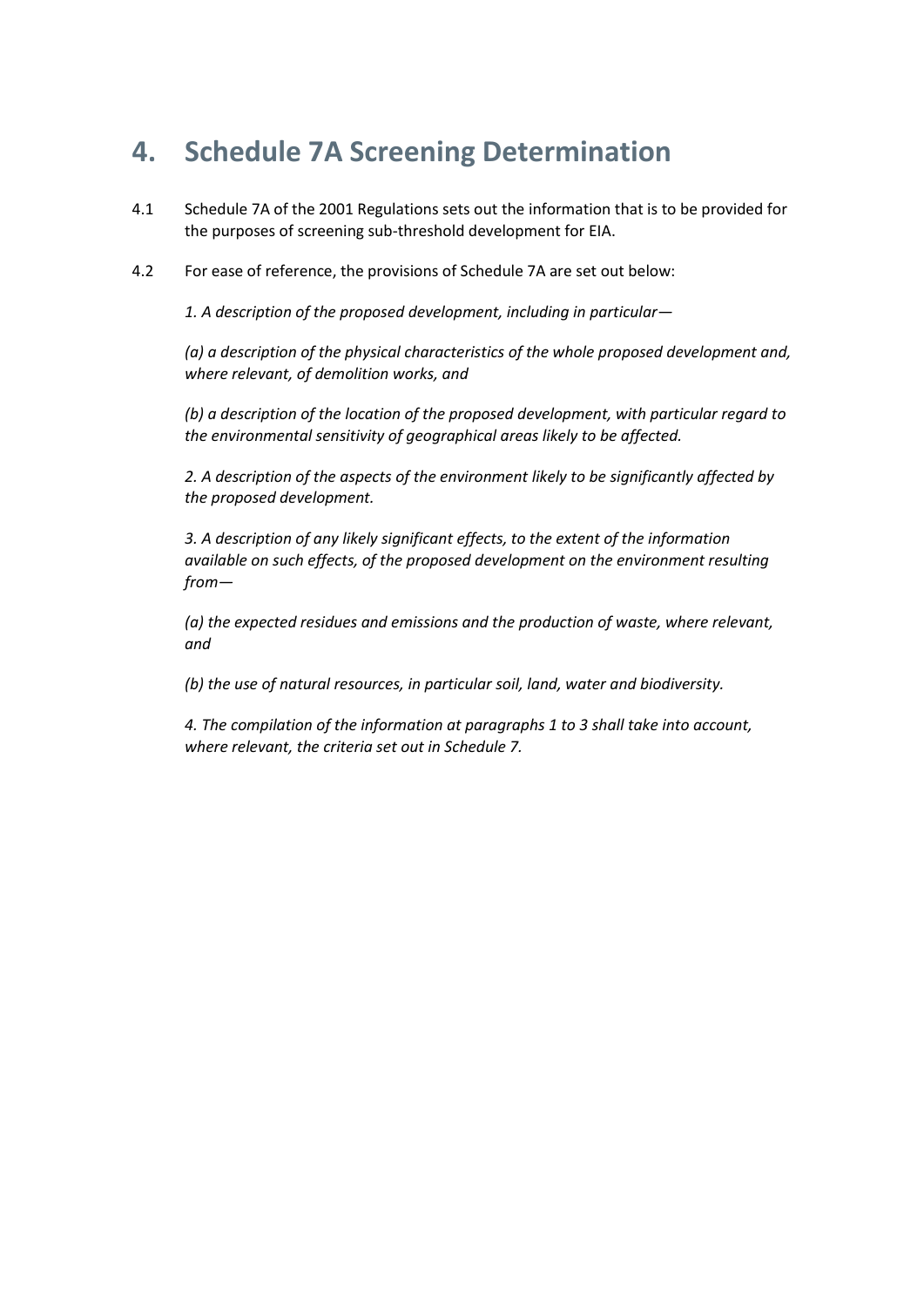# <span id="page-12-0"></span>**5. Description of Development**

- 5.1 The following section seeks to outline the main design and construction components of the proposed sections of greenway. Further design details are provided in the Design and Access Statements (DAS) prepared by Doran Consulting and which also accompany the Part 8 applications.
- 5.2 A number of route corridor options were considered and assessed for each of the proposed sections of greenway. The proposed preferred routes comprise a combination of elements of the route options as described in the Route Corridor Assessment reports prepared by Doran Consulting.
- 5.3 This EIASR should be read in conjunction with all of the other supporting Part 8 application documents.

# **Section I – Carlingford to/from Carlingford Marina**

- 5.4 The section of the proposed greenway can be described as an 'urban greenway' as it will be predominantly located within the town realm of Carlingford and it will predominantly traverse existing hard surfaced areas. It is also noted that the currently proposed greenway will comprise separate routes for cyclists and pedestrians and is not atypical of greenways as they tend to comprise a single shared use path for both pedestrians and cyclists.
- 5.5 After consultations with the local community, prescribed bodies, Council's officers (such as the Roads Section) and the wider design team, it was decided that separate routes for pedestrians and cyclists would be required for this section of the Greenway. Indeed, the provision of separate routes will help to ensure that users of the greenway can safely navigate the townscape of Carlingford without causing any undue safety or amenity impacts for the existing road network/users, residents and businesses.
- 5.6 Each of the routes are described in further detail below, but essentially, the new 'urban greenway' will comprise the following:
	- **Pedestrian Route**: to/from the 'Trail Head' at Carlingford Station House to/from the Carlingford Marina via the R173 and under the bridge of King John's Castle;
	- **Cyclist Route 1**: from the 'Trail Head' at Carlingford Station House to the Carlingford Marina via an unnamed lane adjacent to the Station House and the one-way flow of traffic along Newry Street, the Back Lane and the R173; and
	- **Cyclist Route 2**: from the Carlingford Marina to the Trail Head at Carlingford Station House via the R173, along Back Lane and Dundalk Street.
- 5.7 The new 'Trail Head' (starting point) for this section of the greenway will be located within the parking area of Carlingford Station House and it will be provided with new decorative paving, asphalt pedestrian paving, bicycle parking facilities and information boards/directional signage for visitors.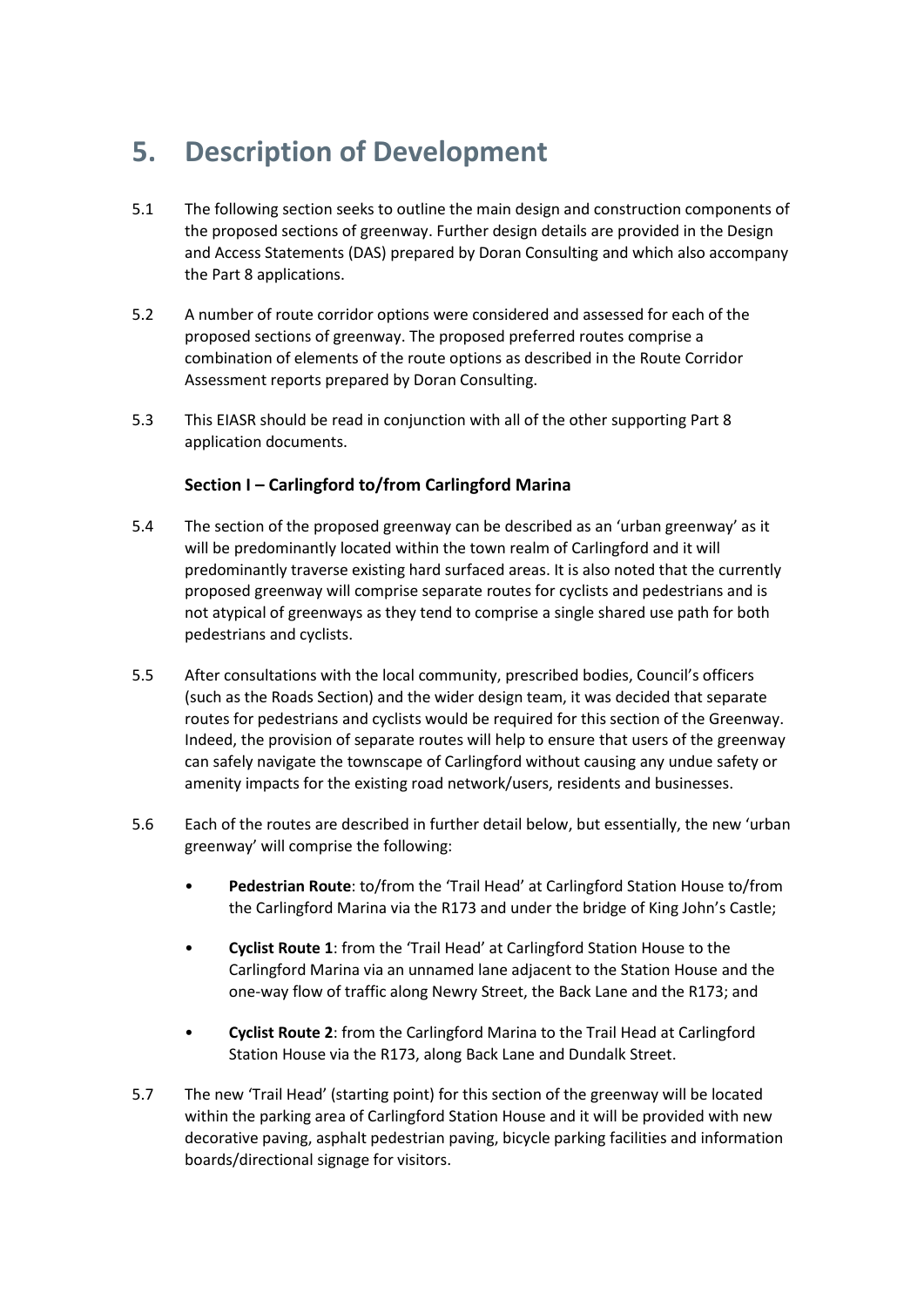#### **Pedestrian Route**

- 5.8 The new information boards/directional signage at the 'Trail Head' (i.e. the parking area of Carlingford Station House) will direct pedestrians to/along the existing coastal footpath adjacent the R173 which currently terminates at the access road to Carlingford Pier.
- 5.9 At the pier, a new 2m wide asphalt pedestrian footway will be constructed along the R173 to the bridge of King John's Castle. The asphalt footway will be constructed under the bridge to King John's Castle and towards the existing car parking area along the R173. From here the route will continue as a 3m wide asphalt footway following the line of the existing stone wall.
- 5.10 At the end of the parking area, the proposed 3m asphalt pedestrian footway will continue along the coastal side of the R173 within the existing grassed verge up to the junction of the Carlingford Marina access and the R173.
- 5.11 Pedestrians will cross the marina entrance via a new uncontrolled pedestrian crossing point and utilise the existing footways down to the marina before connecting to the existing greenway and continue north towards Omeath.

# **Cycle Route 1**

- 5.12 The new information boards/directional signage at the 'Trail Head' (i.e. the parking area of Carlingford Station House) will direct cyclists onto the adjacent unnamed road which will be utilised as a shared use vehicle and cycle facility.
- 5.13 Cyclists will be directed to follow the existing one-way flow of traffic along the new shared surface route of Newry Street and past the entrance to King John's Castle to Back Lane towards the R173.
- 5.14 A new 2m wide segregated cycle lane will be provided at the junction of Back Lane and the R173 (on the western side of the R173) and it will terminate opposite the entrance to Carlingford Marina.
- 5.15 Cyclists will then dismount and cross the R173 via a new uncontrolled at-grade cyclist crossing point at the entrance of the Carlingford Marina and enter the shared pedestrian/cyclist footway to travel down to the marina where they can connect to the existing greenway and continue their journey north towards Omeath.

# **Cycle Route 2**

- 5.16 On the return route, cyclists will dismount and cross the new uncontrolled at-grade cyclist crossing at the entrance of Carlingford Marina and utilise the new 2m wide segregated cycle lane to connect to Back Lane.
- 5.17 Cyclists will travel along the shared vehicle and cyclist surface of Back Lane until Dundalk Street where they will be directed to enter the existing one way system along Dundalk Street which will also be a shared vehicle and cyclist surface.
- 5.18 Cyclists will be directed along this one way system until they reach the 'Trail Head' (i.e. the parking area of Carlingford Station House Office).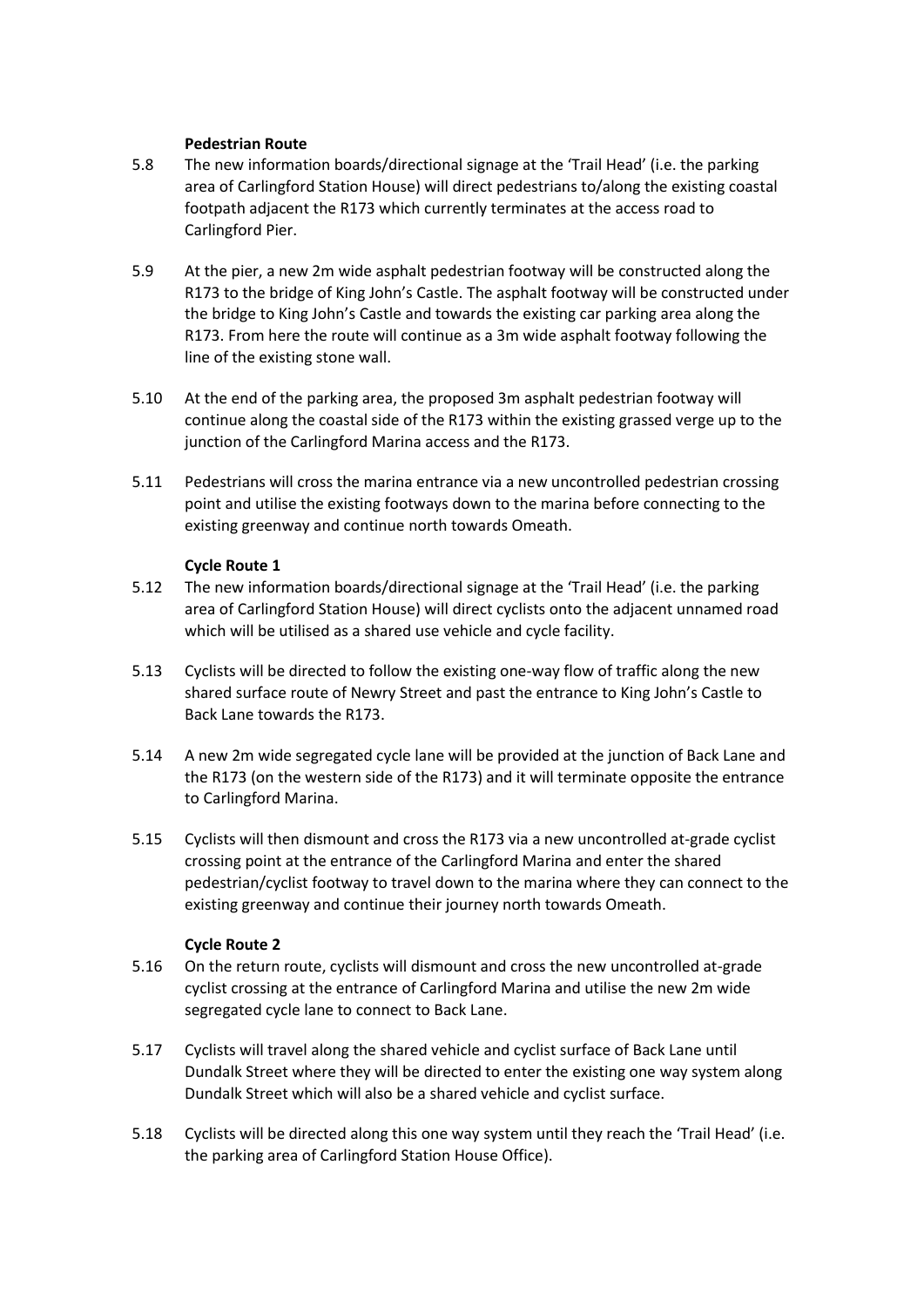#### **Additional Components**

- 5.19 The proposals will also require the following:
	- introduction of 30km/h speed limit along Back Lane, Newry Street and Dundalk Street;
	- introduction of 50km/h speed limit along the length of the pedestrian route;
	- upgrading of the existing Carlingford Station House uncontrolled at-grade crossing point;
	- installation of additional uncontrolled at-grade crossing points;
	- installation of new road cushions, anti-skid surfacing, traffic warning/calming signals and a traffic calming gateway comprising a centre island and gateway signs;
	- realignment of existing road markings;
	- installation of 125mm wide bull nose kerbs or 220mm high cadet kerbs for vehicle deflection;
	- replacement of vehicle restraint barrier with a 1.22m timber post and tension wire mesh fence (per TII RTS-ADW-0003);
	- relocation of existing signs, lighting and street furniture (seating, tables, bins); and
	- installation of additional information boards/directional signage;
- 5.20 The above works will be required to enable and accommodate the proposed 'urban greenway' and provide a safe environment for its users and those who visit and live in Carlingford Town. The greenway does not require the demolition of any properties.

# **Widths / Gradients**

- 5.21 The proposed new greenway from Carlingford to Carlingford Marina will be an all ability footway suitable for all ability walkers and will be a minimum of 2m wide along the majority of the route. The proposed new on-road shared cycle/vehicular surface will be a minimum of 3m wide along the majority of the route.
- 5.22 Constraints along the greenway require a reduction in width where the new footway is constructed beneath King John's Bridge.
- 5.23 To allow the greenway to be adequately drained and avoid difficulties with standing water and ice; cross falls along the new footway will be between 1% and 3% with a maximum of 5% where necessary.
- 5.24 The greenway will aim to have maximum vertical gradients of 3% along the majority of the route. Where increased gradients are due to existing localised steep R173 Road; gradients will be a maximum of 10% (two steps below desirable maximum) and these reaches will be less than 100m in length.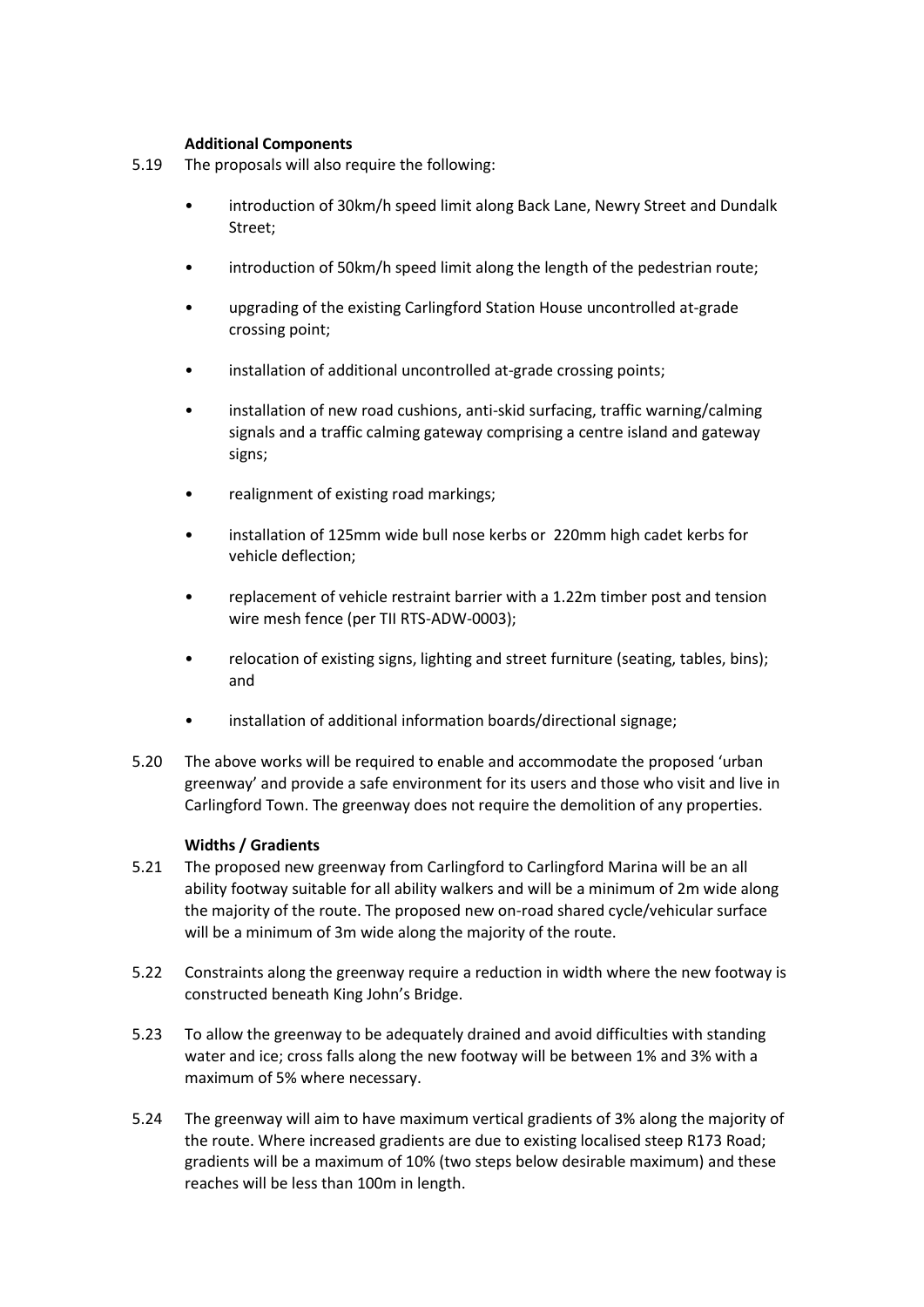- 5.25 The greenway is relatively straight; to direct the route around the existing R173 parking area and existing marina entrance features; bends with a radius of <4m are required as shown on the drawings listed below; signage will be provided to slow cyclists and warn them of the upcoming hazard:
	- DC-CM-XX-GA-C-303 to direct the greenway from the R173 parking area to the verge of the R173; and
	- DC-CM-XX-GA-C-304– to direct the greenway towards the Carlingford Marina access road.

# **Section II – Omeath Pier to/from County Bridge at the RoI/NI National Border**

- 5.26 This section of the proposed greenway will incorporate a 5-6m wide corridor along the route which will be comprised of a 2-3m greenway with buffer areas for drainage and offset boundary fencing.
- 5.27 The proposed greenway can be broken into the following key areas (as illustrated in Figure 3.1 of the Route Corridor Assessment which accompanies the Part application prepared by Doran Consulting):
	- Key Area 1 Omeath Pier to L30541
	- Key Area 2 Lands North of L30541
	- Key Area 3 Land South of L70541/Shore Road
	- Key Area 4 Land South of Cornamucklagh Round Tower
- 5.28 It is noted that the existing 'Trail Head' at Omeath will serve this section of the greenway as well as the existing section of the greenway from Omeath to Carlingford Marina. However, additional facilities will be provided such as new bicycle parking spaces and information boards/directional signage.
- 5.29 Each of the Key Areas are considered in details as follows:

# **Key Area 1 – Omeath Pier to L30541**

- 5.30 This section of the proposed greenway will commence at Omeath Pier and traverse along the coast of Carlingford Lough through Omra Park adjacent to the existing stone wall. It is noted that access (for greenway users and emergency vehicles) to this section of the greenway will also be achievable via an existing access lane, i.e. the L30541.
- 5.31 To accommodate the preferred greenway route, a short section (approx. 6 m) of Omra Park's curtilage wall will need to be to be temporarily removed for construction; with the wall reinstated to connect to the proposed new fencing re-using existing stone and leaving only a 4m wide permanent gap to accommodate the greenway. It is noted that this stone wall is a protected structure as it forms part of the curtilage of Omra Park house.
- 5.32 The proposed greenway within Key Area 1 will predominantly comprise a 3m wide shared use cycle and pedestrian facility with an unbound blinded granular surface. A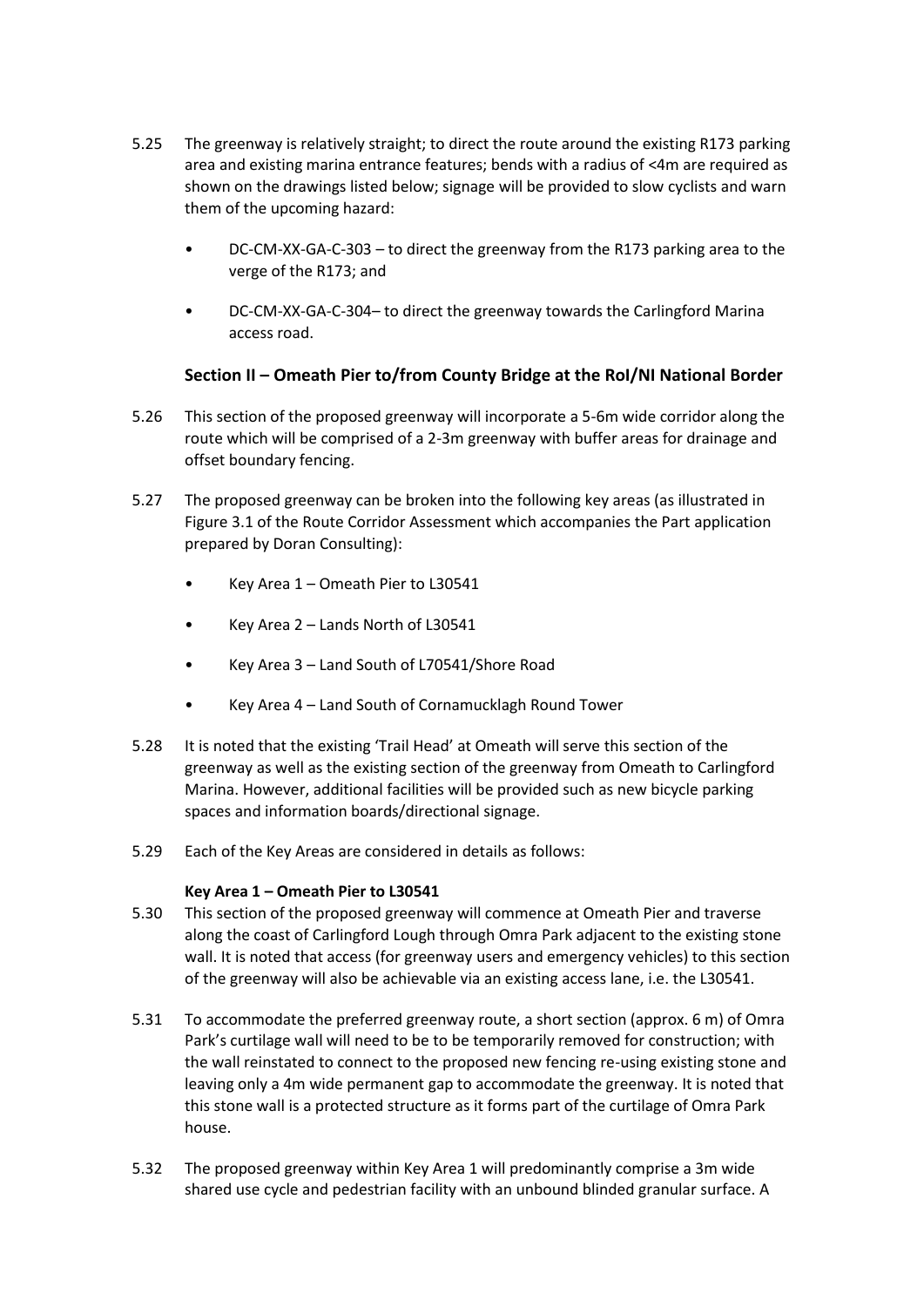short section of L30541 (of approximately 140m), being an existing access lane, will be utilised by greenway users to connect back to the next section of proposed greenway (i.e. Key Area 2).

#### **Key Area 2 – Lands North of L30541**

- 5.33 This section of the proposed greenway will commence at the L30541 minor road and traverse across an existing hard surfaced area adjacent to the coastline. It will then traverse a grassed area (formerly agricultural land) and travel along the coast of Carlingford Lough to where the coastline curves in to meet the line of the former Dundalk, Newry and Greenore railway corridor.
- 5.34 The proposed greenway within Key Area 2 will predominantly comprise a 3m wide shared use cycle and pedestrian facility, with an unbound blinded granular surface along the coast.

# **Key Area 3 – Land South of L70541/Shore Road**

- 5.35 This section of the proposed greenway will turn inland before coming to Rose Cottage, and run along the route of the former Dundalk, Newry and Greenore rail line to the west of Rose Cottage and three existing properties along Lower Shore Road towards Ballykeel House.
- 5.36 When the route meets the southern boundary of Ballykeel House it will turn south west along to the end of this boundary and then turn north west as it meanders along existing field boundaries until it meets the L70541.
- 5.37 Greenway users will utilise the existing L70541 lane and travel east until reconnecting with a new proposed section of greenway that will run between the existing residential properties along Lower Shore Road in a northern direction to again connect into the former Dundalk, Newry and Greenore rail line for approx. 140m.
- 5.38 It is noted that greenway users and emergency vehicles will be able to obtain access to/from this section of the greenway will also be achievable via an existing access lane, i.e. the L70541, which connects to the R173.
- 5.39 Furthermore, this section of the route will incorporate fence screening in locations where the route comes into close proximity with existing residential properties so as to reduce any potential privacy impacts. Consultations have been undertaken with landowners on the proposed route through/nearby residential properties located along/off Lower Shore Road which have informed the proposed route at this location.

#### **Key Area 4 – Land South and North of Cornamucklagh Round Tower**

- 5.40 This section of the proposed greenway will turn east from the former rail line towards the coast and then turn north along, but setback from, the shore/coastline of Carlingford Lough for approx. 500m until it meets a woodland area nearby the Cornamucklagh Round Tower.
- 5.41 The route will turn inland again when it meets the southern fringes of the woodland area and travel along and around the boundary of the woodland area in a western and then northern direction until it meets the route of the historic rail line.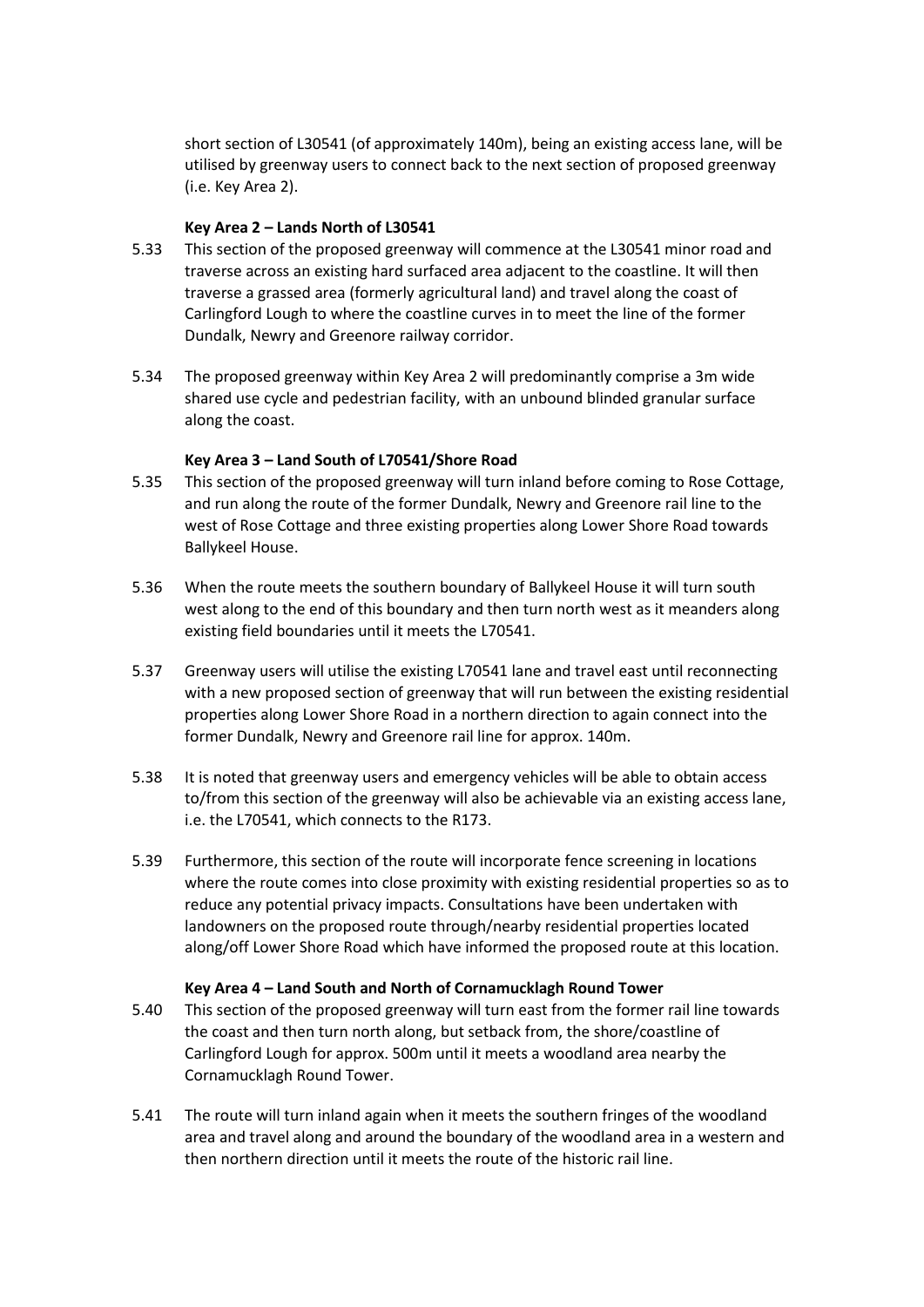5.42 The greenway will follow the line of the former railway travelling under an existing bridge and up to the county bridge on the RoI/NI border.

#### **Additional Components**

- 5.43 The majority of the greenway will be an unbound surface but an asphalt section is proposed for a short section (approx. 140m) near Shore Road. The proposed greenway will utilise existing hard surfaced areas where available and include the following additional components:
	- installation of staggered approach barrier at crossing points with minor roads, i.e. L30541 and L70541 (known locally as Shore Road);
	- reduction of speed limit of R173 from 80km/h to 60km/h from approx. 40m south of Cornamucklagh House to the border (approx. 575m in total).
	- installation of a 0.5-1m buffer to provide appropriate boundary fencing offset 500mm from the edge of the greenway, where required;
	- installation of a 0.5-1m wide buffer area for drainage along the route, where required;
	- installation of a 1.2m post and rail timber fence along the majority of the route;
	- installation of stock fencing, where required;
	- installation of screening in locations where the route is located in close proximity to sensitive receptors (as shown on the submitted plans);
	- installation of new cycle parking stands at Omeath Pier;
	- installation of new directional/warning signage and information boards, where required;
	- repairs to existing paths/hard surfaced areas and walls, where required;
	- removal of trees as identified in the Arboricultural Assessment prepared by J M McConville & Associates;
	- removal of vegetation, where required; and
	- relocation of existing signs, where required.
- 5.44 The above works will be required to enable and accommodate the proposed greenway and provide a safer environment for its users and those who live along the route.

#### **Widths / Gradients**

5.45 To allow the greenway to be an all ability cycleway suitable for all abilities of cyclists and walkers the greenway will be 3m wide along the route.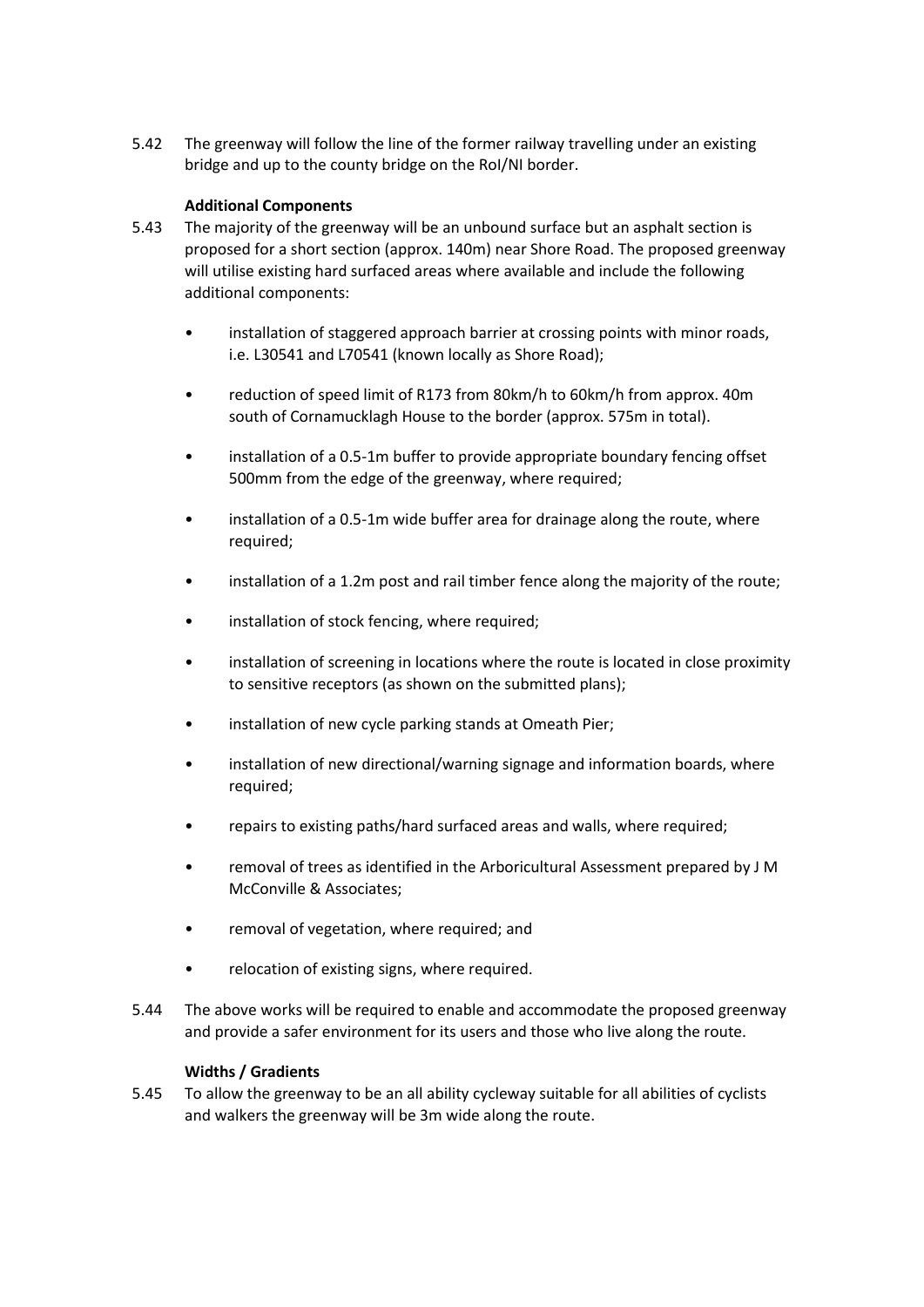- 5.46 Any constraints along the greenway noted during detailed design which require a reduction in width will be identified and the greenway width can be reduced to 2m minimum if required.
- 5.47 To allow the greenway to be adequately drained and avoid difficulties with standing water and ice; crossfalls along the route will be between 1% and 3% with a maximum of 5% where necessary. Cross falls will also be directed towards the inside of all bends to prevent negative cross fall and its impact on cyclist safety.
- 5.48 The greenway will aim to have maximum vertical gradients of 3% along the majority of the route. Where increased gradients are due to existing localised steep ground levels gradients will be a maximum of 10% (two steps below desirable maximum) and these reaches will be less than 100m in length.
- 5.49 An assessment of 1m LiDAR data has indicated that these gradients should be achievable along the majority of the route; where gradients are greater than 3%; signage will be provided to slow cyclists and warn them of the upcoming hazard.
- 5.50 The greenway will be relatively straight; to direct the route around existing landowner boundaries. Where bends are required to direct the greenway along existing boundaries a minimum radius of 4m is proposed signage will be provided to slow cyclists and warn them of the upcoming hazard.
- 5.51 Departure from standards will be required at locations where proximity to existing residential properties and existing ground levels restrict the greenway in width, vertical gradients and horizontal alignment as shown on the proposal drawings; signage will be provided to slow cyclists and warn them of the upcoming hazard.

# **Section III – County Bridge at RoI/NI National Border to/from Victoria Lock**

- 5.52 Sections I & II are to be delivered as a single package of works, separate from Section III and in accordance with the respective project programmes.
- 5.53 As stated previously, Section III of the greenway is located wholly within the jurisdiction of Northern Ireland and will be the subject of a separate planning application to NMDDC. This route is currently at concept stage and while a preferred route has been identified initial consultations are ongoing with planning consultees and stakeholders.
- 5.54 In addition, this section of the route is classed as a 'major development' in Northern Ireland and is required to undergo a statutory community consultation process in accordance with Section 27 and 28 of the Planning Act (Northern Ireland) 2011.
- 5.55 In light of this, this report does not provide a detailed description of Section III as there is the possibility that the route could be subject to change having considered feedback received from both planning and community consultations.
- 5.56 General principles are established to guide the design of the future route: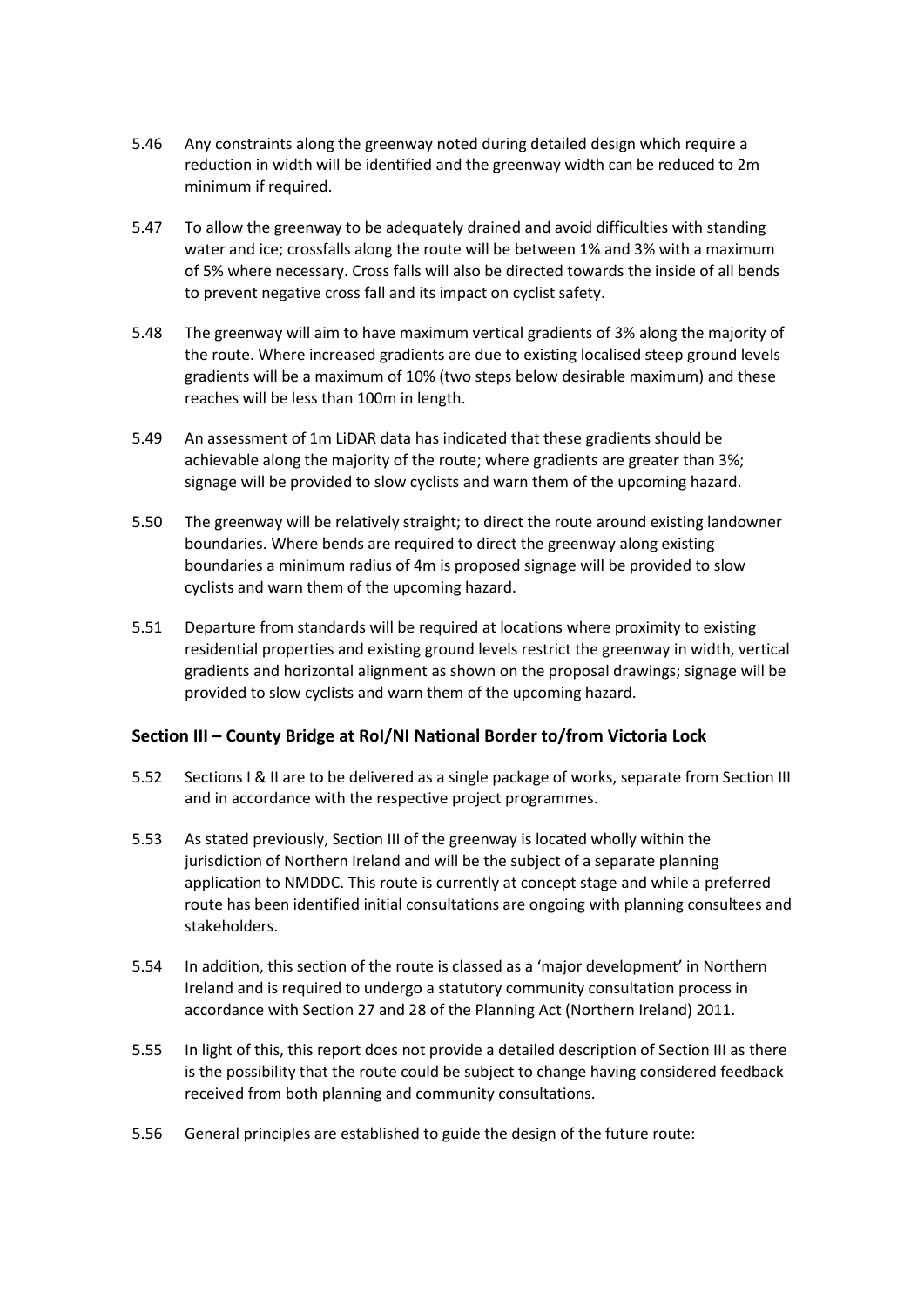- This proposed section of greenway will extend northwards from the county bridge at the national border of the Republic of Ireland and Northern Ireland along the R173 and connect to the existing 'Trail Head' Victoria Lock Amenity Site;
- Greenway will mainly comprise of a corridor approximately 5m width along the route and comprise a shared pedestrian and cycle greenway; providing buffer areas for surface water drainage where required; and an area to provide a suitable boundary fence;
- Greenway will be designed and constructed in line with best practice using the guidelines outlined below and designed to incorporate feedback from the statutory consultees and community consultations;
- At all locations where the greenway interacts with public roads a crossing will be established comprising; drop kerbs at the boundary of the carriageway, road markings and signage outlining that cyclists will be required to give way to motor vehicles at conflict points, and a gate will also be provided at the start and end of each section;
- Access points and construction compounds in proximity to the public road network are proposed along the route; proposed locations aim to avoid close proximity to any watercourses and will be closed off. Lands shall be reinstated on completion of the adjacent section of works;
- Greenway is to be an all ability cycleway suitable for all abilities of cyclists and walkers the greenway will be 3m wide along the route;
- Any constraints along the greenway noted during detailed design which require a reduction in width will be identified and the greenway width can be reduced to 2m minimum if required:
- Greenway is to be adequately drained and avoid difficulties with standing water and ice; crossfalls along the route will be between 1% and 3% with a maximum of 5% where necessary. Cross falls will also be directed towards the inside of all bends to prevent negative cross fall and its impact on cyclist safety; and
- Greenway will aim to have maximum vertical gradients of 3% along the majority of the route. Where increased gradients are due to existing localised steep ground levels, gradients will be a maximum of 10% (two steps below desirable maximum) and these reaches will be less than 100m in length. Where gradients are greater than 3% signage will be provided to slow cyclists and warn them of the upcoming hazard.

# **Components Relevant to All Three Sections of Greenway**

#### **Construction and Design**

5.57 The greenway will be designed and constructed in line with best practice using the following guidelines: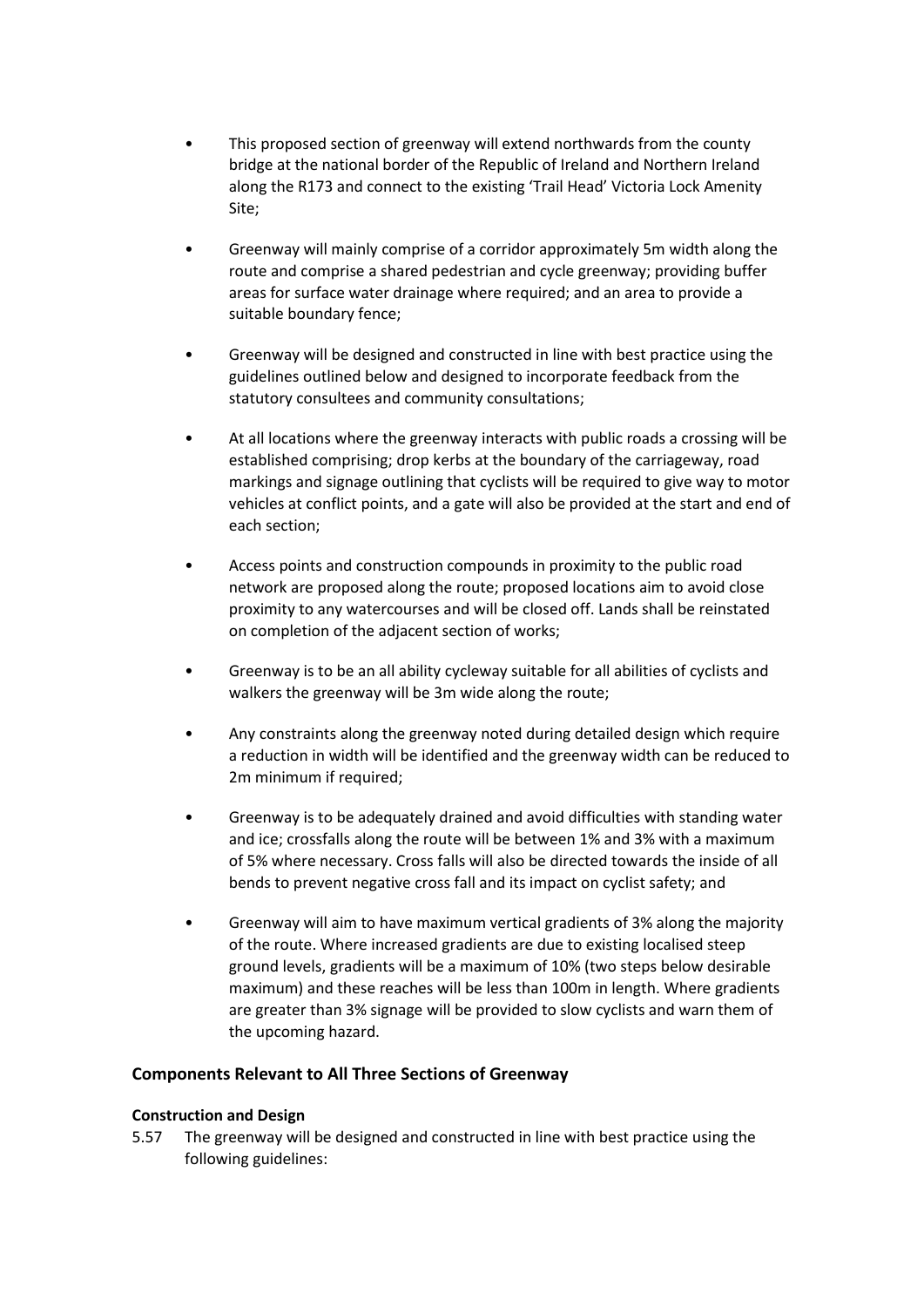- TII DN-GEO-03047 Rural Cycleway Design (Offline)
- TII DN-DNG-03073 Grassed Surface Water Channels for Road Runoff
- TII DN-PAV-03026 Footway Design
- **The National Cycle Manual**
- DN-DNG-03071 Design of Outfall and Culvert Details
- DN-DNG-03063 Vegetated Drainage Systems for Road Runoff
- 5.58 No new vehicular access onto the road network in accordance with policy TC10 of the Louth County Development Plan 2015-2021. It is noted that where the greenway interacts with public roads, drop kerbs will be provided and crossing facilities will include road markings and signage outlining that cyclists / pedestrians will be required to give way to motor vehicles at conflict points.
- 5.59 Access points for greenway users, emergency services and farmers are proposed along the route. Access for local landowners and farmers will be provided by gates at agreed locations along the greenway to provide crossing points to lands on the shore side of the path. Where livestock are required to cross the greenway suitable gates and cattle stops will be provided.
- 5.60 Site compounds will also be established at suitable locations along the route following agreements with landowners and these will be secured at all times using suitable boundary fencing.
- 5.61 Access points and construction compounds are proposed along the route and will be closed off. Locations will be assessed for suitability with the aim of avoiding construction phase compounds in close proximity to any watercourses. Lands will be reinstated on completion of the adjacent section of works.
- 5.62 Standard greenway signage and information panels shall be installed along the route to provide continuity with the existing greenway sections from Carlingford Marina to Omeath and from Victoria Lock to Albert Basin.
- 5.63 No bins are proposed along the greenway to be consistent with both the existing and new reaches of the Carlingford Lough Greenway, where a 'leave no trace' initiative is operated to encourage environmental awareness and sustainable behaviour among users.

# **Cycle and Parking Facilities**

- 5.64 Vehicular parking for the proposed new sections of greenway will utilise existing parking areas at the 'Trail Heads' as follows:
	- 30 no. car parking spaces within car parking area adjacent Carlingford Station House;
	- 43 no. car parking spaces at Omeath Pier; and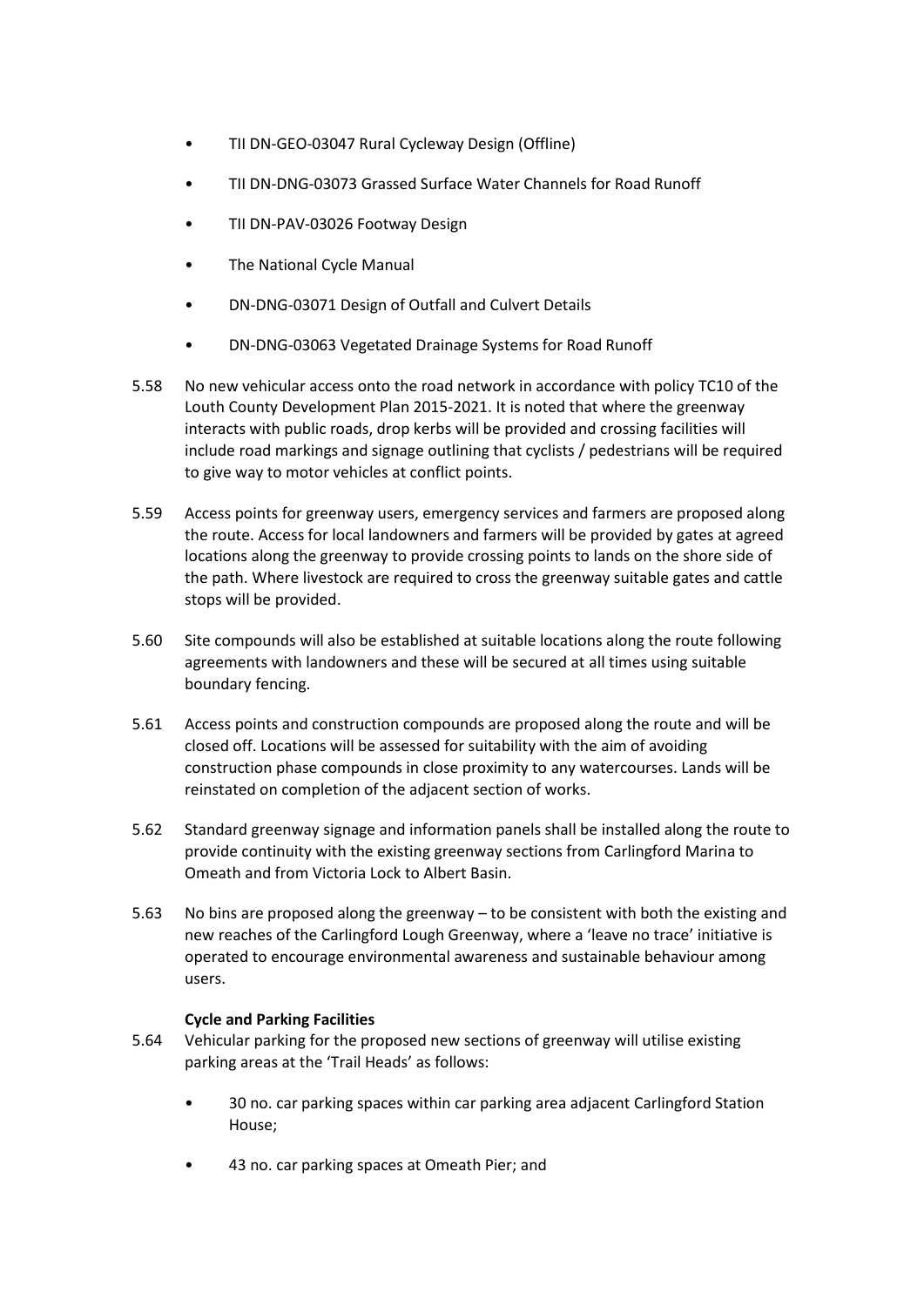- 40 no. car parking spaces at Victoria Lock.
- 5.65 Cycle parking for the proposed new sections of greenway will utilise existing and proposed cycle parking facilities at the 'Trail Heads' as follows:
	- 20no. Sheffield style cycle stands within car parking area adjacent Carlingford Station House;
	- 3no. existing and 7no. new Sheffield Style cycle stands at Omeath Pier; and
	- 15no. existing rural style (timber) racks at Victoria Lock.
- 5.66 The above locations are considered to be: accessible and convenient; close to the 'Trail Heads'; prominently located with sufficient surrounding space; and unlikely to cause obstruction to pedestrians or vehicles.
- 5.67 The proposed cycle racks will enable the bicycle frame and at least one wheel to be locked, catering for different sizes and shapes of bikes – promoting the use of the greenway for both individual cyclists and family groups.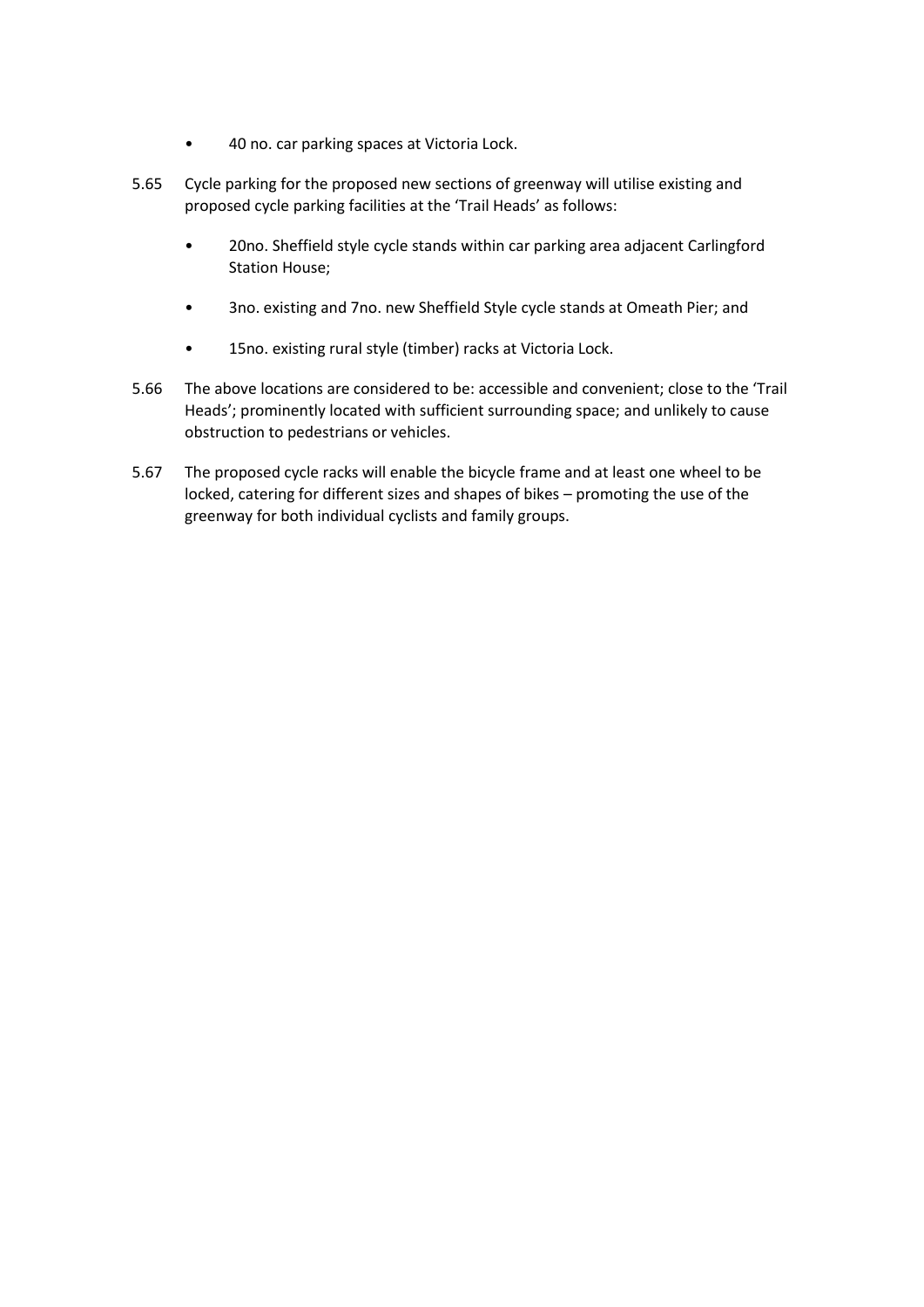# <span id="page-22-0"></span>**6. Location of Development**

- 6.1 The following section seeks to outline a description of the location of the proposed greenway having regard to the environmental sensitivity of geographical areas likely to be affected.
- 6.2 Section I will be located approximately 6 km south of proposed Section II and Section I and Section II will be connected through an existing section of greenway, this being the Carlingford Marina to/from Omeath Pier greenway.
- 6.3 The siting and location of the greenway and working areas have been informed by consultations with members of the public, the Council's internal departments, with the prescribed bodies and discussions among the wider design team and are located in a manner to reduce the potential for impacts and to maximise the quality of the proposed route

# **Section I – Carlingford to/from Carlingford Marina**

6.4 The location and extent of this section of the greenway is illustrated in the site location plan (Ref. No. 181146-DC-CM-XX-GA-C-001) prepared by Doran Consulting. An aerial extract from the Design and Access Statement prepared by Doran Consulting is at Figure 6.1 below.



# **Figure 6.1: Aerial Extract showing Proposed Site Boundary**

6.5 The site takes the form of a long linear and looped corridor which will measure approx. 2.65km in length and cover a total site area of approx. 3.8 ha. The proposed route will link the Carlingford Station House (which will become a new 'Trail Head') in Carlingford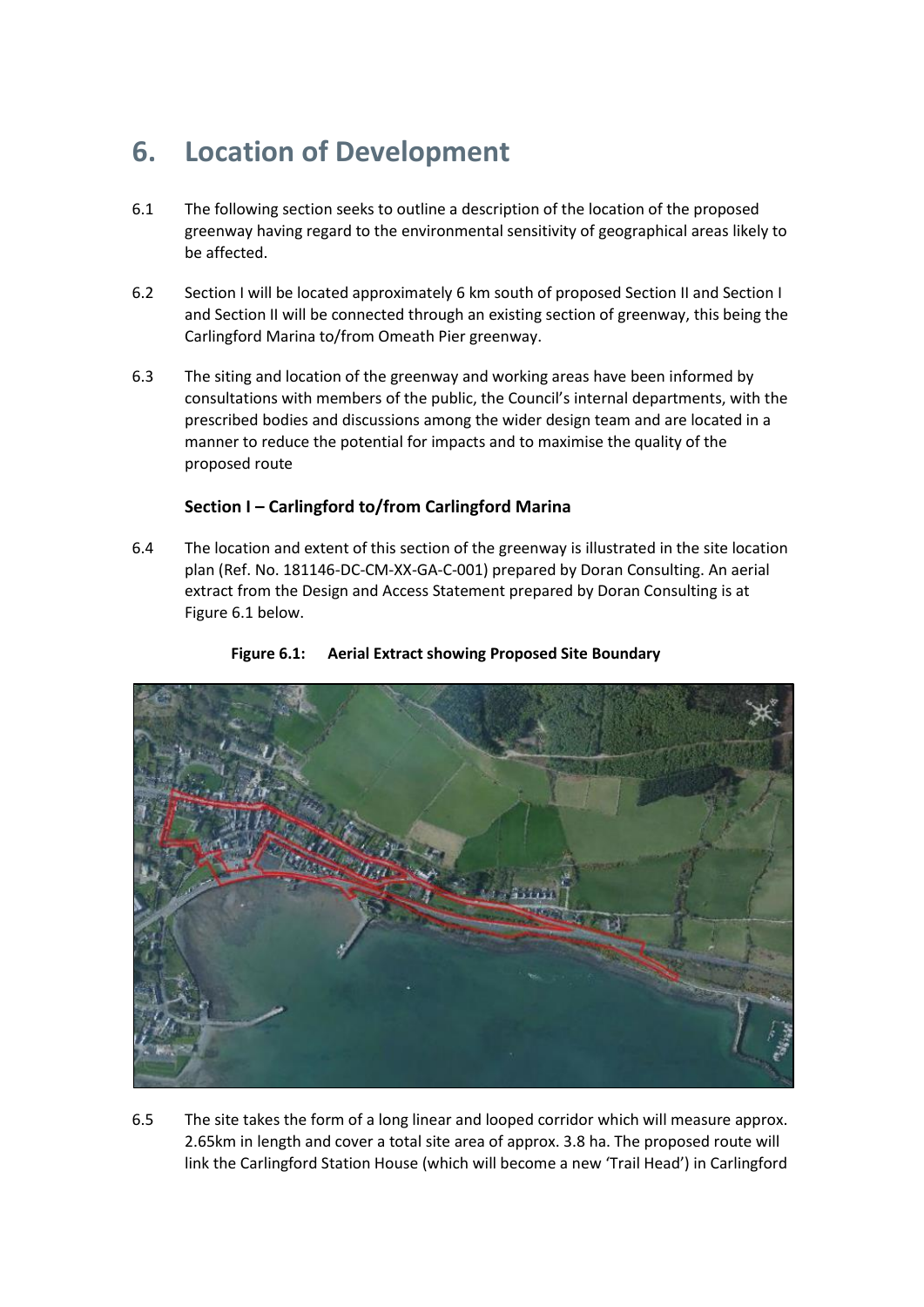Town to/from the Carlingford Marina via the existing town lanes/streets and via the R173 under the bridge of King John's Castle.

- 6.6 This section of the Carlingford Lough Greenway will be different from existing and proposed sections as it will:
	- comprise separate routes for pedestrians and cyclists;
	- be predominantly located in the town realm of Carlingford; and
	- predominantly traverse existing hard surfaced areas.
- 6.7 In terms of existing and surrounding land uses, the routes of the proposed greenway within Carlingford Town are located along the existing streets and are therefore bounded by existing residential properties, town centre uses, roads/lanes, footpaths, walls, fences, grassed verges, lay-by areas, car parking areas the Carlingford Lough and the Carlingford Pier.
- 6.8 The section of the proposed greenway that is located north of the stone bridge leading to King John's Castle, along the route of the R173, is bound to the west by the main R173 Road which runs from Carlingford to Newry and to the east by the Carlingford Lough with existing intervening components such as a lay-by area/car parking area, amenity areas, street furniture (seating, benches, bins), signage, grassed verges of varying widths, vehicle restraint barriers and vegetated embankments separating the greenway from the banks of the Carlingford Lough.
- 6.9 In terms of sensitive designations, the following is relevant:
	- this section of the proposed greenway abuts the Carlingford Shore SAC (IE002306) as it follows the R173 coastal road;
	- the Carlingford Mountain cSAC (IE000453) is located 610m west of and upslope of the proposed development at North Commons, where Section I of the greenway terminates;
	- the Carlingford Lough SPA (IE004078) is located 300m east of the proposed development at Carlingford, where Section I of the greenway terminates - this represents the northern boundary of the SPA which extends southwards from here – however it is noted that this SPA is separated from the proposed development by Carlingford Harbour;
	- the closest point of the marine extension to the Carlingford Lough SPA (UK9020160) is 1.2km northeast of the northern end of Section I where it terminates at North Commons in Carlingford;
	- the closest intertidal part of the Carlingford Lough SPA (UK9020160) is 2.2km northeast of this location also;
	- the Carlingford Lough SPA (UK9020160) is separated from the proposed development by open water in Carlingford Lough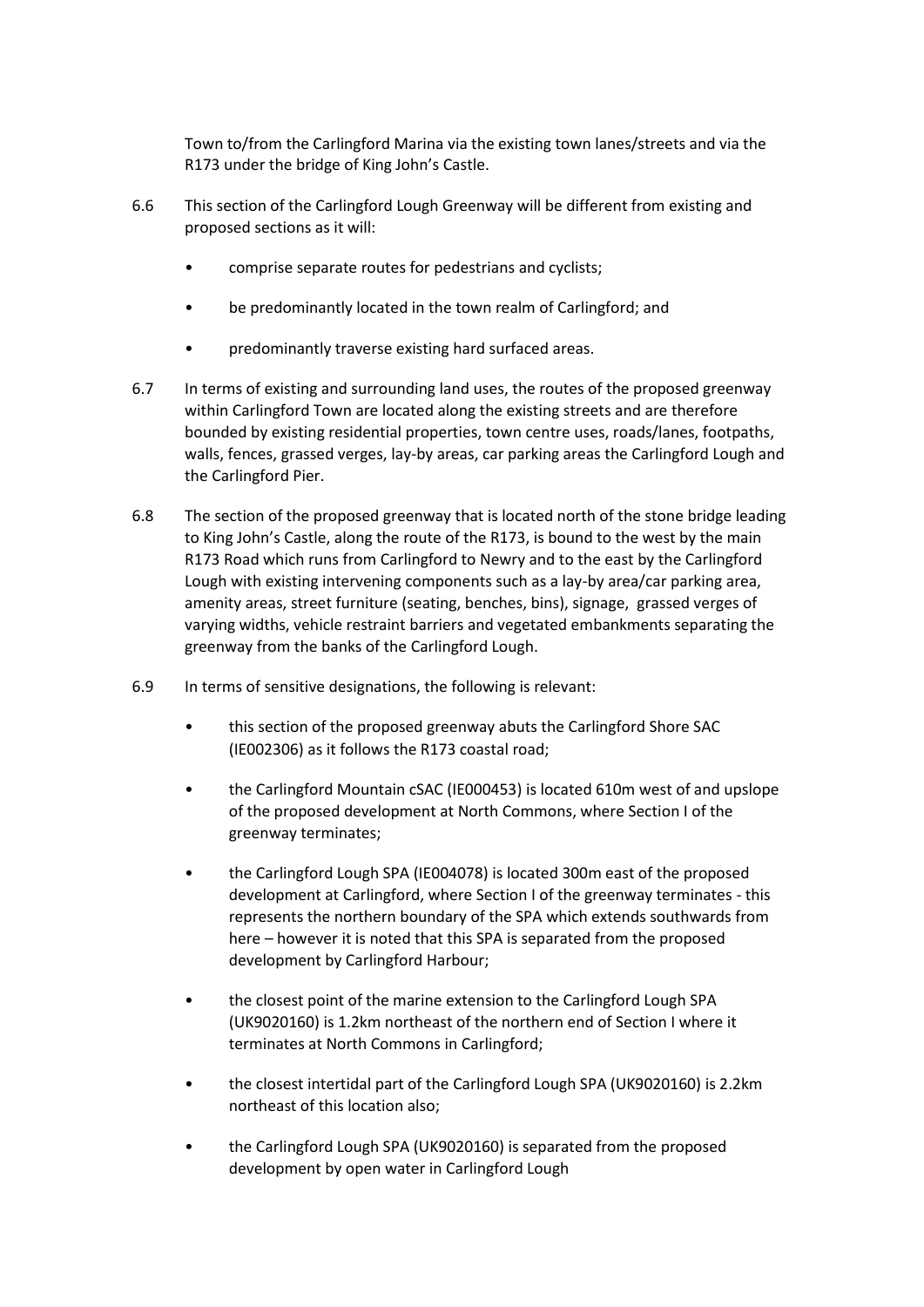- this section of the greenway flanks the Carlingford Lough proposed Natural Heritage Area (000452) as it follows the R173 coastal road but it is noted that the pNHA overlaps a section of the application boundary at IG313385 318060 and north of Carlingford Town;
- part of this section of greenway will travel under the bridge to King John's Castle which is a National Monument; and
- part of this section of greenway is located close to/within the curtilage of a number of Protected Structures;
- part of this section of greenway will traverse through the designated Carlingford Architectural Conservation Area;
- part of this section of greenway is located within the National Monuments Service-Zone of Notification for Carlingford Town; and
- part of this section of greenway is located within an Area of Special Archaeological Interest.
- 6.10 The extent of the site boundary extends beyond the width of the proposed greenway hard surfaced area to account for working areas along the greenway and along adjacent roads for both construction and operational access.
- 6.11 The siting and location of the greenway and working areas have been informed by consultations with members of the public, the Council's internal departments, with the prescribed bodies and discussions among the wider design team and are located in a manner to reduce the potential for impacts and to maximise the quality of the proposed route.

# **Section II – Omeath Pier to/from County Bridge at RoI/NI National Border**

6.12 The location and extent of this section of the greenway is illustrated in the site location plan (Ref. No. 81146-DC-OB-XX-GA-C-002) prepared by Doran Consulting and which is submitted as part of the respective Part 8 planning application.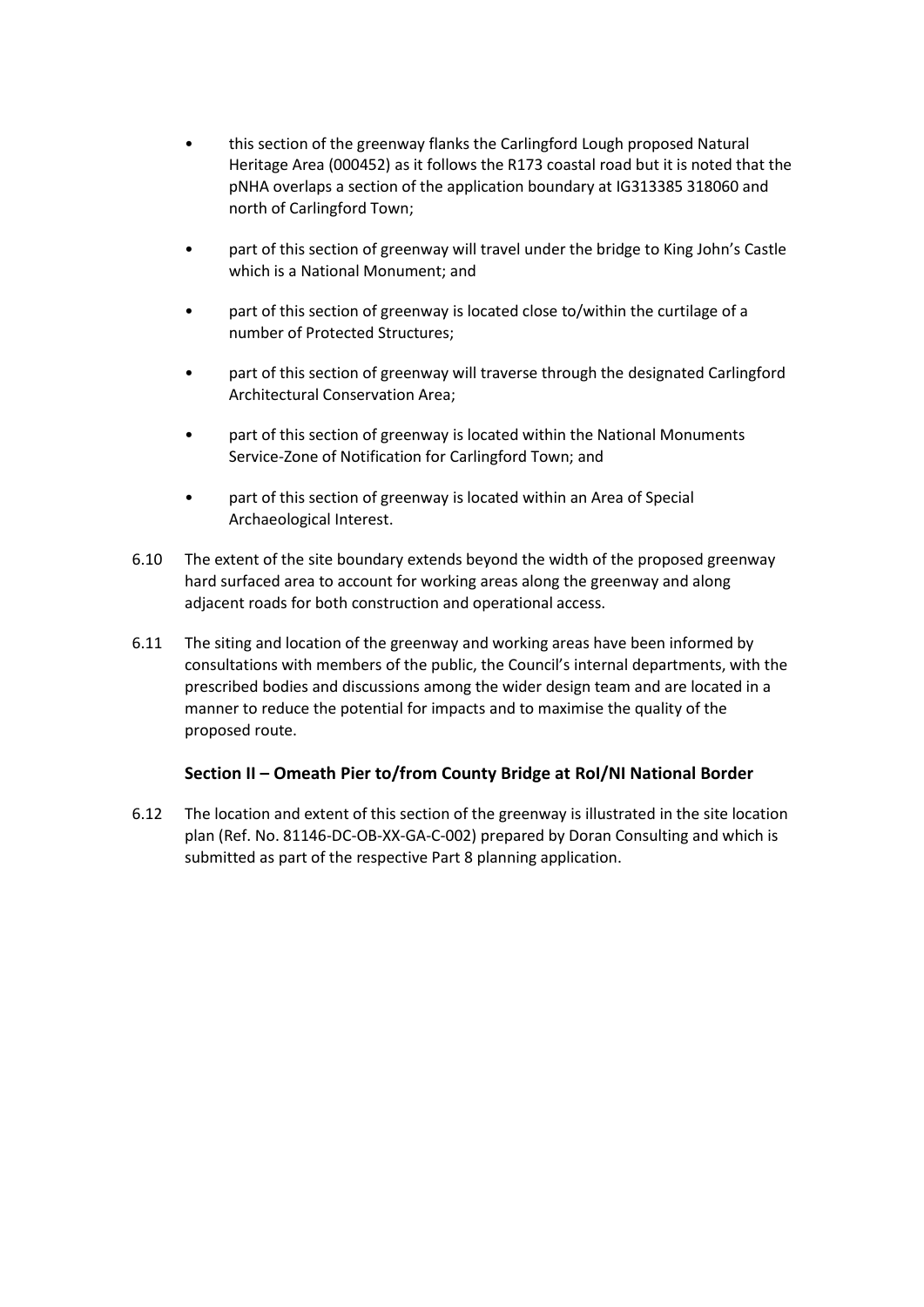

#### **Figure 6.2: Aerial Extract showing Proposed Site Boundary**

- 6.13 The site represents a long linear corridor measuring approx. 4.2 km in length and covering a total site area of approx. 9.5 ha.
- 6.14 The proposed greenway will traverse the townlands of Cornamucklagh, Drummullagh, Knocknagoran and Lislea. It will commence at, and connect to, the existing 'Trail Head' at Omeath and the existing Carlingford Marina to Omeath Pier greenway.
- 6.15 The proposal will provide a new section of greenway extending northwards from Omeath Pier to/from the county bridge at the national border of the Republic of Ireland and Northern Ireland along the R173 $^3$ .
- 6.16 The proposed route will be predominantly located along the shore/coastline of Carlingford Lough and along the Old Dundalk, Newry and Greenore rail line through grassed agricultural areas including Omra Park, along the high level railway embankment and through unmanaged woodland and scrub areas.
- 6.17 The application site will be bound by Carlingford Lough to the east and its shoreline with an area of mud and shingle running along the edge as well as the following features (to the east, west, north and south):
	- existing hard standing areas (such as Omeath Pier, footways, roads, lanes);
	- existing boundaries (such as walls, fences, hedgerows, trees, etc);
	- residential properties (clustered and dispersed);
	- Omra Park and its curtilage wall;

**.** 

• managed and unmanaged wooded areas,

 $3$  It is noted that a further section of greenway is proposed from the county bridge at the national border to Victoria Lock and this section of the greenway will be applied for separately to the relevant Local Authority under the NI planning system.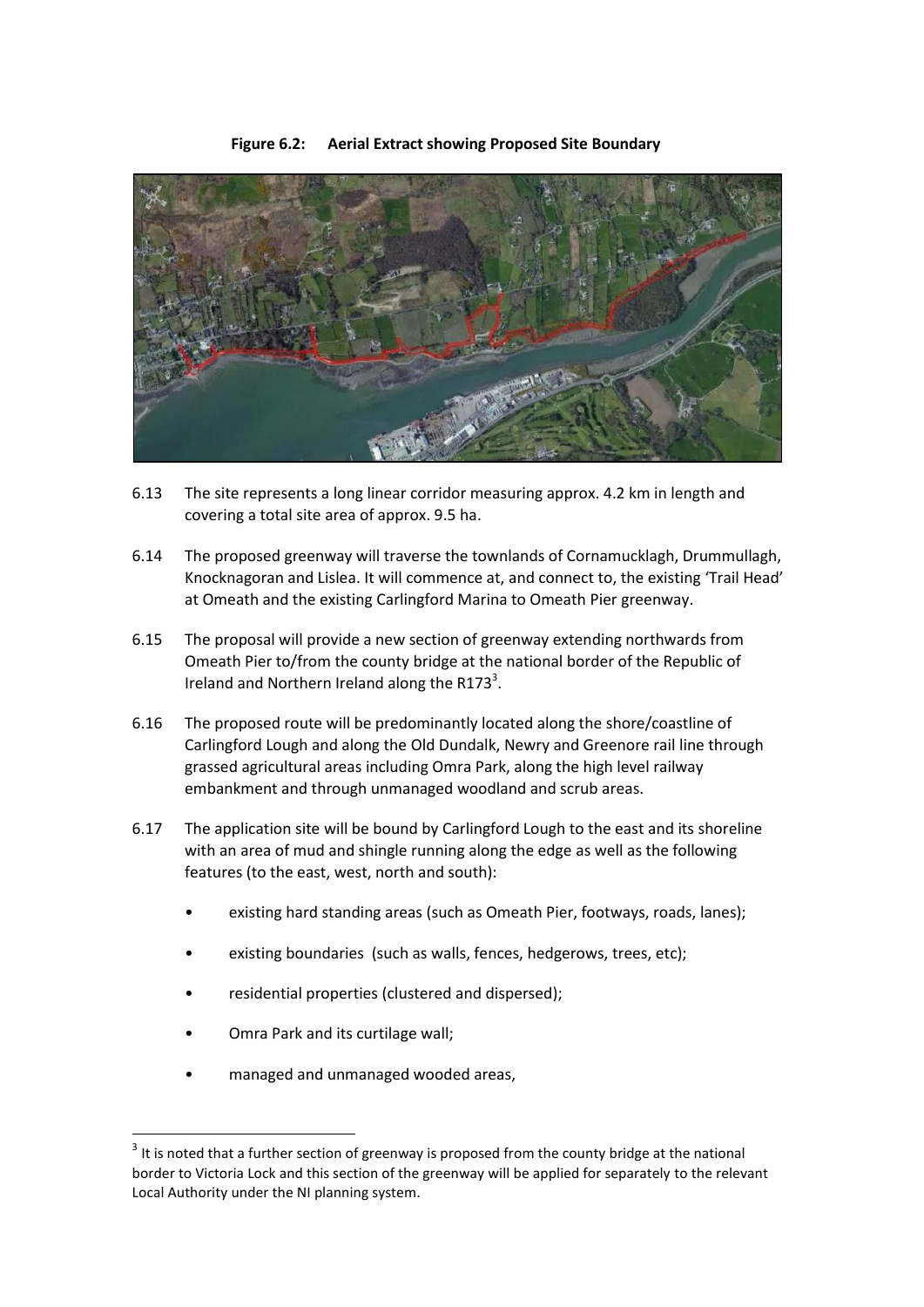- agricultural land;
- scrub land;
- former railway line and railway embankments;
- the R173 Road (running from Carlingford to Newry); and
- the county bridge at the NI/RoI border.
- 6.18 There is an eclectic mix of land uses within and surrounding the proposed greenway and the agricultural grazing of cattle, sheep and horses represents the main use to be found along/within this section of the proposed greenway.
- 6.19 Each of the respective expert reports deal with any relevant sensitive designations, but we note the following:
	- this section of the greenway flanks the Carlingford Shore SAC (IE002306) boundary along terrestrial scrub, woodland and grassland habitats of the Old Dundalk, Newry and Greenore rail line as far as Cornamucklagh where the SAC terminates at the ROI-NI border;
	- the Carlingford Mountain cSAC (IE000453) is located 530m southwest and upslope of the proposed development at the NI-ROI border which is the interface of Sections II and III;
	- this section of the greenway flanks the Carlingford Lough proposed Natural Heritage Area (000452) as it follows the R173 coastal road but it is noted that immediately south of Ferry Hill Wood the application boundary falls inside this non-statutory designated site, where the pNHA extends beyond the SAC boundary into an improved agricultural field;
	- part of this section of greenway is located close to/within the curtilage of Omra Park House being a Protected Structures; and
	- monuments have been noted close to the greenway; but this section of greenway is not located within an area of high archaeological potential.
- 6.20 The redline application boundary extends beyond the width of the proposed 3 metre greenway to account for working areas along the greenway and along adjacent roads for construction access.
- 6.21 The siting and location of the greenway and working areas have been informed by consultations with members of the public, the Council's internal departments, prescribed bodies and discussions among the wider design team and are located in a manner to reduce the potential for impacts and to maximise the quality of the proposed route.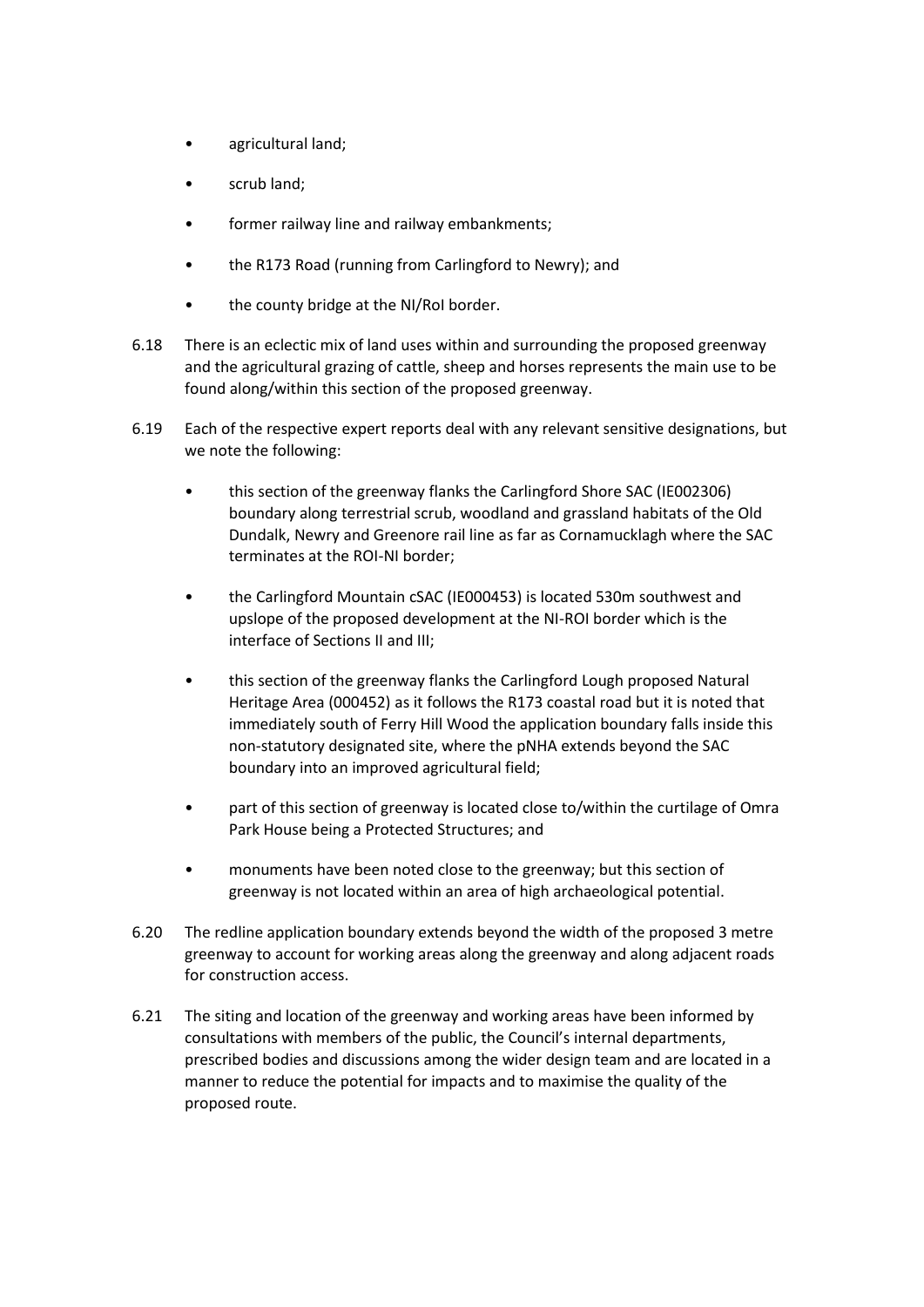# **Section III – County Bridge at RoI/NI National Border to/from Victoria Lock**

- 6.22 Sections I & II are to be delivered as a single package of works, separate from Section III and in accordance with the respective project programmes.
- 6.23 As also stated previously, Section III of the greenway is located wholly within the jurisdiction of Northern Ireland and will be the subject of a separate planning application to NMDDC. This route is currently at concept stage and while a preferred route has been identified initial consultations are still being undertaken with statutory consultees.
- 6.24 In addition, this section of the route is classed as a 'major development' in Northern Ireland and is required to undergo a statutory community consultation process in accordance with Section 27 and 28 of the Planning Act (Northern Ireland) 2011.
- 6.25 In light of the above and the aforementioned points, this report does not provide a detailed description of the location of the route as there is a possibility that the route could be subject to change following receipt of feedback received from both statutory consultations and community consultations
- 6.26 This proposed section of greenway will extend northwards from the county bridge at the national border of the Republic of Ireland and Northern Ireland along the R173 and connect to the existing 'Trail Head' Victoria Lock Amenity Site.
- 6.27 The general area either comprises or is located in close proximity to the following features and designations:
	- Carlingford Lough;
	- Carlingford Lough SPA, Carlingford Lough ASSI, Carlingford Shore SAC, Carlingford Shore proposed NHA and Carlingford Lough Ramsar site;
	- the R173 Road (running from Carlingford to Newry); and
	- the county bridge at the NI/RoI border.
	- existing hard standing areas (such as Victoria Lock Amenity Site, footways, roads, lanes);
	- existing boundaries (such as walls, fences, hedgerows, trees, etc);
	- residential properties (dispersed);
	- derelict commercial properties (dispersed);
	- managed and unmanaged wooded areas within Fathom Forest;
	- existing forest tracks where present;
	- a mix of land uses dominated by agricultural grasslands;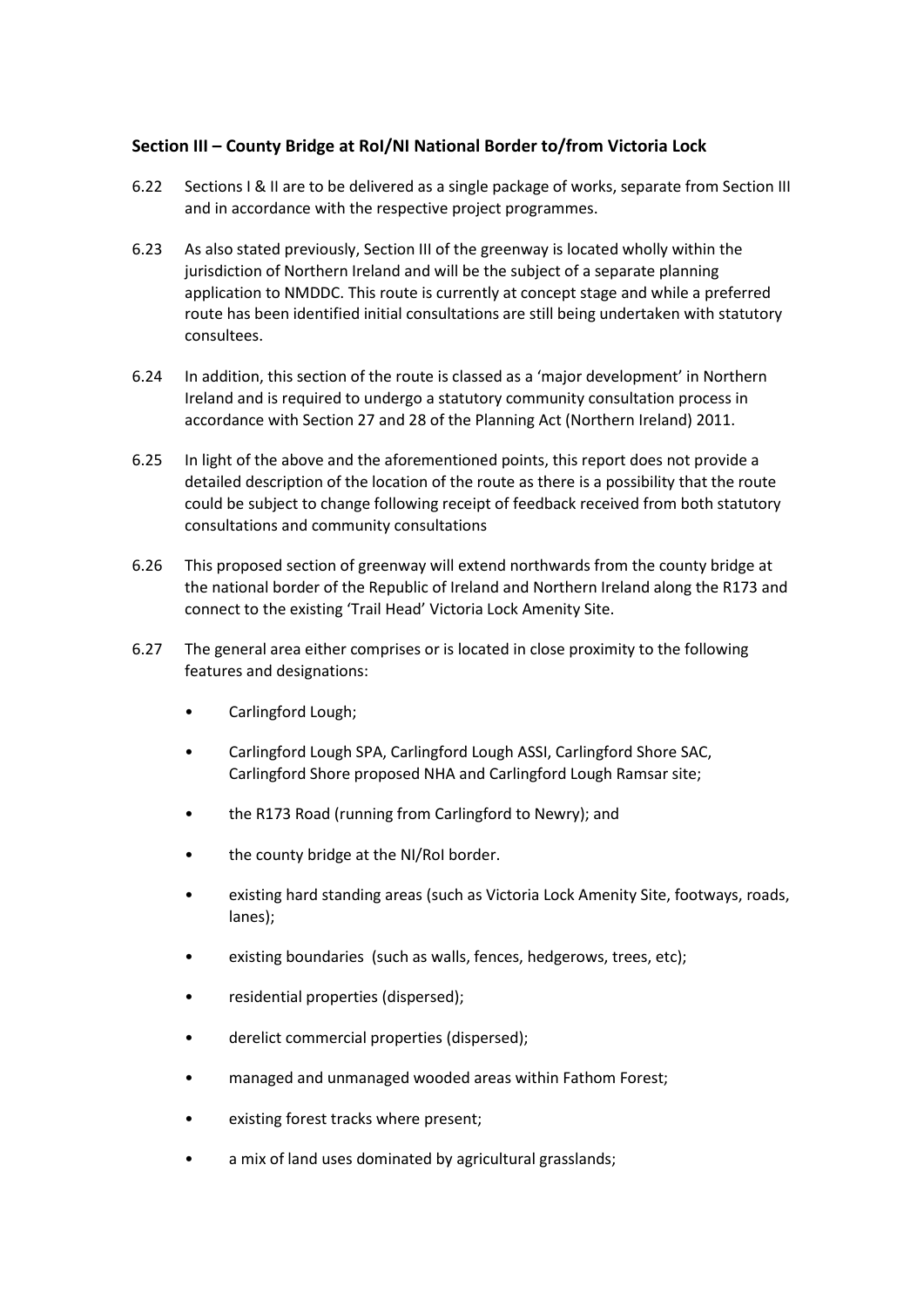- 6.28 The final route will be fully informed by consultations with members of the public, the Council's internal departments, statutory consultees and discussions among the wider design team. In addition, the design and siting of the preferred route will also take into account the following principles:
	- It is noted that the existing 'Trail Head' at Victoria Lock Amenity Site will serve this section of the greenway as well as Section II of the greenway from Omeath. However, additional facilities will be provided such as new bicycle parking spaces and information boards/directional signage.
	- Standard greenway signage, information panels and lookout points with benches shall be installed along the route.
	- Vehicular parking and new cycle parking for the proposed new section of greenway will utilise existing parking areas at the Trail Head. Locations will aim to be accessible and convenient, close to the trail head, prominently located with sufficient surrounding space and unlikely to cause obstruction to pedestrians.
	- Generally greenways are not illuminated; and the existing constructed sections of the proposed Carlingford Lough Greenway are currently not illuminated. New sections will be in line with this to provide continuity along the greenway and maintain the rural aesthetics; however proposals will take into accound any road safety requirements for lighting where the greenway interacts with public roads.
	- To allow the greenway to be an all ability cycleway suitable for all abilities of cyclists and walkers the greenway is to be min. 3m wide along the majority of the route. The proposal will be designed in a manner which takes into account gradients and surrounding landscape; using bound or unbound construction where required.
	- A new suitable boundary fence or suitable kerbing will be installed along the R173 where the greenway runs adjacent. Within Fathom Forest boundary fencing will be designed to match the environment comprising suitable timber fencing or similar approved.
	- Existing drainage / culverts will be retained and any additional drainage outfalls discovered during the works will be reviewed to determine if they require replacement or extension of the existing pipe as part of the works.
	- Current Pollution Prevention Guidelines shall be adhered to for all work around watercourses to prevent pollution (including muddy run-off) for both construction of the greenway and future maintenance work.
	- Minimal earth works are required as part of the works. Minor areas of cut and fill will be required to create the required drainage and cross falls.
	- The trail will manoeuvre around existing trees to avoid felling where possible and any protected trees identified during the tree survey shall be retained.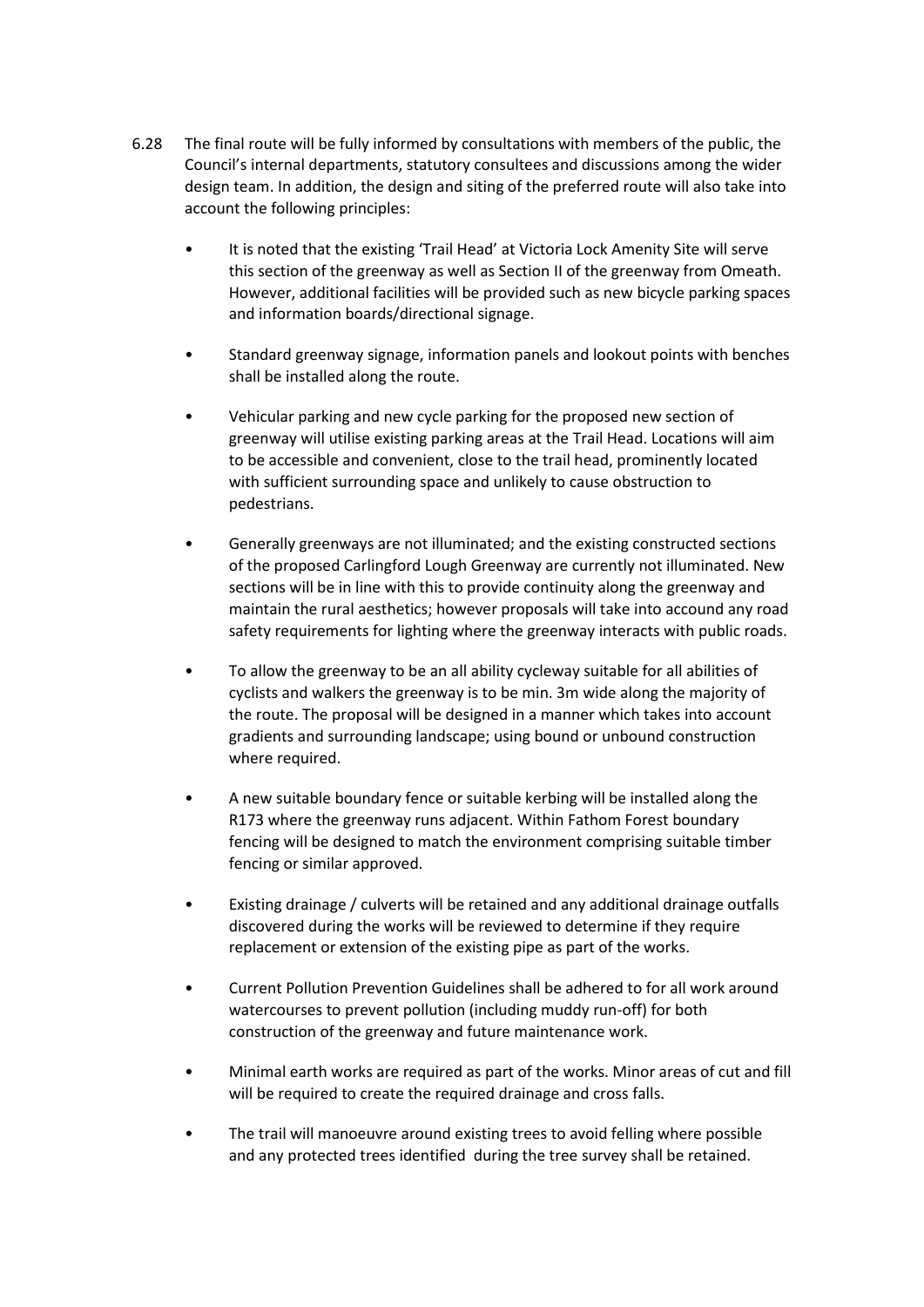- Alternate boundary fencing including screening or similar will be considered if the greenway is in close proximity to residential properties to reduce potential noise or visual impacts.
- 6.29 Similar to the other proposed sections of greenway in the RoI and existing section in both RoI and NI, the future redline boundary of this section of the greenway will extend beyond the width of the proposed 3m greenway to account for working areas and construction access.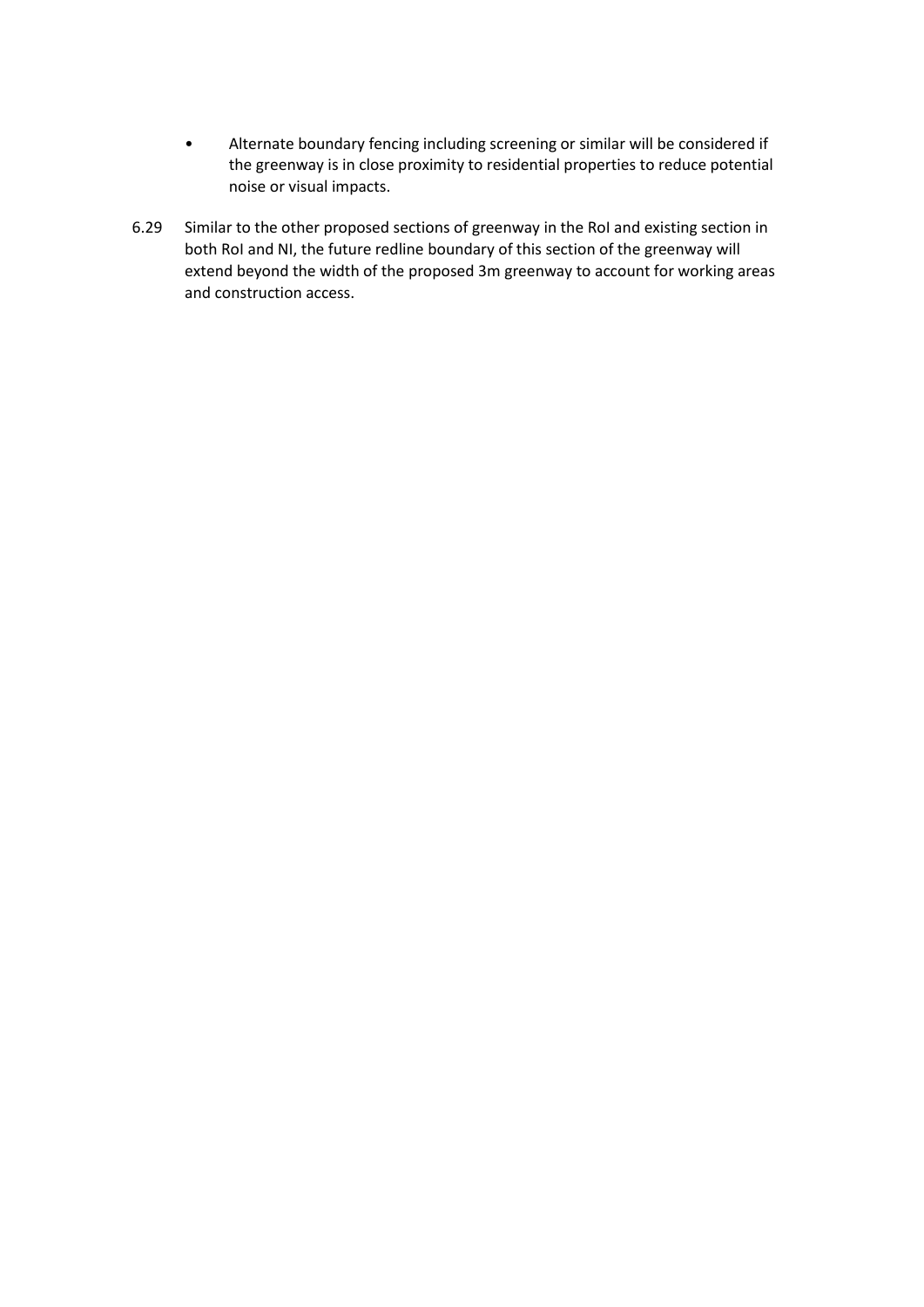# <span id="page-30-0"></span>**7. Characteristics of Potential Impact**

- 7.1 The proposed development has the potential for a number of different effects which are considered in turn below under the following sub-headings<sup>4</sup>:
	- Population & Human Health
	- Biodiversity
	- Land, Soil and Water
	- Air and Climate
	- Material Assets
	- Cultural Heritage (including architectural and archaeological aspects)
	- Landscape and Visual Impact
	- Traffic and Transport
	- Noise
	- Flooding and Drainage
	- **Construction**
	- Risk of Major Accidents
	- Cumulative Impacts
	- Transboundary Impacts
- 7.2 As previously stated and for the reasons set out in the introduction section of this report, the general guiding principles for Section 3 of the proposed greenway have been identified, but this report does not provide an assessment of the potential environmental impacts associated with 'Section 3' as this route.

# **Population & Human Health**

# **Sections I and II**

 $\overline{\phantom{a}}$ 

7.3 As set out in the foregoing sections, the proposed cross-border greenway, once completed, will provide a significant amenity and recreational opportunity for locals and tourists alike. We also note the following significant economic, social and environmental benefits that the proposals will provide:

 $^4$  These sub-headings do not follow the formal headings as in EIA Directive 2014, but are considered most relevant to the proposed project in determining its potential broader environmental impacts.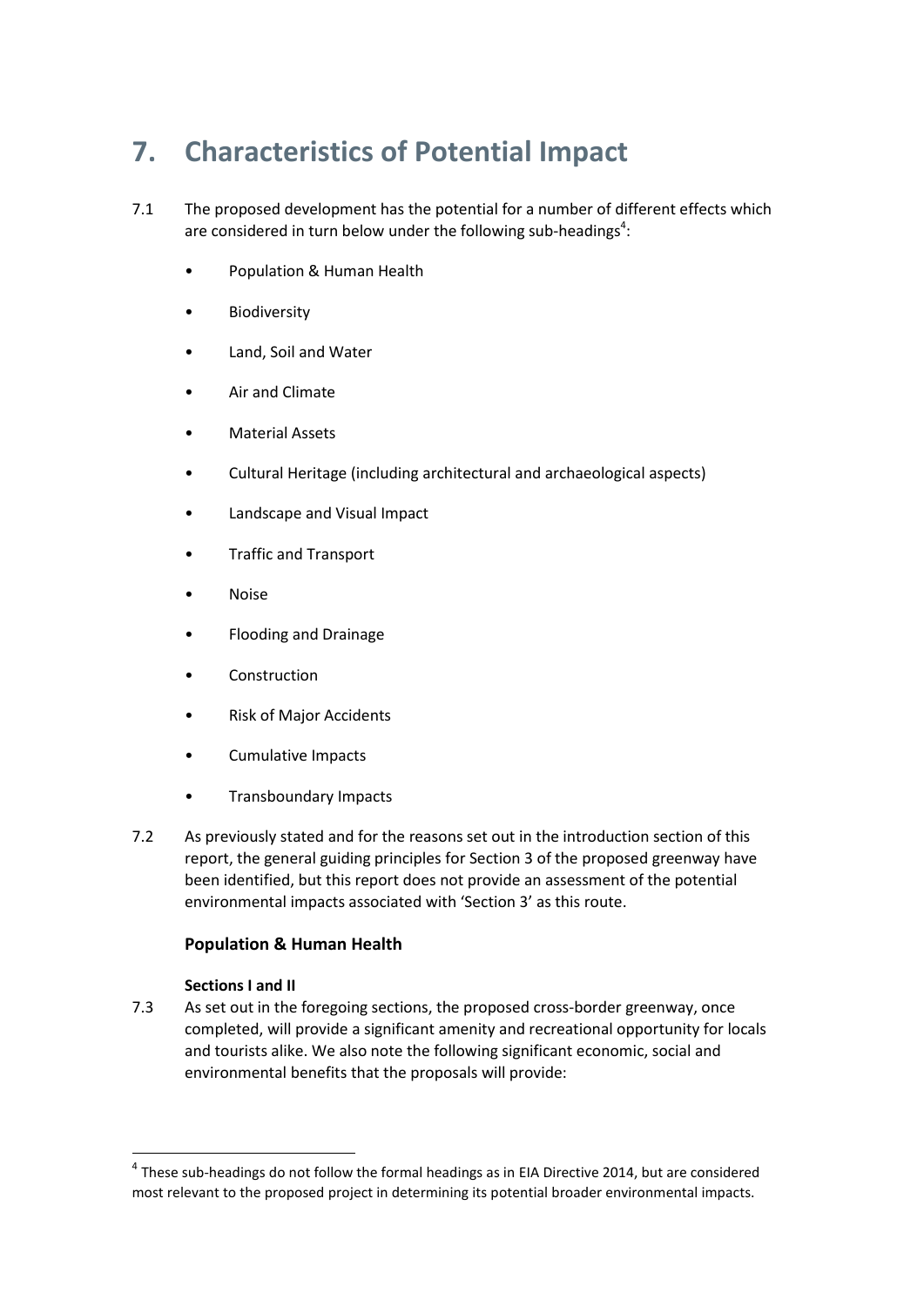- it will provide a safe route and alternative means for people to travel, even for work purposes, between Carlingford, Omeath, Victoria Lock and Newry;
- it will assist with the NPF place-making policy priority for the Eastern and Midland Region by building on the progress made in developing an integrated network of greenways;
- it will help to improve the quality of life credentials and attractiveness of this part of County Louth;
- it will support the diversification of rural and regional economies;
- it will promote more sustainable forms of travel and activity based recreation;
- it will support the development of rural communities and job creation in the rural economy;
- it will support the protection and promotion of natural assets and biodiversity development ;
- it will offer a unique alternative means for tourists and visitors to access and enjoy rural Ireland;
- it will contribute to the rural recreation and adventure tourism offering in County Louth; and
- it will enhance transport connectivity between Ireland and Northern Ireland and improve social cohesion between Ireland and Northern Ireland.
- 7.4 During the construction period there will be some short term and temporary impacts due to the operations required to construct the greenway. Indeed, there are a number of existing properties (residential and commercial) located along/in close proximity to the route, particularly in Carlingford Town, Omeath Village and near Lower Shore Road.
- 7.5 The Council and Project Team have been actively engaging with landowners, business owners and local stakeholders to seek agreement on the preferred routes and to ensure that their potential impacts are explained and identified.
- 7.6 In addition, a public consultation event was held in Carlingford and Omeath to discuss the emerging proposals in detail and to enable the Council and Project Team to take account of any potential issues or impacts identified by land and property owners and members of the community.
- 7.7 The route has been designed and sited in a manner to reduce the potential impacts on human beings (as addressed further under each of the respective sub-headings below), where possible and the Design and Access Statement includes an Outline Construction Methodology which will implement best practice construction techniques and mitigation measures to minimise construction impacts.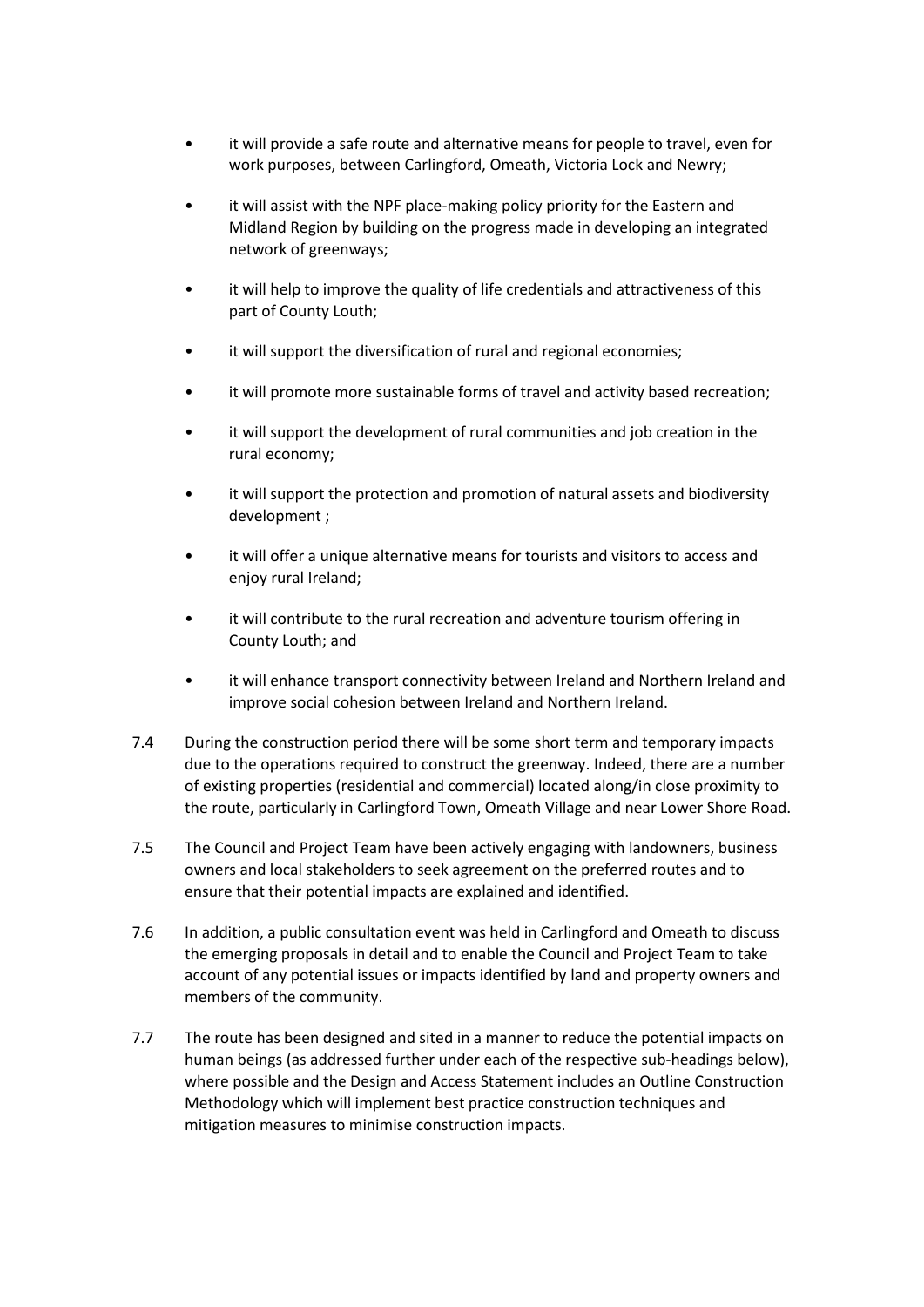- 7.8 The greenway will be at least 10m from any rural private residences and noting the low intensity of the proposed construction works, it is envisaged that there will be no significant impacts to human beings arising from the proposals.
- 7.9 In terms of the operational phase, the greenway would provide many economic, social and environmental benefits (as outlined above) noting particularly the projects recreational and amenity value, which collectively will provide positive impacts on human health.
- 7.10 However, it is also noted that the greenway will bring people closer to private homes and the potential for amenity impacts (noise and privacy) has been taken into account in the design of the development, such as the inclusion of screen fencing, and the Council has been in contact with affected owners to ensure that they are aware of the proposed route and to discuss potential impacts. Individual boundary requirements will be taken into account following additional landowner consultations at detailed design stage.
- 7.11 LCC will maintain and manage proposed Sections I and II of the greenway and an Environmental Operating Plan will be developed for the project in coordination with the wider consulting team.
- 7.12 It is considered that the proposed sections of greenway will not create any significant adverse effects with respect to population or human health.

# **Biodiversity**

#### **Sections I and II**

- 7.13 The greenway proposals are accompanied by a suite of supporting information, which includes a Habitats Directive Appraisal Screening report and an Ecological Impact Assessment report which have both been prepared by RPS. In addition, an Arboricultural Assessment has also been undertaken for the proposed greenway sections.
- 7.14 The above-mentioned reports review and assess the potential biodiversity impacts of the proposed sections of greenway and conclude that no significant adverse effects are anticipated. Please refer to these accompanying reports, which form part of the overall Part 8 application packages, for further details.
- 7.15 An Environmental Operating Plan will also be developed for the greenway in coordination with the wider consulting team comprising civil engineers, structural engineers, ecologists and archaeologists

# **Land and Soil**

#### **Section I**

7.16 Starting at the Station House pedestrians and cyclists will use existing roads and footways and no surfacing works are proposed. The proposed new greenway under King John's Bridge and along the R173 will be an asphalt footway with suitable kerbing and boundary fencing along the coastal edge.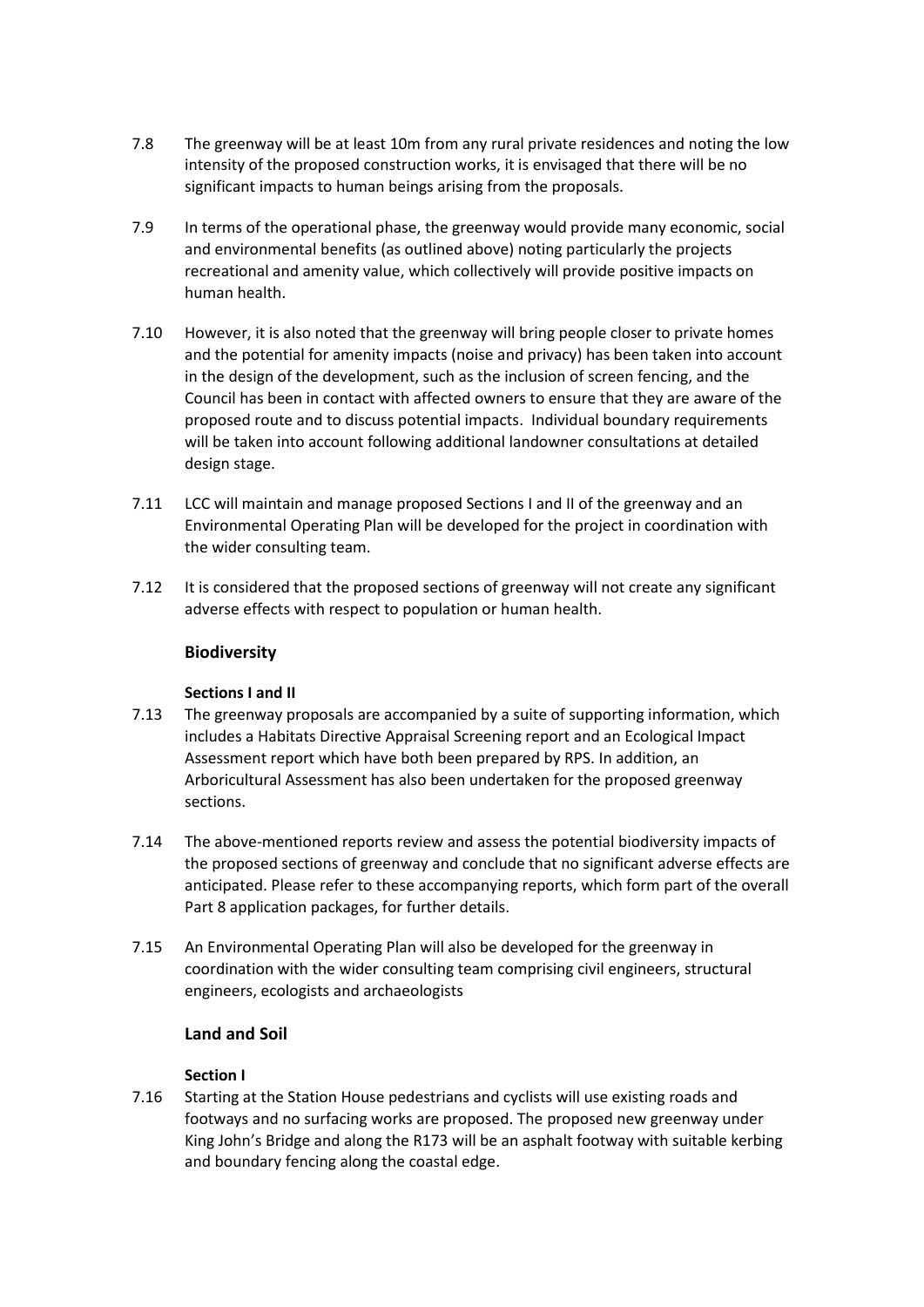- 7.17 The proposed greenway from Carlingford to the Marina is located within public lands (footways and road verges) with a minor area within the privately owned Carlingford Marina.
- 7.18 This section of the greenway does not require any demolition activity.
- 7.19 Minimal earthworks are required as part of the proposed works. Minor localised areas of cut and fill will be required to create the required corridor levels and to provide drainage and cross falls along the R173.
- 7.20 The Geological Survey of Ireland (GSI) mapping was assessed and the following was noted:
	- There are no records of landslides along the route however the new footway from King John's Castle northward is within an area defined as having moderately high landslide susceptibility.
	- The new footway from King John's Castle northward is within The Carlingford Area & King John's Castle Geological Heritage Site.
	- The route is not within a drinking water protection zone.
- 7.21 The GSI classifies the bedrock along the greenway as Turbidite with red mica & red shale of the Inniskeen Formation, and there are no significant superficial deposits along the route with sediments described as bedrock outcrop or subcrop.
- 7.22 Loss of soil resource under the proposed greenway footprint is deemed to be minimal in the context of the wider area.
- 7.23 No new car park areas are being proposed as part of this proposal as existing trail head facilities will be utilised.
- 7.24 There is the potential for contamination sources on site as a result of historical contaminative site use comprising the Old Dundalk, Newry & Greenore rail line. Site investigations will be undertaken and samples collected for chemical laboratory analysis for waste classification before any spoil is removed and disposed off-site
- 7.25 The construction of this section of the proposed greenway will involve minimal excavation works and so the proposed development is unlikely to create any significant adverse environmental impacts on the soils and geology of the area.

#### **Section II**

- 7.26 In the vicinity of Omeath Pier, the proposed greenway will utilise the existing Cluain Na Mara (Shore Road) to connect to the existing greenway section. The proposed greenway will predominantly comprise an unbound surface. An unbound surface is proposed due to the setting to give a sense of the rural environment.
- 7.27 Dust path / loose material construction is proposed to allow the proposed greenway to blend with the environment in the rural setting and along the lough shoreline, and provide a more natural aesthetic.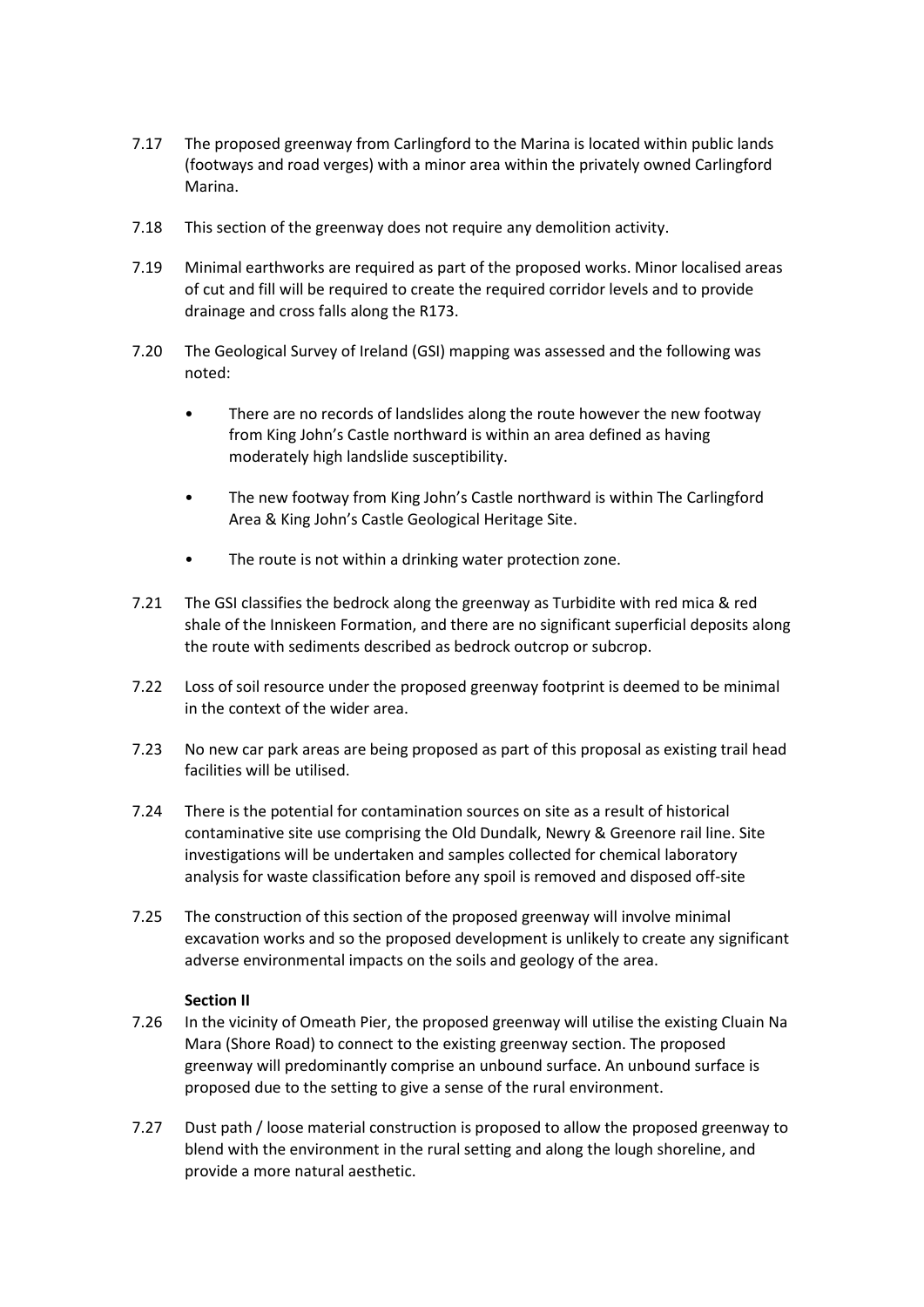- 7.28 No new surfacing is proposed along an existing dust bound area immediately after the crossing of the L30541. Along this area the existing surfacing is considered suitable; isolated patch repairs and filling of potholes is proposed.
- 7.29 An area of bound / asphalt surfacing providing vehicular access will be provided for a 75m section of the proposed greenway off the L70541 Shore Road as shown in the accompanying plans.
- 7.30 This section of the proposed greenway does not require the demolition of any properties but it is noted that a short section of the boundary wall of Omra Park will be removed to accommodate the proposed route. For further details please refer to the accompanying plans, the Design and Access Statement and the Archaeological and Cultural Heritage Assessment.
- 7.31 Minimal earth works are required as part of the works. Minor localised areas of cut and fill will be required to create the required corridor levels and to provide drainage and suitable cross falls.
- 7.32 An area of earthworks are required as part of the works adjacent to the coast at Cornamucklagh Round Tower to address surface water ponding / flooding issues, and an area of earthworks is required where the proposed greenway route travels up onto the railway embankment and back down again at the corner of Fairy Woods. Any soil removed from site will be used elsewhere to allow a cut/fill balance.
- 7.33 In terms of understanding the geology of the area, the GSI mapping was assessed and it was noted that there are no records of landslides along the route and that the route is not within a drinking water protection zone nor within an area of Irish Geological Heritage.
- 7.34 The GSI classifies the bedrock along the proposed greenway as Turbidite with red mica & red shale of the Inniskeen Formation, and superficial deposits along the route are classified as till derived from Granites with isolated areas of marine gravel and sands.
- 7.35 Loss of soil resource under the proposed greenway footprint is deemed to be minimal in the context of the wider area.
- 7.36 It is also noted that no new car park areas are being proposed as part of this proposal as existing trail head facilities will be utilised.
- 7.37 It has been identified that there is the potential for contamination sources on site as a result of historical contaminative site use comprising the Old Dundalk, Newry & Greenore rail line. Site investigations will be undertaken and samples collected for chemical Laboratory analysis for waste classification before any spoil is removed and disposed off-site. Any fill identified as being contaminated will be removed and stockpiled separately to avoid spread of contamination within materials removed off site.
- 7.38 The construction of this section of the proposed greenway will involve minimal excavation works and so the proposed development is unlikely to result in any significant adverse environmental impacts on the soils and geology of the area.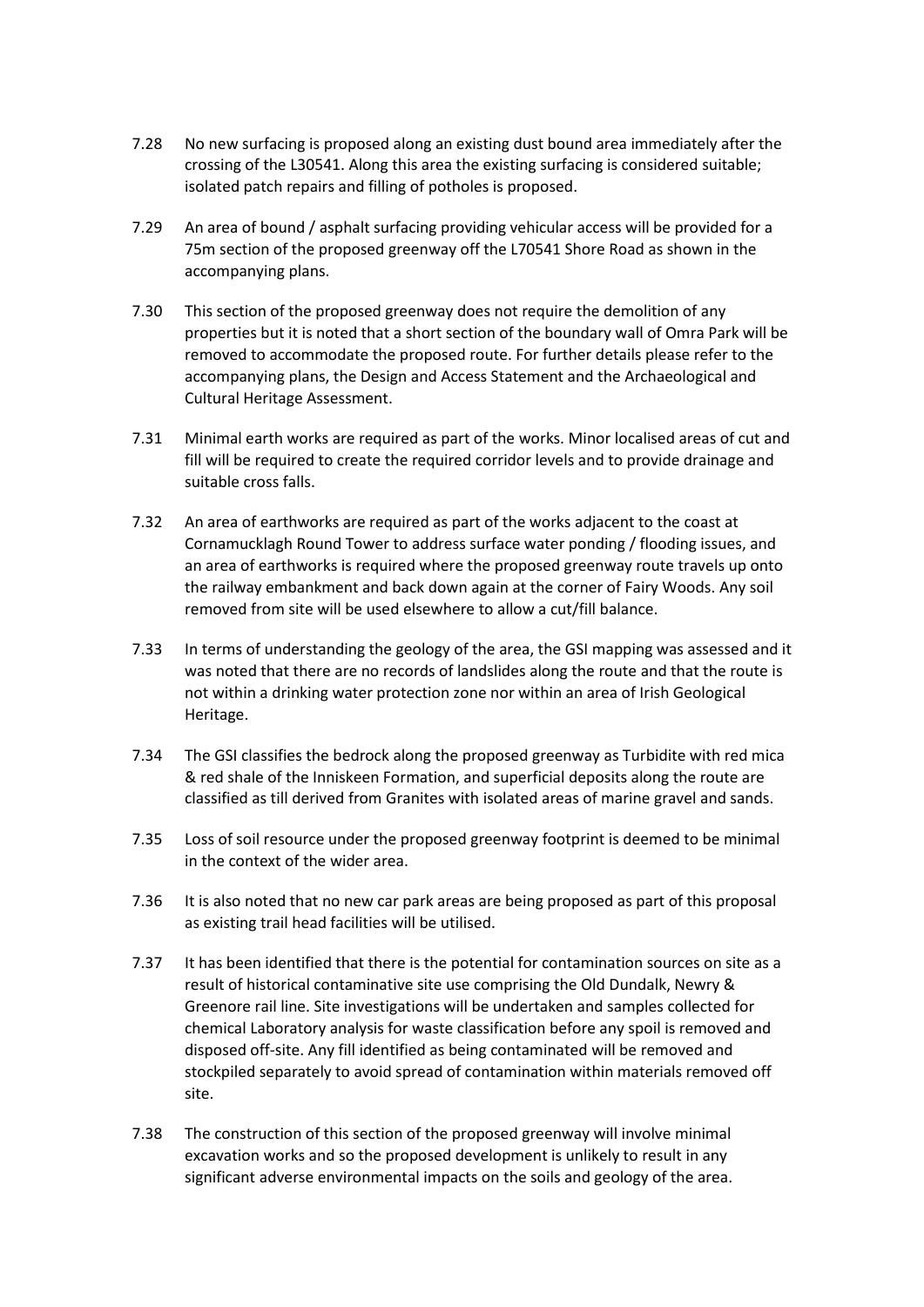#### **Water**

#### **Section I**

- 7.39 Section I of the proposed Carlingford Lough greenway is within the Newry, Fane, Glyde and Dee Catchment / Hydrometric Area, within the Carlingford sub-basin and runs alongside the Carlingford Lough Coastal Waterbody.
- 7.40 The greenway runs along Carlingford Lough and is approximately 10m from the Carlingford Lough coastal waterbody shore at its closest point, and up to a maximum of 45m at farthest proximity. The greenway crosses no designated watercourses (water features which are classified and monitored by the EPA under the Water Framework Directive).
- 7.41 The Geological Survey of Ireland (GSI) classifies the groundwater vulnerability along the route as 'X' where rock is at or near the surface, and classifies the aquifers underlying the site at PI poor (Pl) aquifers.
- 7.42 The CEFRAM Groundwater report indicates that for PI aquifers in low-lying areas; the water table is generally near the ground surface, especially in winter when the aquifer's limited porosity and permeability may lead to waterlogging. Based on GSI records the proposed route is not within a drinking water protection area.
- 7.43 The proposed route utilises the existing marina access road and footway which crosses a minor unnamed watercourses which flows into Carlingford Lough downstream. No works are proposed in the vicinity of the existing crossing point.
- 7.44 Current Pollution Prevention Guidelines (PPGs) shall be adhered to as standard practice for all work around watercourses to prevent pollution (including muddy runoff) for both construction of the greenway and future maintenance work.
- 7.45 During the operational phase, surface water from the development will directly infiltrate into underlying sub-soil as the majority of the greenway construction will be granular.
- 7.46 Surface water runoff from adjacent catchments will be managed by adjacent v-notch grassed drainage ditches or French drains. Existing surface water flow paths will be maintained by maintaining existing or installing new piped culvert crossings under the greenway where required.
- 7.47 Please refer to the Flood Risk Assessment that has been prepared by Doran Consulting for this section of the greenway and which is submitted in support of the Part 8 application.
- 7.48 Noting the scale, nature and characteristics of the proposed sections of greenway, there will be no requirement for significant site works or excavation. In light of this, and the Flood Risk Assessment prepared by Doran Consulting, it is not anticipated there will be any significant adverse environmental impacts on the existing groundwater conditions.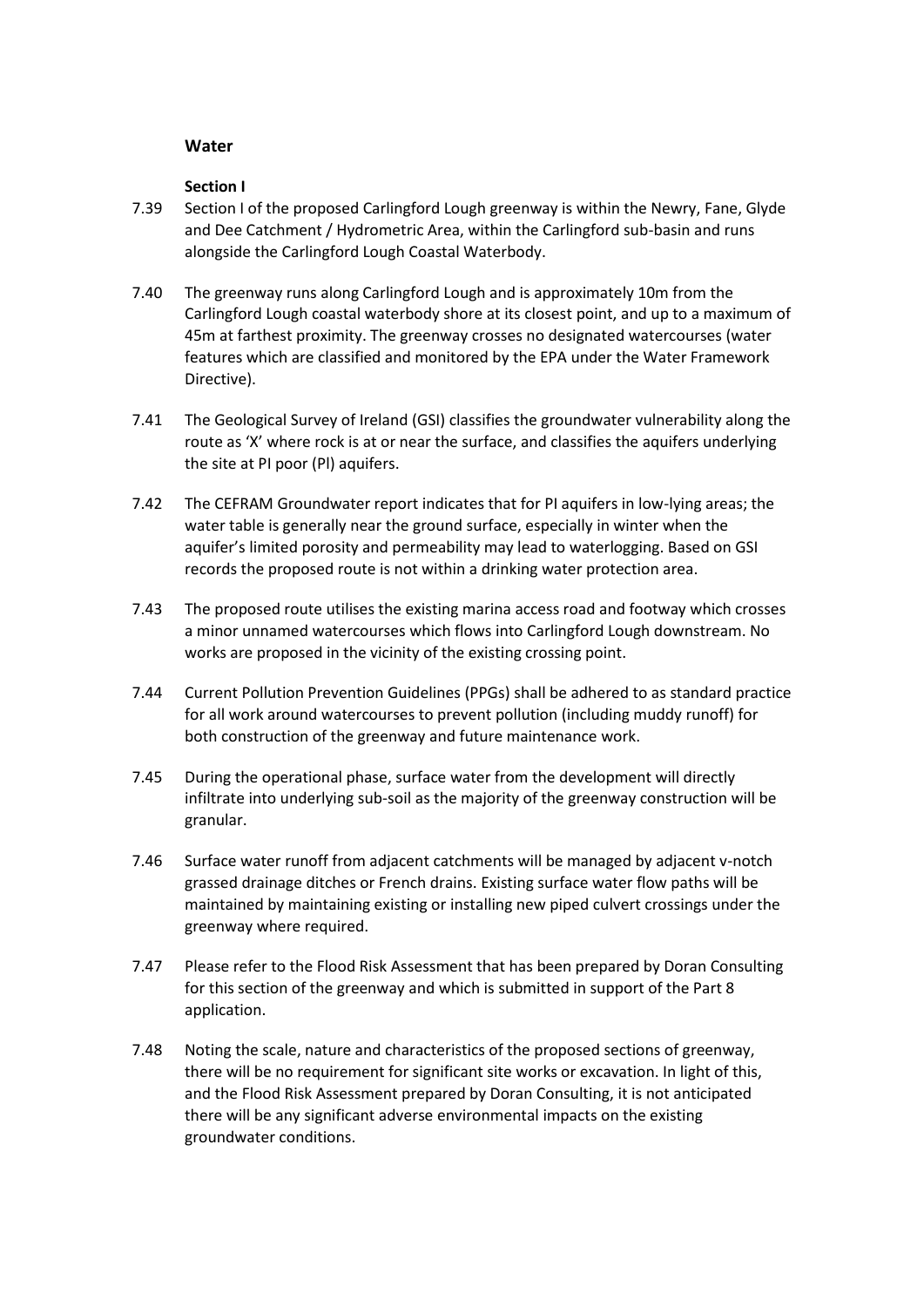#### **Section II**

- 7.49 This section of the proposed greenway is located within the Newry, Fane, Glyde and Dee Catchment / Hydrometric Area, within the Knocknagoran sub-basin and runs alongside the Carlingford Lough Coastal Waterbody (refer to Figure 5.6 of the Design and Access Statement).
- 7.50 The greenway runs along Carlingford Lough and is approximately 1m from the Carlingford Lough shore at its closest point, and up to a maximum of 70m away at the farthest proximity.
- 7.51 The greenway does not cross any designated watercourses (water features which are classified and monitored by the EPA under the Water Framework Directive).
- 7.52 The GSI classifies the groundwater vulnerability along the route as varying from High to Extreme with areas where rock is at or near the surface, and classifies the aquifers underlaying the site at PI poor (Pl) aquifers.
- 7.53 The CEFRAM Groundwater report indicates that for PI aquifers in low-lying areas, the water table is generally near the ground surface, especially in winter when the aquifer's limited porosity and permeability may lead to waterlogging. Based on GSI records the proposed route is not within a drinking water protection area.
- 7.54 The proposed route crosses one undesignated water feature (unnamed) along the Shore Road (L70541). The water feature flows into Carlingford Lough downstream.
- 7.55 At this location a new culvert and gabion bank reinforcement will be constructed to provide access for the proposed greenway, improve access for adjacent residential properties and reduce existing erosion/scour of the banks.
- 7.56 Where new culverts are required across designated watercourses, or other water features which are tributaries of a designated waterbody Section 50 applications will be made to the OPW.
- 7.57 The proposed route crosses two known undesignated land drains along the coastal section (refer to drawing DC-OB-XX-XX-GA-C-310).
- 7.58 The proposals will maintain existing surface water channels and outfalls. Proposals will retain, replace, or extend any existing culverts / outfalls which are in the path of the greenway. Any upstream open surface watercourses will remain open to maintain access to the water for adjacent landowners.
- 7.59 There are four other existing land drains / pipes recorded along the route from Omeath to the Border during the site walkover. These and any additional drainage outfalls discovered during the works will require replacement or extension of the existing pipe as part of the works.
- 7.60 The assessment of the above change in runoff rates indicates that the change of land use and any resulting increase in runoff rates are considered minimal due to the proposed surface being predominantly granular. The development is therefore in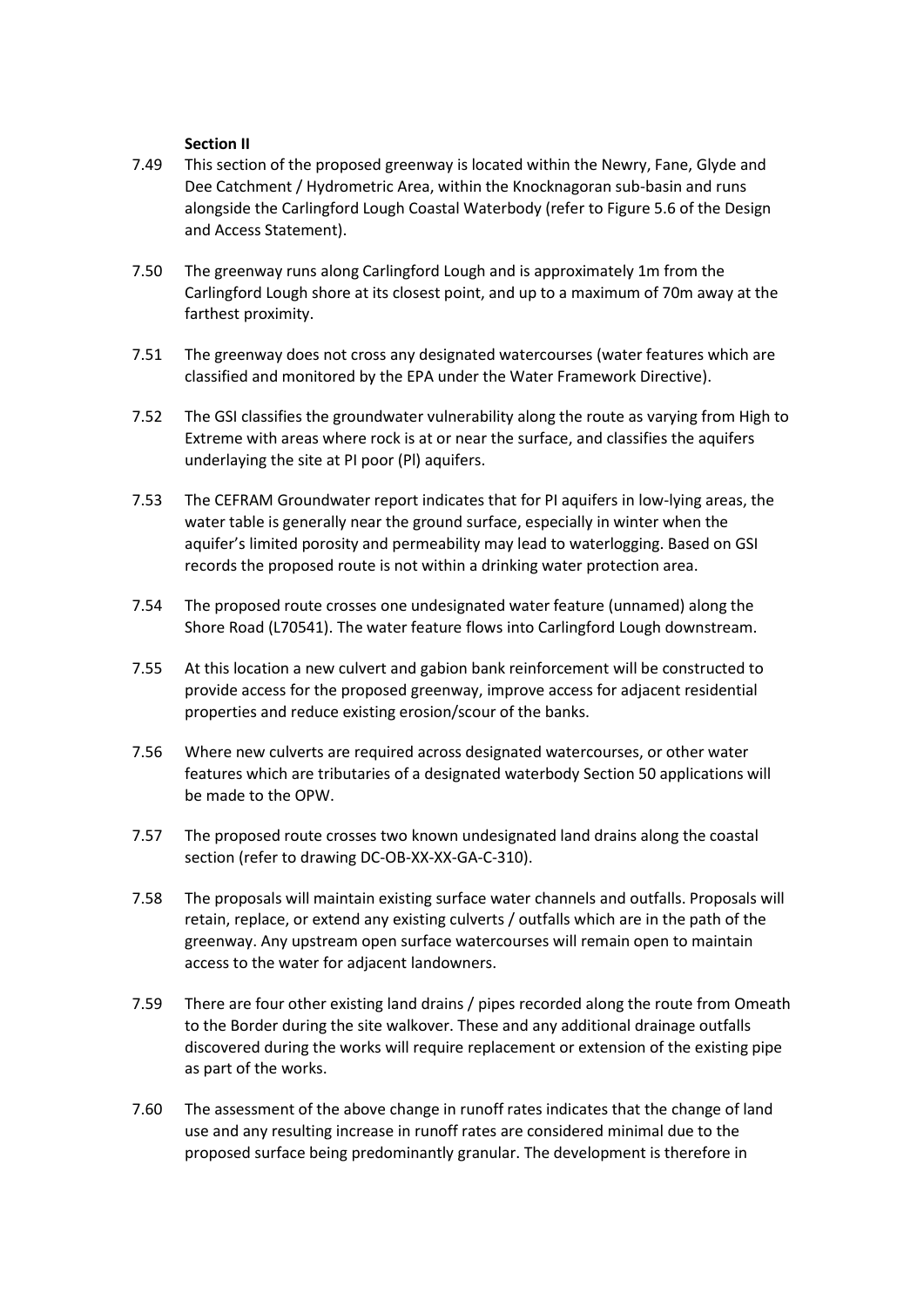compliance with Policy WS 10 of the Louth County Development Plan 2015-21 in relation to run-off quantity."

- 7.61 Current Pollution Prevention Guidelines (PPGs) shall be adhered to as standard practice for all work around watercourses to prevent pollution (including muddy runoff) for construction of the greenway and future maintenance work.
- 7.62 An Outline Construction methodology is include within the DAS but it is noted that a detailed Construction Environmental Management Plan will be prepared by the contractor and will be required to adhere to the relevant guidelines.
- 7.63 During the operational phase, surface water from the development will directly infiltrate into underlying sub-soil as the majority of the greenway construction will be granular.
- 7.64 Surface water runoff from adjacent catchments will be managed by adjacent v-notch grassed drainage ditches or French drains. Existing surface water flow paths will be maintained by maintaining existing or installing new piped culvert crossings under the greenway where required.
- 7.65 Please refer to the Flood Risk Assessment that has been prepared by Doran Consulting for this section of the greenway and which is submitted in support of the Part 8 application.
- 7.66 Noting the scale, nature and characteristics of the proposed sections of greenway, there will be no requirement for significant site works or excavation. In light of this, and the Flood Risk Assessment prepared by Doran Consulting, it is not anticipated there will be any significant adverse environmental impacts on the existing groundwater conditions.

# **Flooding and Drainage**

#### **Section I**

- 7.67 A separate flood risk assessment and surface water management report has been prepared for this section of the greenway and has been submitted in support of the respective Part 8 application.
- 7.68 Within Carlingford Town, drainage will remain as existing with proposed road markings and signage the only works proposed within this section. The majority of the new greenway construction will be asphalt footway and will utilise the existing R173 road drainage with new gullies, or repositioning of gullies, where required.
- 7.69 Existing surface water flow paths will be maintained by maintaining existing or installing new culvert crossings under the greenway where required.
- 7.70 Increases in hardstanding areas are considered minimal as outlined within the Flood Risk and Surface Water Management Report.
- 7.71 LCC will maintain and manage proposed Section I of the greenway and the following is proposed: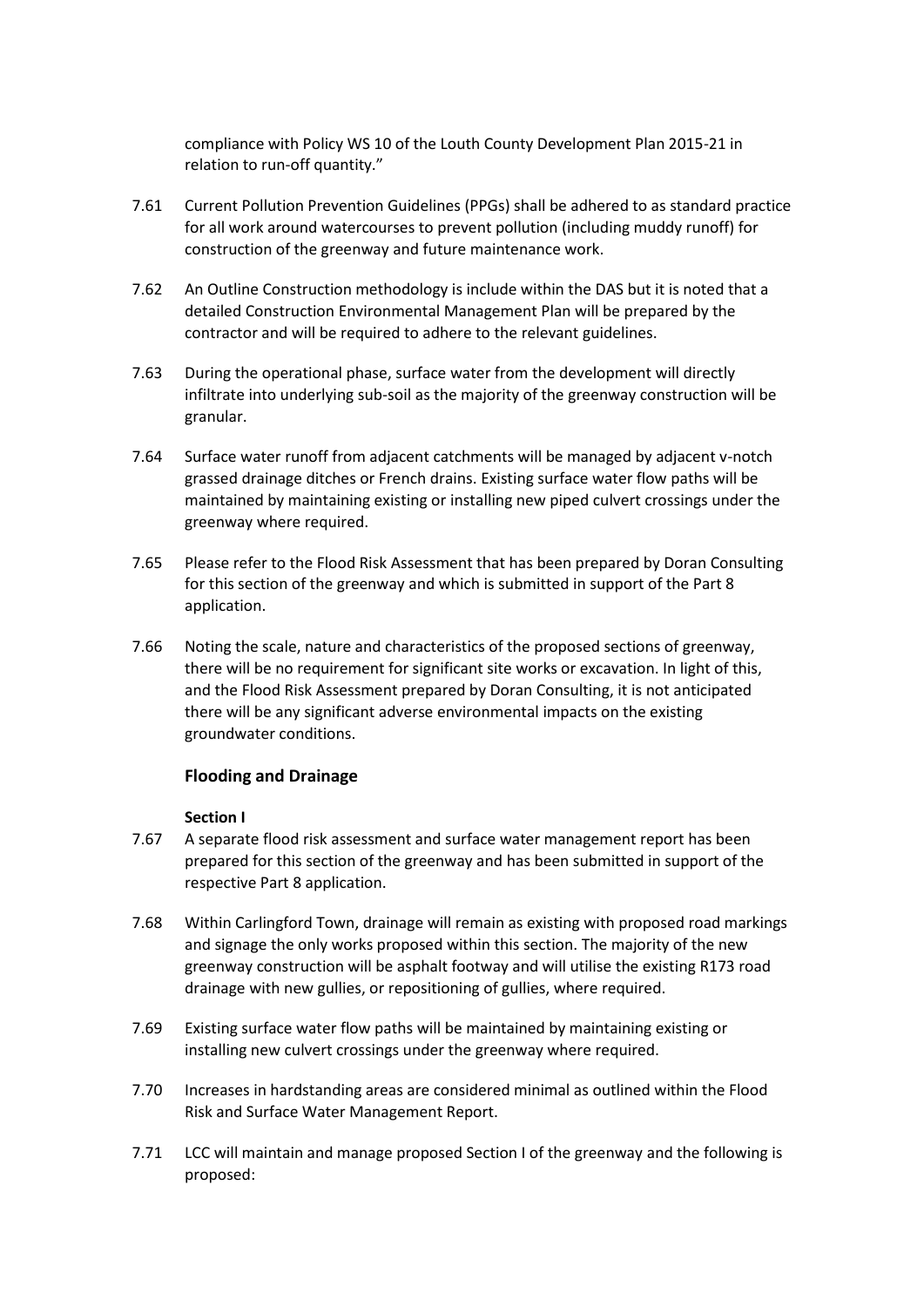- Grass cutting of grassed drainage channels (blades ideally maintained at <75mm in length);
- Removal of litter and debris from the greenway and adjacent drainage channels;
- Patching of grass along the drainage channels where grass has died or become damaged;
- spraying or cutting of the grassed edge every 2-3 years to maintain greenway width at approximately 3m.
- 7.72 Noting the scale, nature and characteristics of the proposed section of greenway, it is not anticipated there will be any significant adverse environmental impacts as a result of the development proposals in terms of flooding or drainage.

# **Section II**

- 7.73 A separate flood risk assessment and surface water management report has been prepared for the proposed greenway and has been submitted as part of this Part 8 Application.
- 7.74 In the vicinity of Omeath Pier where the proposed greenway will utilise the existing asphalt carpark, drainage will remain as existing with proposed road markings and signage the only proposed works within this section.
- 7.75 The majority of the proposed greenway construction will be granular and will allow direct infiltration of rainfall into underlying sub-soil. In addition the provision of suitable crossfalls to allow the greenway to be adequately drained (>1%) and prevent water standing on the greenway during larger rainfall events.
- 7.76 Surface water runoff from adjacent catchments will be managed by adjacent v-notch grassed drainage ditches or French drains as outlined within the Flood Risk Assessment and Surface Water Management Report (Doran Consulting, 2019).
- 7.77 The drainage works along the majority of the greenway will comprise the construction of v-notch ditches (seeded grass drainage channels), or French drains (perforated pipe laid in a shingle-filled trench lined with a geotextile filter membrane) along the upper edge of the proposed greenway.
- 7.78 The drains are considered to be a sustainable drainage system (SuDS) and will allow ease of maintenance and efficient construction of long lengths of the proposed greenway and will offer aesthetic value and environmental benefits such as a habitat for local fauna.
- 7.79 This is also in line with recommendations of The National Cycle Manual (National Transport Authority, Dublin; June 2011) advises the use of French drains to reduce the effects of ground saturation locally by lowering the water table in the vicinity of the edge, and limit erosion or rutting along the surface of the facility.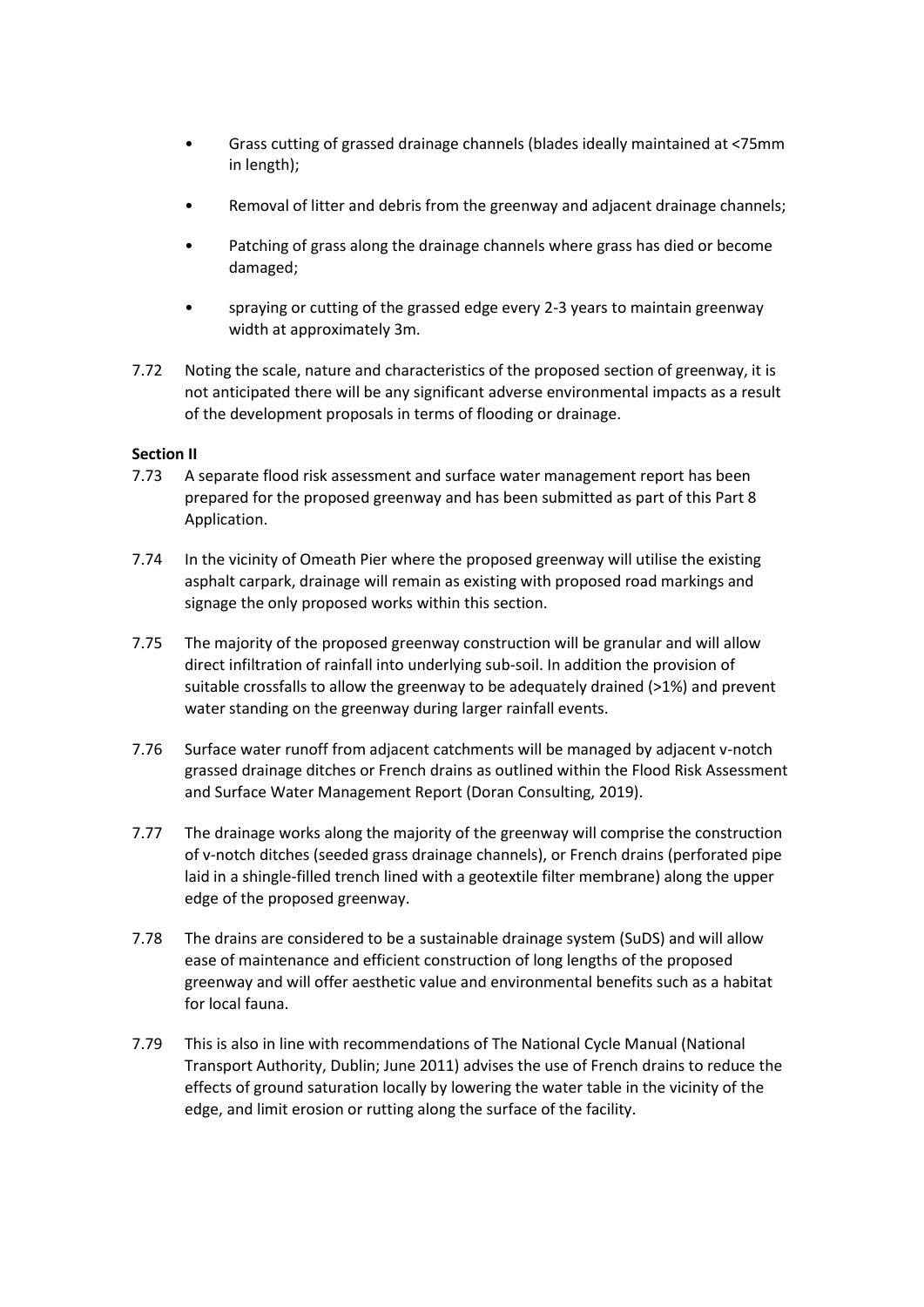- 7.80 The drains will prevent surface water from adjacent agricultural lands running across or ponding on the granular greenway and will discharge downhill across the remaining agricultural lands or into adjacent water bodies as pert the existing scenario.
- 7.81 The ditches will minimise the impact of the runoff onto the adjacent lands by using existing drainage runs where possible. The use of the ditches will provide attenuation for any excess surface water runoff from the greenway and reduce the likelihood of water logging on site. Grassed channels will allow lower flow velocities to be generated thereby reducing the sediment transport ability of the channel flow.
- 7.82 Existing surface water flow paths will be maintained by maintaining existing or installing new culvert crossings under the greenway where required.
- 7.83 Increases in hardstanding areas are considered minimal as outlined within the Flood Risk and Surface Water Management Report.
- 7.84 LCC will maintain and manage proposed Section I of the greenway and the following is proposed:
	- Grass cutting of grassed drainage channels (blades ideally maintained at <75mm in length);
	- Removal of litter and debris from the greenway and adjacent drainage channels;
	- Patching of grass along the drainage channels where grass has died or become damaged;
	- spraying or cutting of the grassed edge every 2-3 years to maintain greenway width at approximately 3m.
- 7.85 Noting the scale, nature and characteristics of the proposed section of greenway, it is not anticipated there will be any significant adverse environmental impacts in terms of flooding or drainage.

# **Air Quality and Climate**

#### **Sections I and II**

- 7.86 In terms of Air Quality, it is noted that the proposed sections of greenway are located in an area defined by the EPA as 'Region: Rural East' and it is also noted that at the time of writing this report that the interactive Air Quality Index for Health accessible at <https://www.epa.ie/air/quality/> states that the air quality for this region is '2 - Good'<sup>5</sup>.
- 7.87 Thus, it is considered that the route of the proposed sections of greenway is not considered to be particularly sensitive to additional emissions and that the surrounding environments are mainly influenced by emissions from road transport on the adjacent roads.

**.** 

<sup>&</sup>lt;sup>5</sup> This index ranges from 1 – Good to 10 Very Poor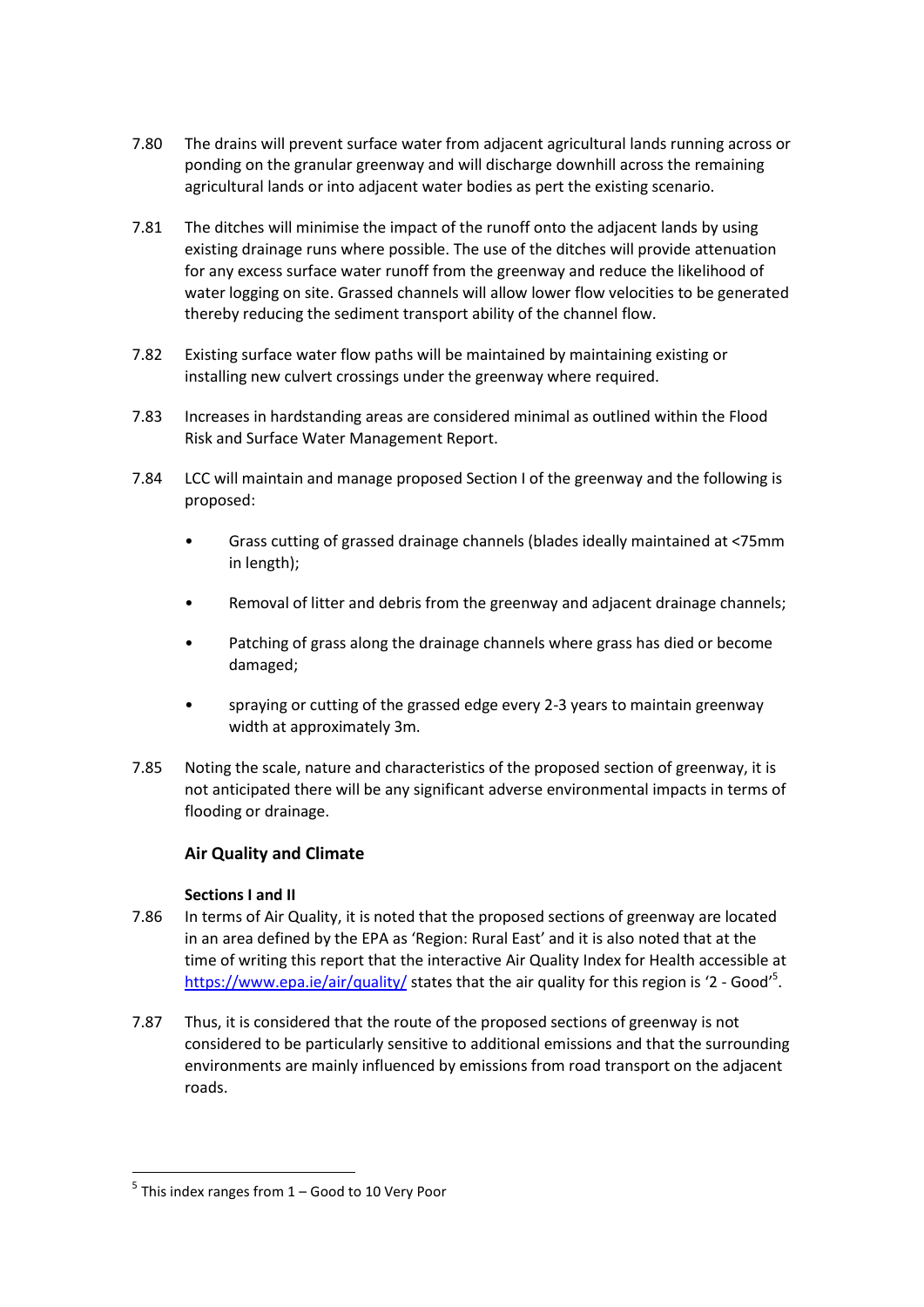- 7.88 The overall objective of the proposed sections of greenway is to deliver a fully connected shared cycle and pedestrian path from Newry to Carlingford. This will ensure that there will be no operational impacts on air quality and climate.
- 7.89 Indeed, the proposals will provide an alternative and sustainable mode of transport for cyclists and pedestrians undertaking recreational and/or commuting trips and as such will make a positive contribution to air quality and also to the climate as it will help to reduce car borne trips.
- 7.90 So far as the construction phase is concerned, this stage of the project will lead to the production of greenhouse gas (GHG) emissions from traffic and the fuel used by mobile plant and equipment. However, these impacts are not anticipated to create any significant adverse effects as they will be short term and temporary in nature and will also be transient as construction moves along the route.
- 7.91 It is assumed that a Site Waste Management Plan will be developed and there will be contractual requirements for the principal contractor to demonstrate best practice principles and procedures to minimise the consumption of resources such as fuels and raw materials.
- 7.92 There is potential for dust from site construction works such as excavations, earthworks and the movement of site traffic on paved and unpaved roadways. Dust can be spread onto the public highway and along public access paths by vehicles entering and exiting the site.
- 7.93 It is anticipate that the appointed contractor will be required to implement dust measures to reduce/avoid any potential dust impacts as outlined in the Outline Construction Methodology.
- 7.94 Noting the above and the nature, size and location of the development, significant adverse effects on the environment are considered to be unlikely with respect to climate change, GHG emissions and air quality.

# **Material Assets**

#### **Section I**

- 7.95 Land use within the proposed site comprises existing public roads and footways, the road side verge along the R173, public parking areas / amenity sites, and an area or private land within the Carlingford Marina.
- 7.96 It is not envisaged that this section of the greenway will lead to any significant adverse effects on material assets noting its location, scale and nature and noting that it will connect into the existing footpath and road leading to the Carlingford Marina which is already being used to access/exit the existing Omeath Pier to Carlingford marina greenway.

#### **Section II**

7.97 Land use within the proposed site comprises existing public roads and footways, a public right of way at the terminus of the L30541, an area of private land, two private access lanes (one located off the R173 midway between the L70541 and the l30541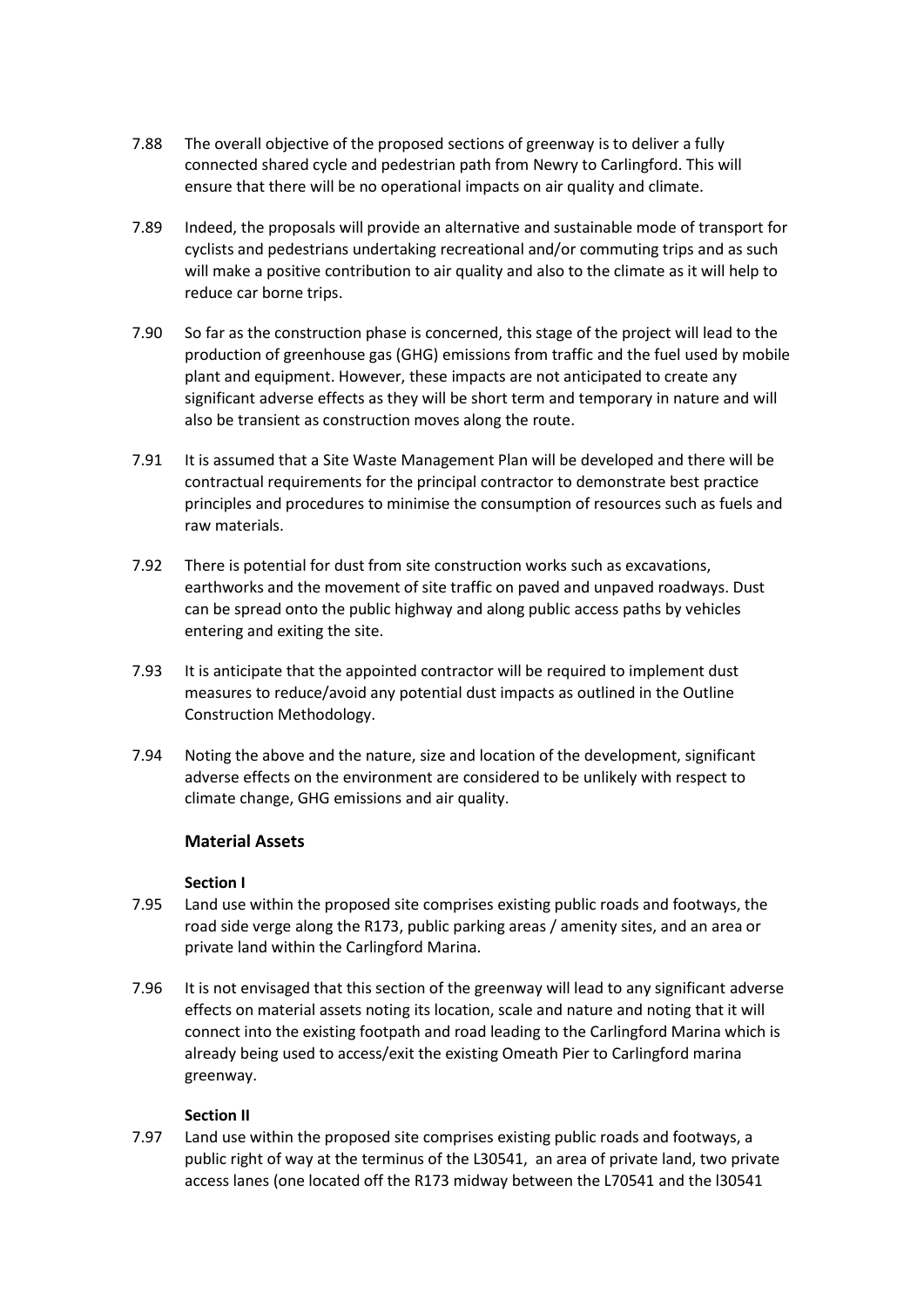and the second off the L70541) and sections of the former Dundalk to Greenore rail line.

- 7.98 Landowners were consulted at an early stage in the project to discuss the viability of using the former Newry-Greenore railway line. The issue of land severance was discussed and a preferred route along the shore of Carlingford Lough was developed with input from landowners. Land severance has been kept to a minimum as the proposed Greenway flanks the shore of Carlingford Lough within agricultural lands for the most part. Where the Greenway deviates inland to avoid residential areas it is aligned alongside existing hedgerows and boundary fences as much as practicable.
- 7.99 It is noted that the route of the Greenway shares a private lane for 110 metres midway between the L70541 and the L30541 and access will not be restricted to the private landowners.
- 7.100 LCC are currently in discussions with 27 landowners and are progressing permissive access agreements with each of the landowners. The proposed Greenway will maintain any existing access to landowners where lands are severed along the route.

#### **Cultural Heritage (including architectural and archaeological aspects)**

#### **Sections I and II**

- 7.101 The greenway proposals are accompanied by a suite of supporting information, which includes an Archaeological and Cultural Heritage Assessment prepared Gahan & Long and an Architectural Heritage Impact Assessment report prepared by Consarc Design Group which assesses the impact of Section I on the Carlingford Architectural Conservation Area.
- 7.102 The reports prepared by Gahan & Long (one for each section) and Consarc (Section I only), review and assess the potential cultural heritage including archaeological and architectural impacts of the proposed sections of greenway and conclude that no significant adverse effects are anticipated. Please refer to these accompanying reports, which form part of the overall Part 8 application packages, for further details.

#### **Landscape and Visual Impact**

#### **Section I**

- 7.103 This section of the proposed greenway will predominantly be located within the urban realm of Carlingford Town and its potential impact on the following components has been assessed in the accompany Archaeological and Cultural Heritage Assessment, prepared by Gahan & Long :
	- the designated Carlingford Architectural Conservation Area;
	- the bridge to King John's Castle which is a National Monument;
	- the curtilage of a number of Protected Structures;
	- the National Monuments Service-Zone of Notification for Carlingford Town; and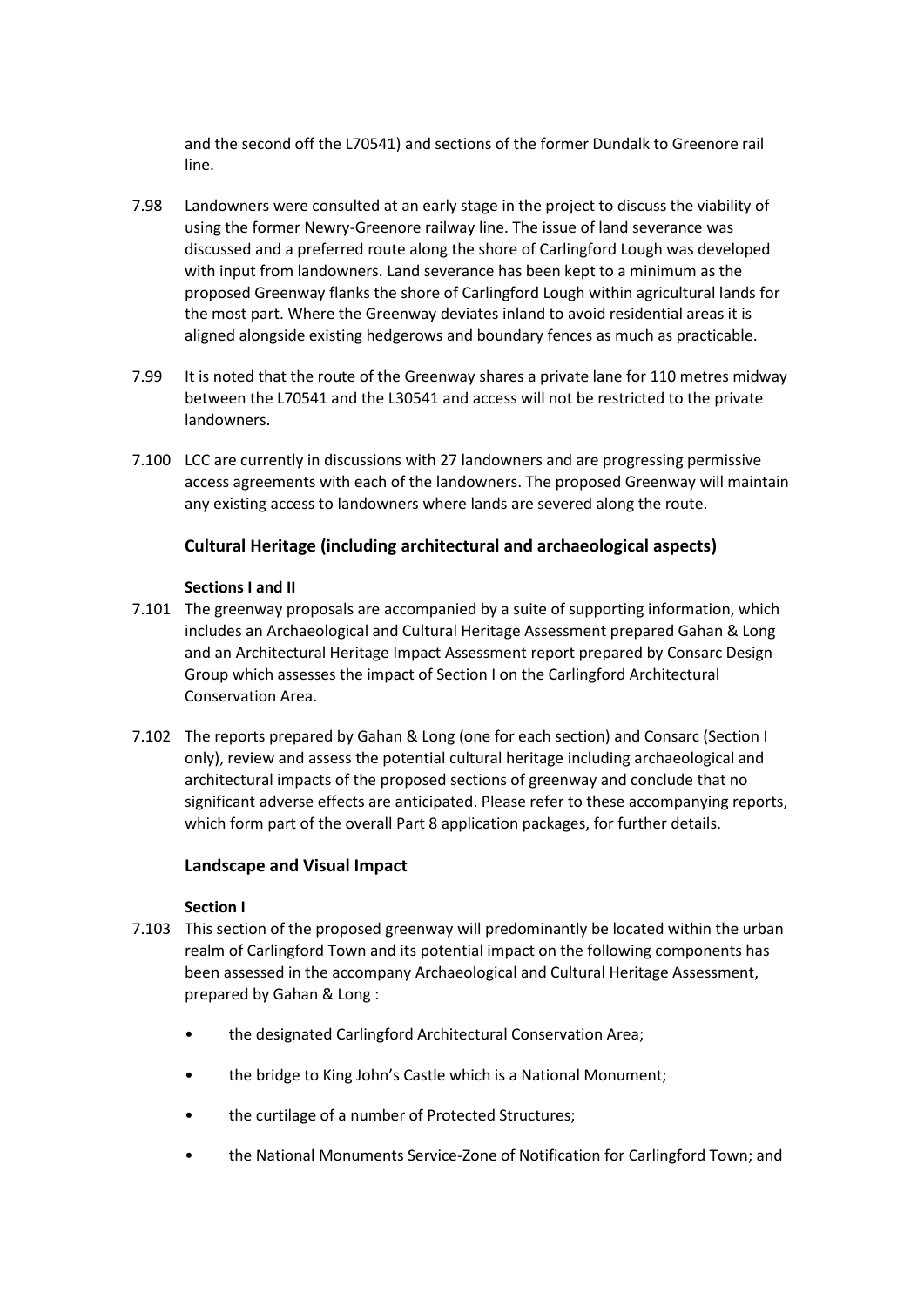- the Area of Special Archaeological Interest.
- 7.104 It has been concluded that the proposal will not create significant adverse visual or landscape environmental effects.
- 7.105 To the north of the town, this section of proposed greenway along the R173 will be similar in appearance to a roadside footpath and will incorporate minor infrastructural improvements such as directional signage, tensioned wire mesh fencing along the edge, new kerbing and traffic calming measures elements including road cushions, traffic calming gateway and antiskid surfacing.
- 7.106 Existing picnic tables, benches and recycling bins within the parking area along the R173 shall be relocated or replaced to provide amenity facilities at this location.
- 7.107 No bins are proposed along the greenway both the existing and new reaches of the Carlingford Lough Greenway will continue to operate a 'leave no trace' initiative to encourage environmentally aware and sustainable behaviour among users.
- 7.108 To accompany the new pedestrian route; new traffic calming will be installed along the R173 Associated new signage will be installed highlighting the speed limit change and traffic calming to motorists.
- 7.109 In terms of lighting, greenways are generally not illuminated (stated within TII DN-GEO-03047), however due to the interactions with vehicular traffic the proposals for Section I of the Carlingford Lough Greenway will include new street lighting along approximately 635m from King John's Bridge to Carlingford Marina to provide lighting for the proposed new crossing points and associated traffic calming measures (speed ramps, speed limit reductions and new signage / road markings).
- 7.110 It is considered, noting the location, nature and scale of the proposed development, i.e. a greenway with limited associated infrastructure, that this section of the proposed greenway will not create any significant adverse environmental effects in respect of landscape or visual impacts.

#### **Section II**

- 7.111 The route of this section of the greenway will traverse a mixture of environments including Omeath Pier, agricultural lands, coastline areas and areas adjacent the R173. Similar to Section I, it will include limited supporting infrastructure as outlined in the Description of Development section of this report.
- 7.112 No bins are proposed along the greenway both the existing and new reaches of the Carlingford Lough Greenway will continue to operate a 'leave no trace' initiative to encourage environmentally aware and sustainable behaviour among users.
- 7.113 In terms of lighting, it is noted that the existing constructed sections of the Carlingford Lough Greenway (such as Carlingford Marina to Omeath Pier) are currently not illuminated. As mentioned above, greenways are not generally illuminated (stated within TII DN-GEO-03047).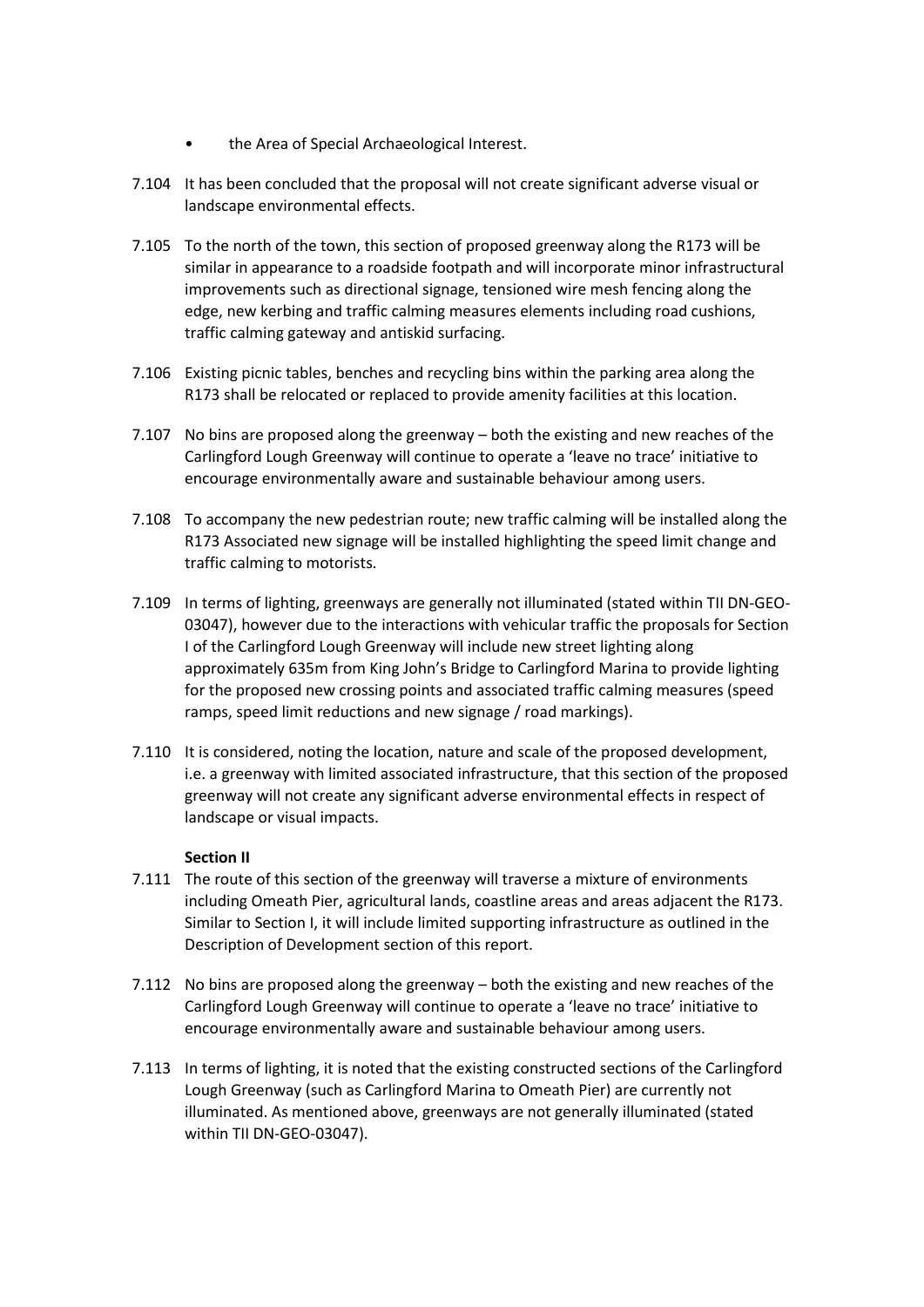- 7.114 However, it is noted that the road safety audit has highlighted the need for lighting where the greenway interacts with public roads. To address this aspect, the following is proposed:
	- L30541 existing street lighting column to be utilised; and
	- L70541 (locally known as Shore Road) one new street lighting column to be installed.
- 7.115 This section of the proposed greenway will be in line with the already constructed sections, such as Omeath Pier to Carlingford Marina, to provide continuity along the greenway and maintain the rural aesthetics.
- 7.116 It is considered, noting the location, nature and scale of the proposed development, i.e. a greenway with limited associated infrastructure, that this section of the greenway will not create any significant adverse environmental effects in respect of landscape or visual impacts.

# **Traffic and Transport**

#### **Sections I and II**

- 7.117 The overall objective of the proposed sections of greenway is to deliver a fully functional and connected shared cycle and pedestrian path from Newry to Carlingford.
- 7.118 The proposals will provide an alternative and sustainable mode of transport for cyclists and pedestrians undertaking recreational and/or commuting trips and as such will make a positive contribution with respect to traffic and transport.
- 7.119 It is noted that a suite of traffic and transport design measures (as identified in the supporting plans and Design and Access Statement) are being implemented to ensure that the greenway can be safely accommodated and that these design measures have been informed through discussions with local community, local stakeholders, LCC and NMDDC officers (including Roads section) and through a Stage 1 Road Safety Audit undertaken by CST Group.
- 7.120 Access to the route will be via the Trail Heads at the Station House within Carlingford, at Omeath Pier and within the Victoria Lock Car Park & Amenity Site. Vehicular parking and bicycle parking arrangements have already been set out in the Description of Development section of this report.
- 7.121 The proposed parking locations are considered to be: accessible and convenient; close to the 'Trail Heads'; prominently located; and with sufficient surrounding space so as to be unlikely to cause obstruction to pedestrians or vehicles.
- 7.122 The proposed cycle racks will enable the bicycle frame and at least one wheel to be locked, catering for different sizes and shapes of bikes – promoting the use of the greenway for both individual cyclists and family groups.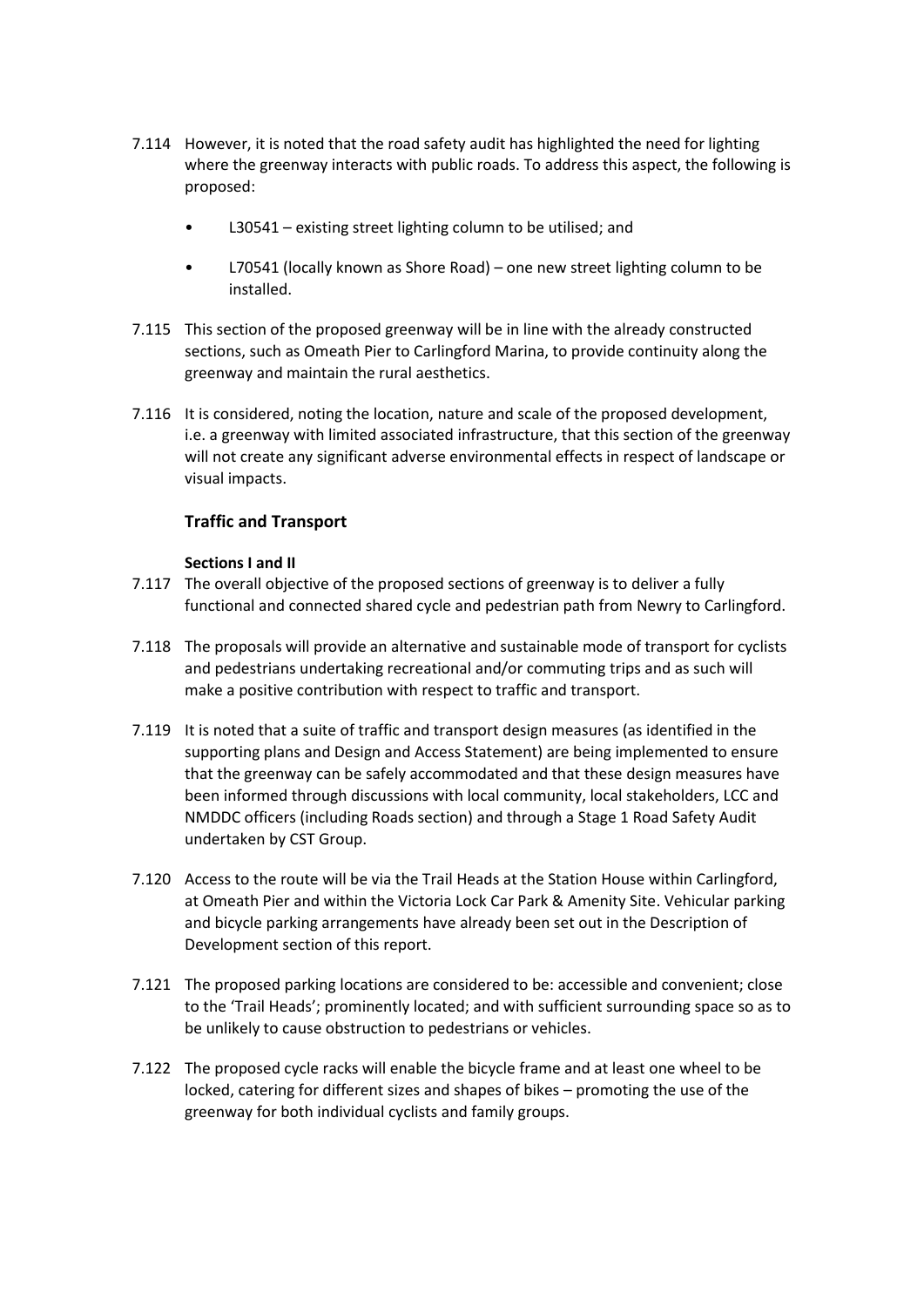- 7.123 Information boards and signage will be provided at all Trail Head locations and signage for the greenway will be in keeping with the signage for the existing Marina-Omeath greenway and will be in line with the "Traffic Signs Manual".
- 7.124 This application will not seek to be create any new vehicular access onto the road network in compliance with policy TC10 in the Louth County Development Plan (page 224) relating to no new access or intensification of existing access onto Regional Routes.
- 7.125 In terms of construction traffic, the submitted Outline Construction Methodology advises that the Principal Contractor shall prepare and implement a Traffic Management Plan (TMP) outlining procedures to follow and prescribed routes when working on the site.
- 7.126 Access points and construction compounds are proposed along the route and will be closed off. Locations will be assessed for suitability with the aim of avoiding construction phase compounds in close proximity to any watercourses. Lands will be reinstated on completion of the adjacent section of works.
- 7.127 The Principal Contractor shall ensure that Construction Traffic Routeing Signs are erected prior to works commencing, and that these are maintained in good and clean condition throughout the duration of the works.
- 7.128 In light of the above, it is not envisaged that the proposals will result in any significant adverse environmental effects on the environment occurring as a result of traffic and transportation matters.

# **Noise**

#### **Sections I and II**

- 7.129 The proposed greenway will traverse a range of environments from the urban realms of Carlingford Town and Omeath Pier to the open countryside and along areas close to the R173 road and the Carlingford Lough. In light of this, there are a number of receptors which experience varying existing noise environments.
- 7.130 As stated previously, both sections of the proposed greenway will come into close proximity with existing residential and commercial property owners, particularly in Carlingford Town, Omeath Village and near Lower Shore Road. To ensure that the project is appropriately designed and sited to address any potential conflict or amenity impacts, the Council has been actively engaging with land and property owners.
- 7.131 Indeed, direct conversations with affected landowners have been undertaken by the Council and a community consultation event was held in Carlingford and Omeath to inform members of the public, local stakeholders and land/property owners of the proposed greenway routes. The event was attended by members of Louth County Council, Newry, Mourne and Down District Council and the professional Project Team.
- 7.132 It is noted that the proposed greenway, similar to the existing sections of greenway, will only be operational during the daytime and that users will be discouraged from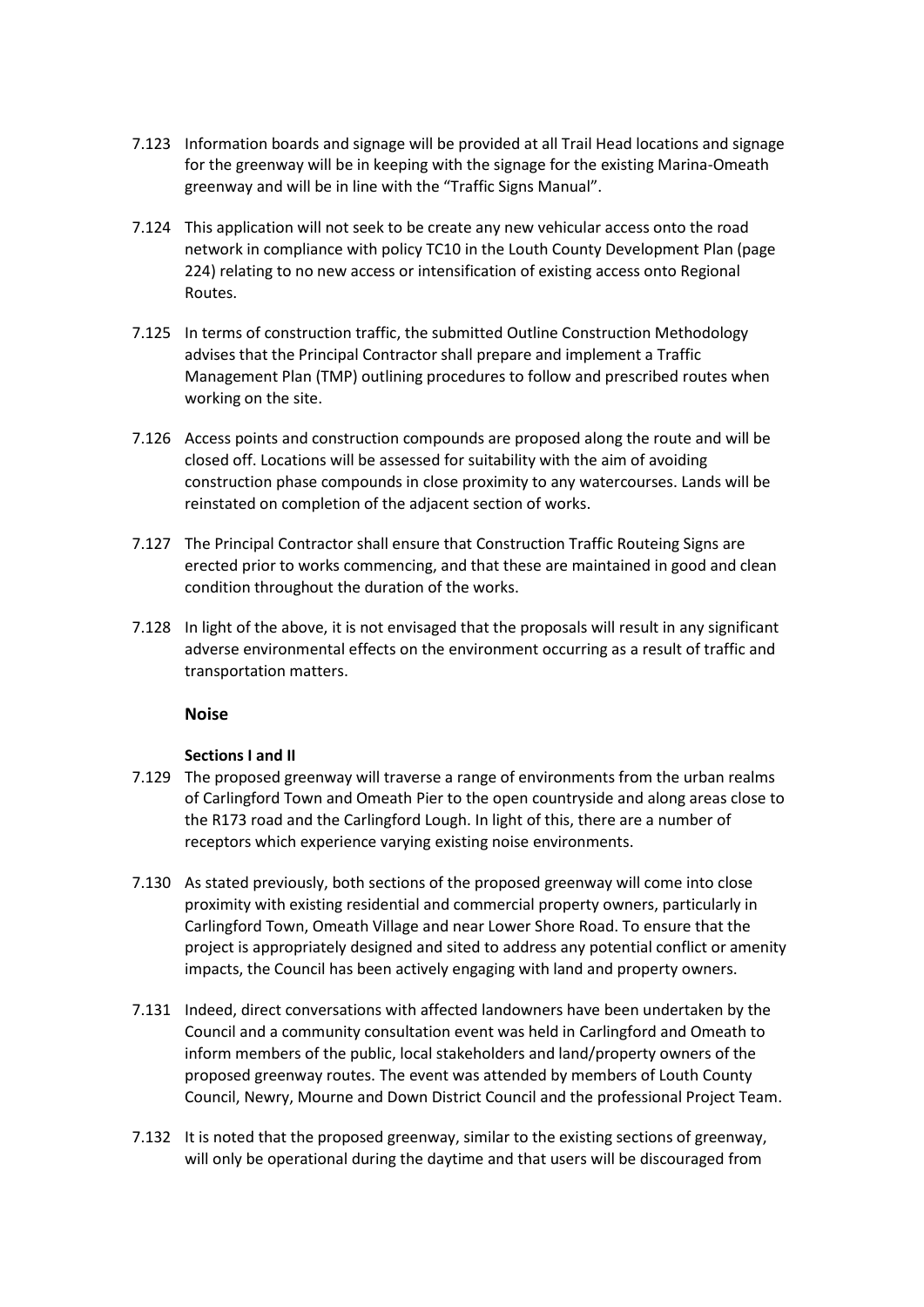accessing the greenway at night. This will help to limit potential noise creation to daytime and typically active hours so as to reduce impacts.

- 7.133 The route has been designed and sited in a manner to ensure that a balance is achieved between providing a high quality greenway route and ensuring that there will be a limited amount of residential receptors in the vicinity of the greenway outside of the urban realms.
- 7.134 Where the route is located nearby/adjacent existing dwellings, particularly Section II, mitigation measures such as an alternate to the proposed post and rail timber boundary fence will be considered. Consultations with individual landowners at detailed design will be carried out to determine their requirements and an alternate screening fence will be installed to help reduce any impacts.
- 7.135 So far as the construction stage is concerned, and noting the nature of the development, it is expected that there will be a limited and temporary increase in noise and vibration levels at construction stage with any disturbance being transient and moving with the construction progress. It is also noted that the Principal Contractor will be required to implement construction noise reduction measures in line with best practice guidelines.
- 7.136 Please refer to the Habitats Directive Appraisal (HDA) Screening report and the Ecological Impact Assessment report, both prepared by RPS, for noise impacts with respect to biodiversity.
- 7.137 On this basis and taking account of the existing and surrounding environment and the nature, size and location of the proposal, as well as the findings in the HAD and the measures outlined in the DAS, we do not consider there to be likely significant adverse effects arising due to noise either during the construction or operational phases.

# **Construction**

#### **Sections I and II**

- 7.138 During the construction phase there is potential for effects to arise such as the movement of the stockpiled material, vehicle noise and vibration, traffic disturbance and any dust from site preparation and ground works. Any impact will be limited to the site and the immediate locality and will be short-term and temporary.
- 7.139 The potential impacts have been addressed under their respective subheadings above and it has been demonstrated that no significant adverse environmental effects will be created as a result of the construction stage of the proposed development.

# **Risk of Major Accidents**

#### **Sections I and II**

7.140 Noting the nature, size and location of the proposed development as well as the proposed design and mitigation measures, it is not considered that the proposal will create a risk of major accidents.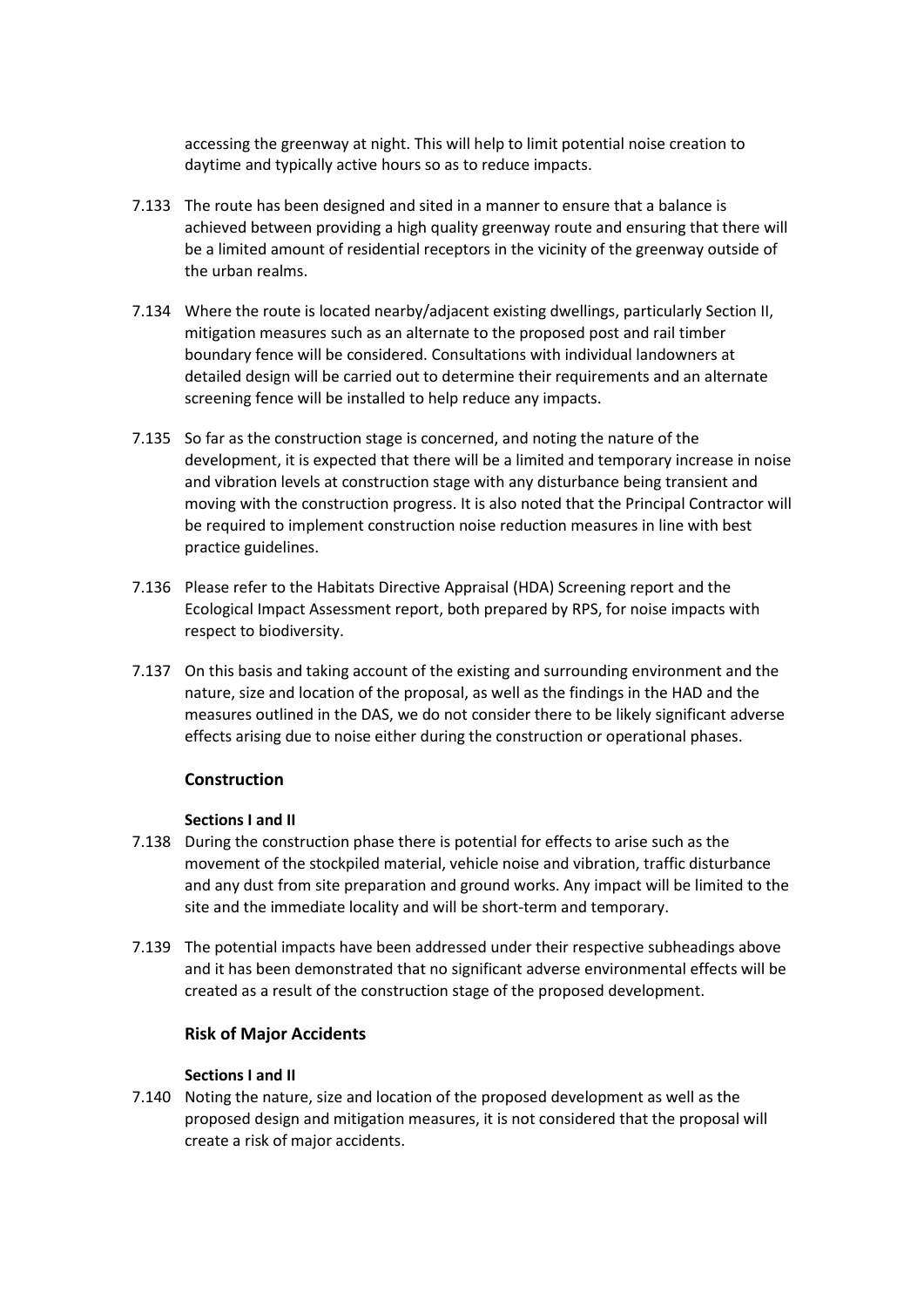# **Cumulative Impacts**

#### **Sections I and II**

- 7.141 Having reviewed the Council's online map viewer, there do not appear to be any other planned or approved large-scale projects located in close proximity to or nearby Section I of the greenway which could result in a cumulative impact which would be significantly adverse on the environment.
- 7.142 With respect to Section II, it is noted that Irish Water was granted planning permission in August of this year for a new wastewater treatment plant, pumping station, connecting pipelines and all associated equipment under planning ref. no. 19/187.
- 7.143 The Case Officer held that Irish Water's proposal would not result in any significant or adverse impact on the Natura 2000 network. In addition, the Case Officer also concluded that there is no real likelihood of significant effects on the environment.
- 7.144 A short section of the northern red line boundary of proposed Section II will be located adjacent the southern boundary of this site, which will be defined by paladin fencing and a row of buffer planting.
- 7.145 However, noting the nature, scale and location of the proposed greenway corridor, it is considered that there will be no cumulative impacts which would be significantly adverse on the environment.

# **Transboundary Impacts**

# **Sections I and II**

- 7.146 The proposed Carlingford Lough Greenway, once completed will connect Newry City with Carlingford Town. It is noted that the overall greenway is a transboundary project which aims to enhance transport connectivity and improve social cohesion between the Republic of Ireland and Northern Ireland.
- 7.147 Both Louth County Council (LCC) and Newry, Mourne and Down District Council (NMDDC) have been closely collaborating and engaging with respect to the emerging and proposed sections of greenway. The currently proposed sections of greenway have been informed by both Councils through regular meetings between the respective officers.
- 7.148 Noting the: nature, scale and location of the proposed sections of greenway; the continued and ongoing liaison between LCC and NMDDC; the findings of this report that there is no real likelihood of significant effects on the environment; and the findings of the accompanying Part 8 supporting information, it is considered that the proposals will not lead to the creation of significant adverse transboundary impacts.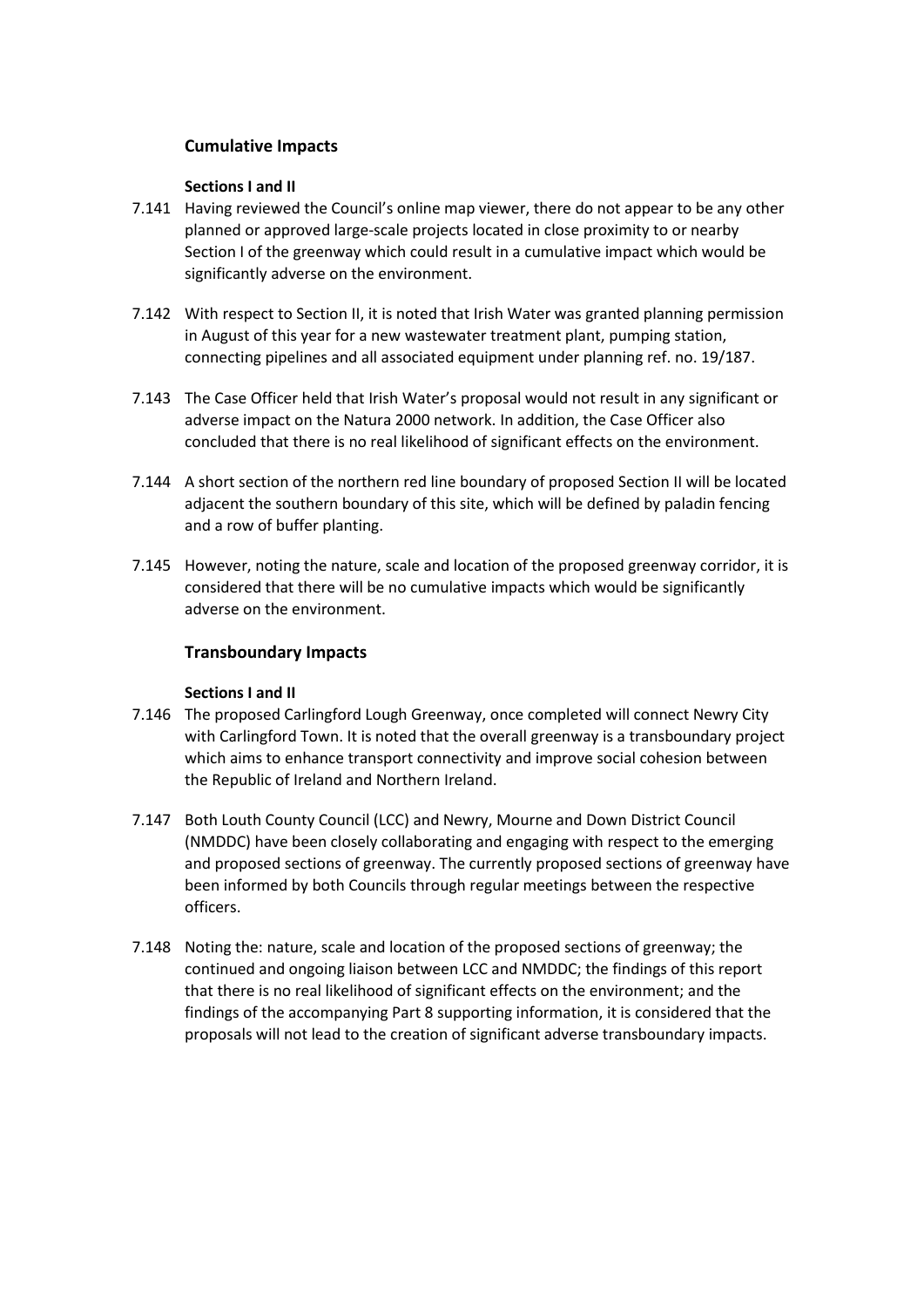# <span id="page-47-0"></span>**8. Conclusion**

- 8.1 In accordance with Article 120 of the 2001 Regulations, a Preliminary Examination was undertaken and it was considered that there was 'realistic doubt' with regard to the likelihood of significant effects on the environment arising from the proposed development, particularly noting its sensitive coastal location. In light of this, it was held that a Screening Determination would be required in accordance with Article 120(1)(ii) of the 2001 Regulations.
- 8.2 This report sets out the necessary information specified in Schedule 7A of the 2001 Regulations for the purposes of a screening determination, in accordance with Article 120(1)(ii) of the same regulations.
- 8.3 Proposed Sections I & II of the greenway are to be delivered as a single package of works, separate from Section III and within the respective project programmes. This report withholds a detailed description of proposed Section III as it is presently at concept stage.
- 8.4 It is considered that this report, along with the findings of the other supporting documents prepared and submitted with the Part 8 applications, demonstrates that the proposed sections of greenway will not have any significant adverse effects on the environment, whether in isolation or cumulatively with other planned projects.
- 8.5 Noting the guiding principles set out within this report with respect to Section III, it is unlikely that this section will lead to the creation of any significant adverse effects on the environment. Once a preferred route has been consulted on and finalised, Section III will be the subject of a separate planning application to NMDDC and this application will be accompanied by a full suite of technical and supporting material, such as an EIA Screening report, Ecological Impact Assessment and Habitats Directive Appraisal.
- 8.6 Noting the nature, scale and location of the proposed sections of greenway, It is considered that they will have an overall positive effect on the environment, particularly noting the below:
	- they have been sensitively sited and designed to ensure that the proposals will integrate with the built, cultural and natural heritage and avoid the potential for adverse impacts;
	- they will assist with the NPF place-making policy priority for the Eastern and Midland Region by building on the progress made in developing an integrated network of greenways;
	- they will help to improve the quality of life credentials and attractiveness of this part of County Louth;
	- they will support the diversification of rural and regional economies;
	- they will promote more sustainable forms of travel and activity based recreation;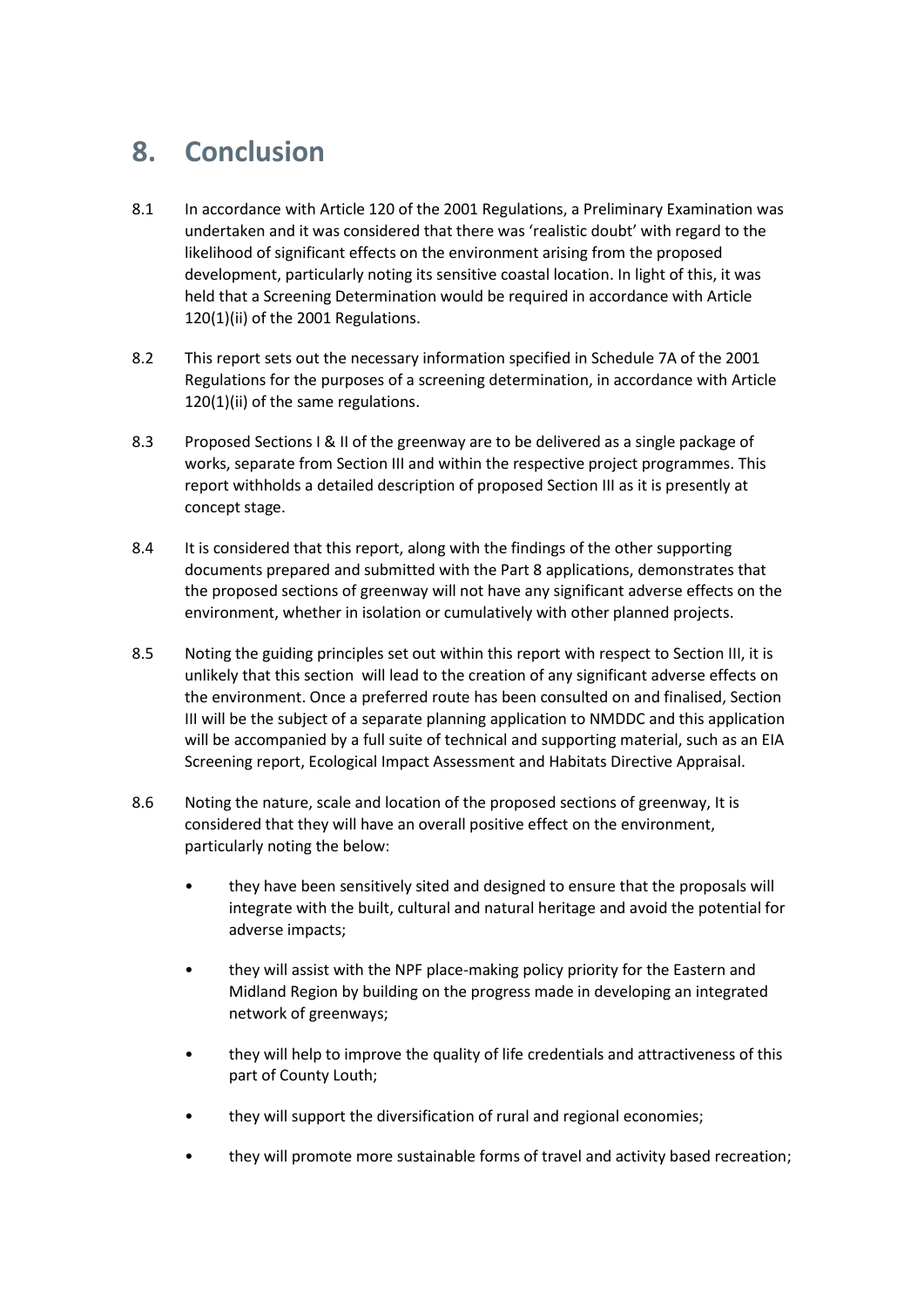- they will support the development of rural communities and job creation in the rural economy;
- they will support the protection and promotion of natural assets and biodiversity development ;
- they will offer a unique alternative means for tourists and visitors to access and enjoy rural Ireland;
- they will contribute to the rural recreation and adventure tourism offering in County Louth; and
- they will enhance transport connectivity between Ireland and Northern Ireland and improve social cohesion between Ireland and Northern Ireland.
- 8.7 Having regard to the following, it is considered that: there is no real likelihood of significant effects on the environment as a result of the proposed sections of greenway; an EIAR is not required to be prepared; and the authority is not required to inform the Board in writing:
	- nature, size and location of the development ;
	- the foregoing sections of this report;
	- the accompanying Part 8 support material;
	- the above-mentioned benefits of the project; and
	- the provisions of the relevant Directives, legislation, regulations, guidelines and circulars as set out in Section 2 of this report .